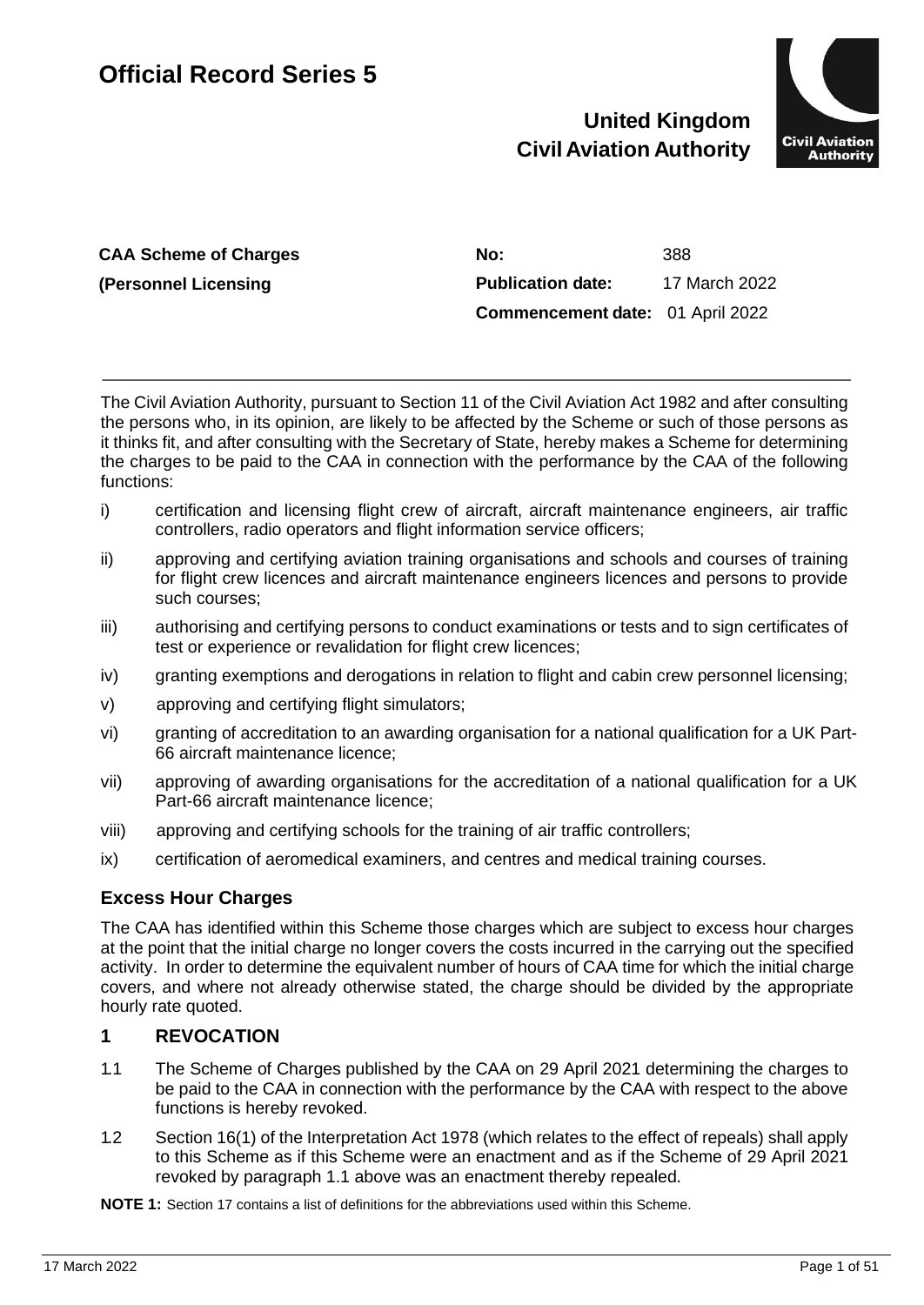# **2 CHARGES INDEX**

The following Charges Index sets out the charge headings under this document and refers to the page where each section commences:

| Section/<br>Paragraph | <b>Title</b>                                                                                                                                   | Page<br>No.    |
|-----------------------|------------------------------------------------------------------------------------------------------------------------------------------------|----------------|
| 3                     | <b>Flight crew licences</b>                                                                                                                    | 4              |
| 3.1                   | Conversion of a National UK Pilot Licence to an UK Part-FCL Pilot Licence                                                                      |                |
| 3.2                   | Conversion of a BGA Glider Certificate to an UK Part-FCL Sailplane Licence                                                                     | 4              |
| 3.3                   | Replacement of a JAR Pilot Licence with an UK Part-FCL Pilot Licence                                                                           | 4              |
| 3.4                   | National UK Pilot's Licence - issue to retain National UK ratings                                                                              | 4              |
| 3.5                   | Initial grant of National UK or UK Part-FCL Flight Crew Licences                                                                               | 5              |
| 3.6                   | National UK Pilot's Licence - renewal to an unexpiring licence                                                                                 | 5              |
| 3.7                   | Licence and identity verification in support of a pilot licence application to the FAA                                                         | 6              |
| 3.8                   | Ratings, certificates or qualifications                                                                                                        | 6              |
| 3.9                   | Licence exemptions and derogations                                                                                                             | $\overline{7}$ |
| 3.10                  | Assessments of licensing requirements                                                                                                          | 7              |
| 3.11                  | Ground examination charges for flight crew                                                                                                     | $\overline{7}$ |
| 3.12                  | Administrative charges                                                                                                                         | 8              |
| 3.13                  | <b>Flight tests</b>                                                                                                                            | 8              |
| 3.14                  | Validation of flight crew licences                                                                                                             | 9              |
| 3.15                  | Language Proficiency (LP) Level Assessment - Licence Endorsement Amendment                                                                     | 10             |
| 3.16                  | Change of State of Pilot Licence issue                                                                                                         | 10             |
| 4                     | Certification, authorisation and approval of persons and associated training<br>courses                                                        | 11             |
| 4.1                   | Certified or authorised examiners and persons approved to conduct training courses                                                             | 11             |
| 4.2                   | Validation of non-UK CAA certified Aircrew Regulation examiners                                                                                |                |
| 4.3                   | Certification of non-UK Licensed instructors to instruct on Non-UK flight crew training<br>courses at venues outside of the UK                 | 13             |
| 4.4                   | Crew resource management                                                                                                                       | 14             |
| 4.5                   | Pilot Licences - Approval of a person or organisation to furnish reports                                                                       | 14             |
| 4.6                   | Approval of courses for cabin crew initial safety training provided by an organisation<br>which is the holder of an air operator's certificate | 14             |
| 5                     | Approval of flight simulator training devices and flight simulator training device<br>operators                                                | 15             |
| 5.1                   | Full flight simulators (FFS) and flight training devices (FTD)                                                                                 | 15             |
| 5.2                   | Flight navigation procedure trainers (FNPT) and basic instrument training devices<br>(BITD)                                                    | 15             |
| 5.3                   | Flight simulation training device (FSTD) operators                                                                                             | 16             |
| 5.4                   | Other FSTD charges                                                                                                                             | 17             |
| 5.5                   | Additional FSTD charges                                                                                                                        | 17             |
| 6                     | Approval of pilot training organisations                                                                                                       | 18             |
| 6.1                   | <b>Declared Training Organisations</b>                                                                                                         | 18             |
| 6.2                   | Approved Training Organisations (Part-ATO) for teaching PPL and/or LAPL training<br>courses and/or delivering one or more table 36 courses     | 18             |
| 6.3                   | PPL and BFCL Online Examination Papers                                                                                                         | 19             |
| 6.4                   | National Gyroplane Approved Training Organisations (ATO-N(G))                                                                                  | 19             |
| 6.5                   | Additional training course approvals (table 34 courses)                                                                                        | 20             |
| 6.6                   | Approved Training Organisations (Part-ATO) for flight training                                                                                 | 21             |
| 6.7                   | Approval for the conduct of type rating training and conversion courses                                                                        | 23             |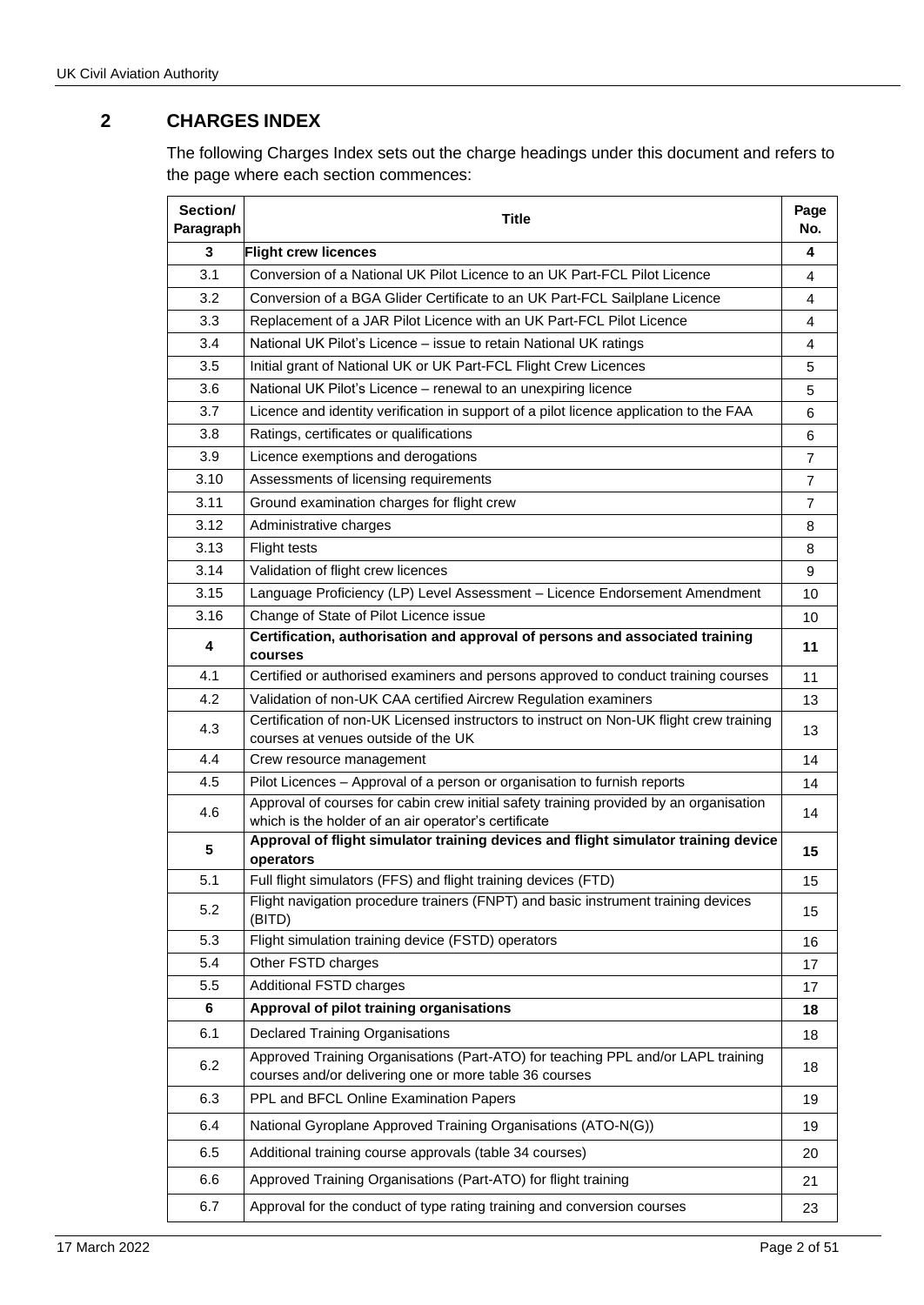| Section/<br>Paragraph | Title                                                                                                                                    | Page<br>No. |
|-----------------------|------------------------------------------------------------------------------------------------------------------------------------------|-------------|
| 6.8                   | Approval of courses for examiner and instructor training                                                                                 | 26          |
| 6.9                   | Use of simulators under UK (EU) Aircrew Regulation                                                                                       |             |
| 6.10                  | Approval of a second or additional site                                                                                                  | 30          |
| 6.11                  | Approval of Language Proficiency Assessment Bodies                                                                                       | 30          |
| 6.12                  | Approval of Flight Test Rating Organisations                                                                                             | 31          |
| 6.13                  | Additional charges concerning initial course applications and variations to approval                                                     | 31          |
| 6.14                  | Major organisational change                                                                                                              | 32          |
| 7                     | Authorisation and approval of persons and organisations providing Part-66, Part-<br>145 or Part-147 engineer training                    | 33          |
| 7.1                   | Training courses via direct course approval                                                                                              | 33          |
| 7.2                   | Training courses via Part-147 approval                                                                                                   | 33          |
| 7.3                   | Additional charges concerning initial or variation applications under section 7.1 or 7.2                                                 | 34          |
| 7.4                   | Accreditation of a UK National Qualification for the UK Part-66 Aircraft Maintenance<br>Licence - UK Awarding Organisation (AO) approval | 35          |
| 7.5                   | Administrative change                                                                                                                    | 35          |
| 7.6                   | Major organisational change                                                                                                              | 35          |
| 8                     | Licensing of air traffic controllers                                                                                                     | 36          |
| 8.1                   | Grant and renewal of air traffic controller's licences                                                                                   | 36          |
| 8.2                   | Re-activation or reissue of UK Licence                                                                                                   | 36          |
| 8.3                   | Verification of licensing details                                                                                                        | 36          |
| 8.4                   | Initial air traffic controller training organisations                                                                                    |             |
| 9                     | <b>Medical examinations for personnel licences</b>                                                                                       |             |
| 9.1                   | Certification of aeromedical centres (AeMCs)                                                                                             |             |
| 9.2                   | Certification and recertification of aeromedical examiners (AMEs)                                                                        |             |
| 9.3                   | Aeromedical examiners (AMEs) - submission of medical reports using the<br>AME Online system                                              |             |
| 9.4                   | Application for medical assessments (Cellma system)                                                                                      | 38          |
| 9.5                   | Approval of medical training courses                                                                                                     | 38          |
| 9.6                   | Obtaining a UK Medical Certificate if previously SOLI transferred from the UK                                                            | 38          |
| 9.7                   | Oversight of EASA National Aviation Authority certificated AeMCs or AMEs practicing in the<br>UK                                         | 38          |
| 10                    | <b>Flight information service officers</b>                                                                                               | 39          |
| 10.1                  | Licensing of FISOs                                                                                                                       | 39          |
| 10.2                  | Authorisation as an examiner for validity examinations                                                                                   | 39          |
| 11                    | Radio Operator's Certificate of Competence                                                                                               | 40          |
| 12                    | Aircraft maintenance engineer licensing                                                                                                  | 41          |
| 12.1                  | Licences and examinations                                                                                                                | 41<br>42    |
| 12.2                  | Part-66L Online Examination Papers                                                                                                       |             |
| 12.3                  | Change of State of Part-66 Approval issue                                                                                                |             |
| 12.4                  | Part-66 Licence reactivation                                                                                                             |             |
| 12.5                  | Licence assessment qualification                                                                                                         |             |
| 13                    | <b>Alternative Means of Compliance</b>                                                                                                   | 43<br>44    |
| 14                    | Copies of and amendments to documents                                                                                                    |             |
| 15                    | Additional charge where functions are performed outside of the United Kingdom                                                            | 45          |
| 16                    | <b>CAA invoice payment terms</b>                                                                                                         | 46          |
| 17                    | <b>Definitions / Glossary</b>                                                                                                            | 47          |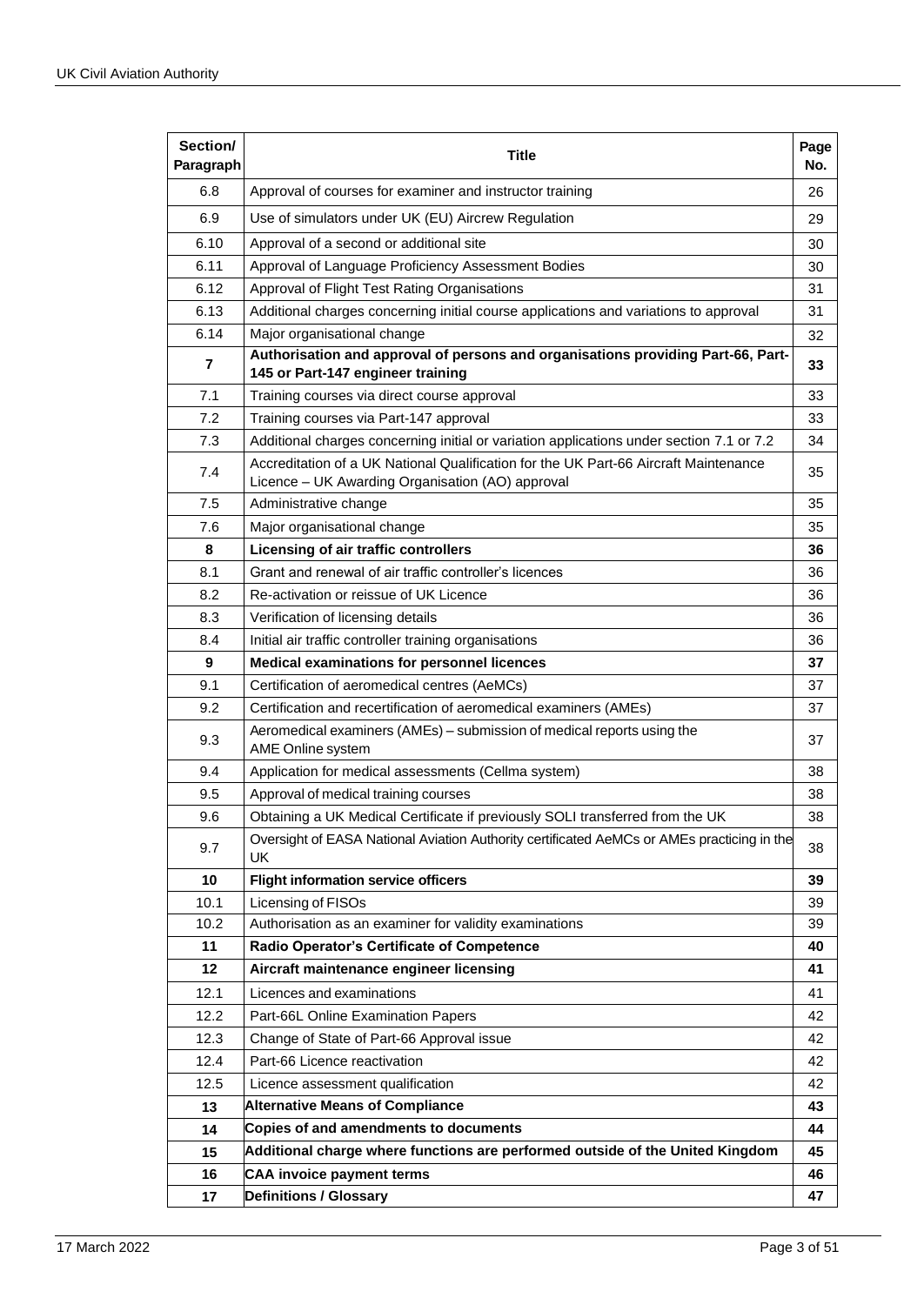# **3 FLIGHT CREW LICENCES**

# 3.1 **Conversion of a National UK Pilot Licence to a UK Part-FCL Pilot Licence**

When making an application for the conversion of a National UK Pilot Licence specified in table 1, the applicant shall pay to the CAA a charge in accordance with thattable:

#### **Table 1**

|    | <b>Ref</b><br>Licence type |                                                                                                           | Charge |
|----|----------------------------|-----------------------------------------------------------------------------------------------------------|--------|
| a) |                            | Conversion to a UK Part-FCL Pilot Licence:                                                                |        |
|    | i)                         | Limited validity National UK licence:                                                                     |        |
|    | aa)                        | Professional Pilot's Licence                                                                              | £150   |
|    | bb)                        | Private Pilot's Licence (excluding LAPL(A) and (H))                                                       | £79    |
|    | ii)                        | Unlimited validity National UK Private Pilot's Licence (LAPL(A) and<br>(H)                                | £71    |
| b) |                            | Conversion of a National Private Pilot's Licence (NPPL) to an EASA<br>Light Aircraft Pilot Licence (LAPL) | £43    |

### 3.2 **Conversion of a BGA Glider Certificate to aLight Aircraft Pilot Licence (Sailplane) (LAPL(S)) or to a Sailplane Pilot Licence (SPL)**

When making an application for the conversion of a British Gliding Association (BGA) Glider Certificate to a Light Aircraft Pilot Licence (Sailplane) (LAPL(S)) or to a Sailplane Pilot Licence (SPL), via the BGA, as specified in table 2, the applicant shall pay to the CAA via the BGA, in accordance with that table:

## **Table 2**

| <b>Ref</b> | Licence type                                                                                                                              | Charge |
|------------|-------------------------------------------------------------------------------------------------------------------------------------------|--------|
| a)         | Conversion of a BGA Glider Certificate, via the BGA, to an LAPL(S)<br>or SPL                                                              | £44    |
| b)         | Conversion of a BGA Glider Certificate, via the BGA, to an LAPL(S)<br>or an SPL which includes an Instructor and/or Examiner certificate. | £55    |

#### 3.3 **Replacement of a JAR Pilot Licence with a UK Part-FCL Pilot Licence or replacement of an EASA formatted Part-FCL Pilot Licence with a UK formatted Part-FCL Pilot Licence**

When making an application to replace a JAR Pilot Licence with a UK Part-FCL Pilot Licence, or an application to replace an EASA formatted Part-FCL Pilot Licence with a UK formatted Part-FCL Pilot Licence, the applicant shall pay to the CAA a charge as specified intable 3:

## **Table 3**

|   | Ref | Licence type                 | Charge |
|---|-----|------------------------------|--------|
| a |     | Professional Pilot's Licence | £150   |
|   | ii) | Private Pilot's Licence      | £79    |

# 3.4 **National UK Pilot's Licence – issue to retain National UK ratings**

When making a conversion / replacement application specified in tables 1 or 3, where, in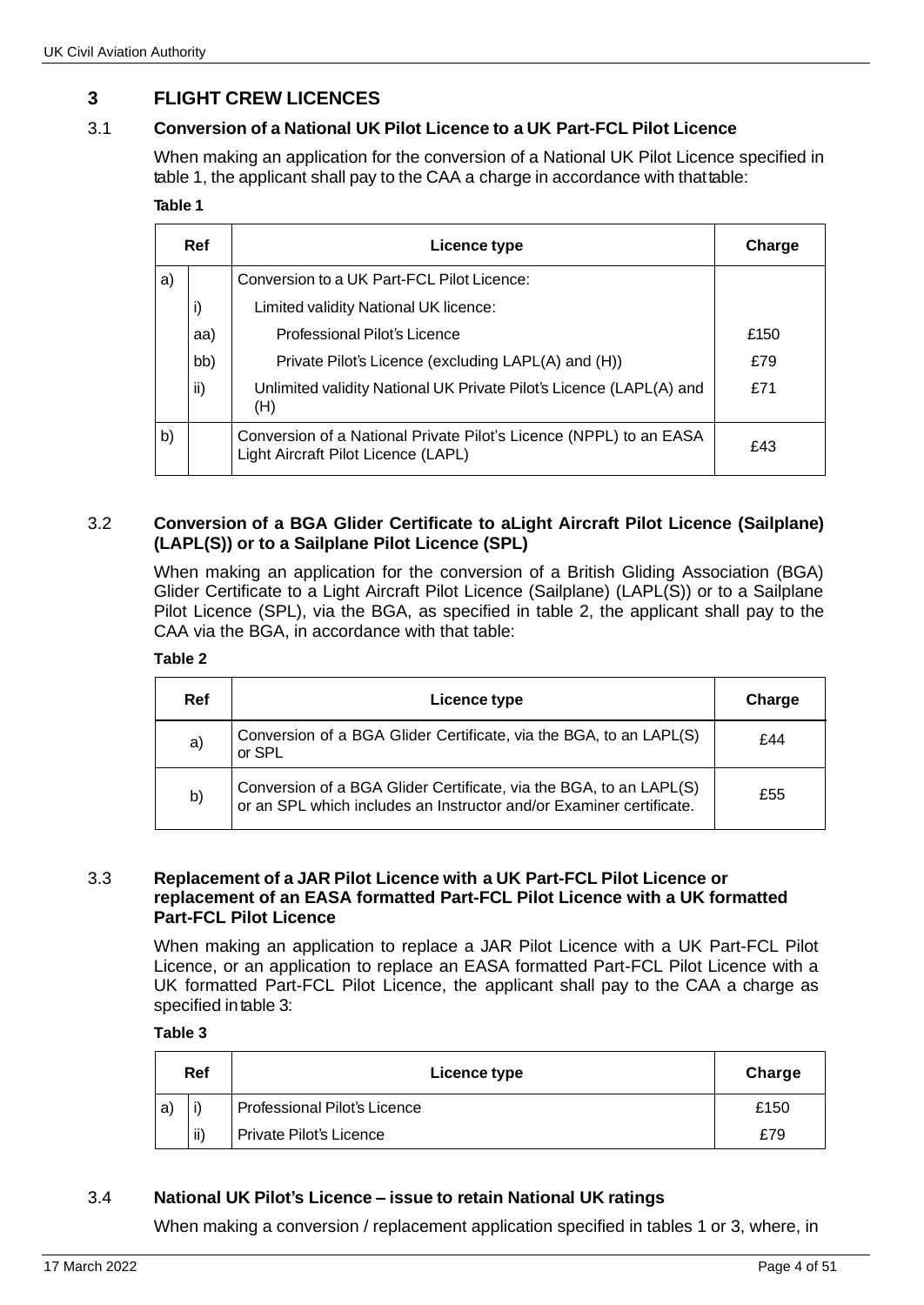addition to the issue of an UK Part-FCL Pilot Licence, the applicant requires also the issue or grant of a National UK Pilot's Licence in order to retain National UK ratings, the applicant shall pay to the CAA a supplementary charge of £39.

### 3.5 **Initial grant of National UK or UK Flight Crew Licences**

When making an application for the initial grant of a National UK or UK Flight Crew Licence specified in table 4, the applicant shall pay to the CAA a charge in accordance with that table:

#### **Table 4**

| Ref | Licence type                                                                                               | Table        | <b>Initial</b> |
|-----|------------------------------------------------------------------------------------------------------------|--------------|----------------|
|     | (All National UK and UK Flight Crew Licences will be<br>issued with unlimited validity)                    | <b>Note</b>  | application    |
| a)  | Professional Pilot's Licence (except b) below), Flight Navigator's<br>Licence or Flight Engineer's Licence | $\mathbf{1}$ | £263           |
| b)  | Balloon or Sailplane Licence                                                                               | 1            | £166           |
| c)  | Private Pilot's Licence (except d) to f) below)                                                            |              | £202           |
| d)  | LAPL (Aeroplane), (Helicopter), (Balloon) or (Sailplane)                                                   | 1            | £166           |
| e)  | PPL (Balloons and Airships)                                                                                |              | £202           |
| f)  | PPL (Gyroplanes)                                                                                           |              | £183           |
| g)  | Flight Radiotelephony Operator's Licence                                                                   | 2            | £79            |
| h)  | NPPL (Aeroplane)                                                                                           | 3            | £55            |
| i)  | NPPL (Helicopter) (for an applicant who already holds an UK<br>Helicopter licence)                         |              | £55            |
| j)  | NPPL (Helicopter) (for an applicant who does not already hold an<br>UK Helicopter licence)                 |              | £166           |

- **NOTE 1:** Including an initial type/class rating and instrument rating if included in the application. This does not apply to initial licence issue applications that include a transfer of type application or upgrade applications where the type/class rating is not already on the licence.
- **NOTE 2:** Except where the applicant is the holder of a licence issued by the UK CAA to act as pilot, flight navigator or flight engineer. This fee is also applicable for a renewal when the applicant is not the holder of a licence issued by the UK CAA to act as pilot, flight navigator or flight engineer.
- **NOTE 3:** Supported by a recommendation made by a person approved by the CAA for the purpose; or where application for an NPPL is made directly to the CAA by the holder of another UK issued pilot licence that includes a valid simple single engine aeroplanes (SSEA), self-launching motor glider (SLMG) or microlight rating.

### 3.6 **National UK Pilot's Licence – renewal to an unexpiring licence**

When making an application to renew an expiring National UK Pilot's Licence with an unexpiring licence, the applicant shall pay to the CAA a charge as specified intable 5:

**Table 5**

| Ref | Licence type                 | Charge |
|-----|------------------------------|--------|
| a)  | Professional Pilot's Licence | £150   |
| b)  | Private Pilot's Licence      | £79    |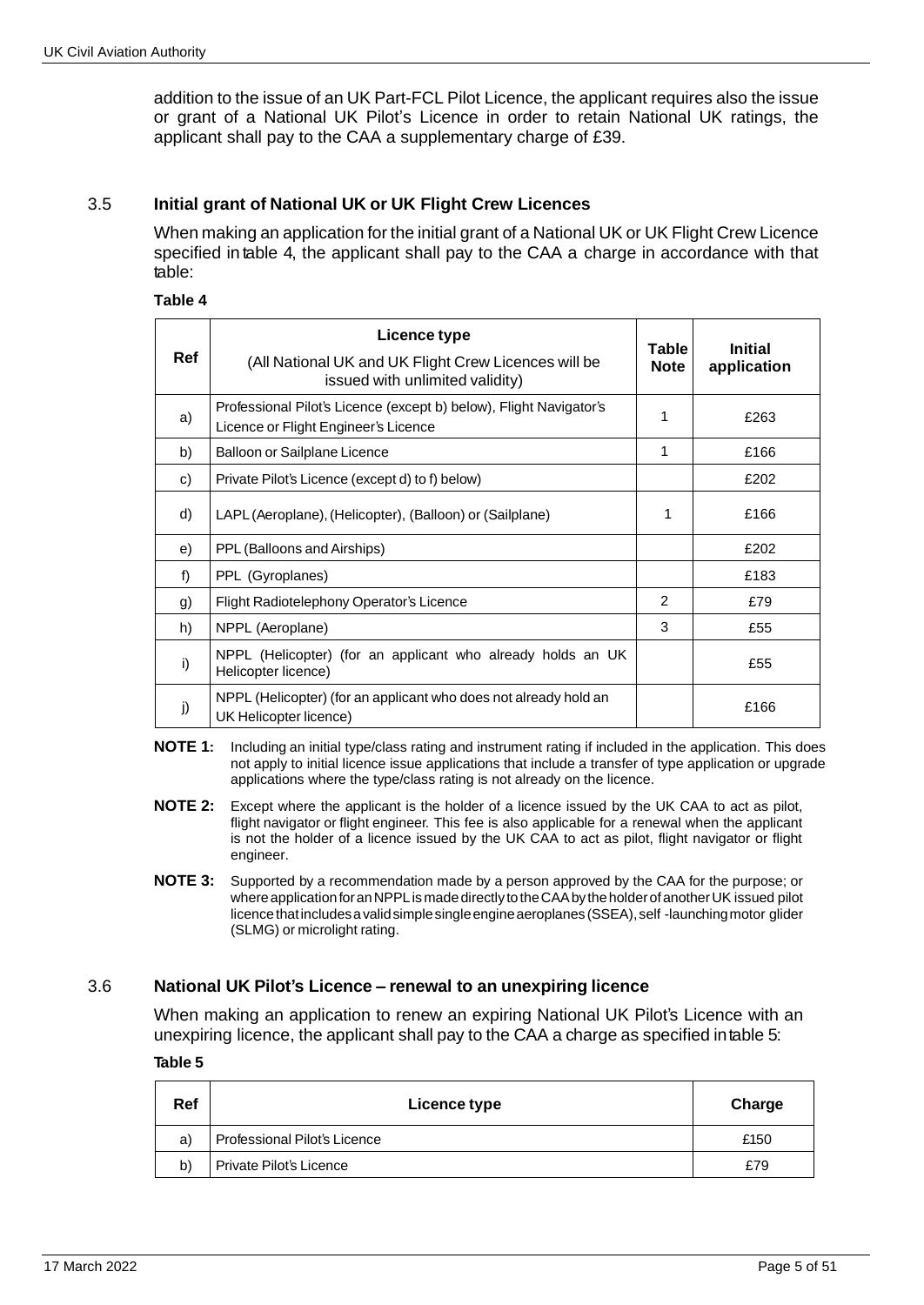# 3.7 **Licence and identity verification in support of a pilot licence application to the FAA**

When making an application to the CAA for the CAA to verify to the Federal Aviation Administration (FAA) that the applicant holds a valid UK CAA issued specific pilot licence(s) and the applicant provides confirmation of identity in support of the renewal of an FAA pilot licence, the applicant shall pay to the CAA a charge of £47.

### 3.8 **Ratings, certificates or qualifications**

When making an application for the inclusion, variation or renewal of a rating, certificate or qualification in a flight crew licence specified in table 6, the applicant shall pay to the CAA a charge in accordance with that table:

#### **Table 6**

| <b>Ref</b> | Licence type                                                                                   | Rating, certificate or<br>qualification type                                                                                                                                                                                                                                        | <b>Initial</b><br>application | <b>Variation</b> | Renewal/<br>revalidation |
|------------|------------------------------------------------------------------------------------------------|-------------------------------------------------------------------------------------------------------------------------------------------------------------------------------------------------------------------------------------------------------------------------------------|-------------------------------|------------------|--------------------------|
| a)         | <b>Professional Pilot's</b><br>Licence or Flight<br>Engineer's Licence                         | A second or subsequent<br>aircraft type or class rating                                                                                                                                                                                                                             | £131                          | £96              | £96                      |
| b)         | <b>Professional Pilot's</b><br>Licence or Private<br>Pilot's Licence                           | A special conditions<br>certificate under Part-FCL<br>700(b), 900(b) or 1000(b)                                                                                                                                                                                                     | £131                          | £96              | £96                      |
| c)         | <b>Professional Pilot's</b><br>Licence                                                         | An instructor certificate<br>except where the applicant<br>is the holder of a Private<br>Pilot's Licence which<br>includes a flight instructor<br>certificate entitling the<br>holder to give instruction in<br>flying aircraft of the same<br>types included in the<br>application | £131                          | £96              | £96                      |
| d)         | Professional Pilot's<br>Licence or Private<br>Pilot's Licence                                  | An instrument rating<br>(aeroplanes)<br>or instrument rating<br>(helicopters)                                                                                                                                                                                                       | £131                          | £96              | £96                      |
| e)         | <b>NPPL</b>                                                                                    | A second or subsequent<br>class rating or variation or<br>renewal of a rating<br>supported by a<br>recommendation made by<br>a person approved by the<br>CAA for the purpose                                                                                                        | £42                           | £42              | £42                      |
| f)         | Sailplanes<br>Licences                                                                         | A second or subsequent<br>class rating or variation<br>or renewal of a rating<br>supported by a<br>recommendation made<br>by the British Gliding<br>Association                                                                                                                     | £42                           | £42              | £42                      |
| g)         | Professional Pilot's<br>Licence, Private<br>Pilot's Licence or<br>Flight Engineer's<br>Licence | Any other rating,<br>qualification or instructor<br>certificate not shown<br>above                                                                                                                                                                                                  | £131                          | £96              | £96                      |

An application to remove a restriction or any rating or qualification in a licence will be classed as a variation, and the applicant shall pay to the CAA the variation charge specified under the relevant rating or qualification type a) to f) intable 6.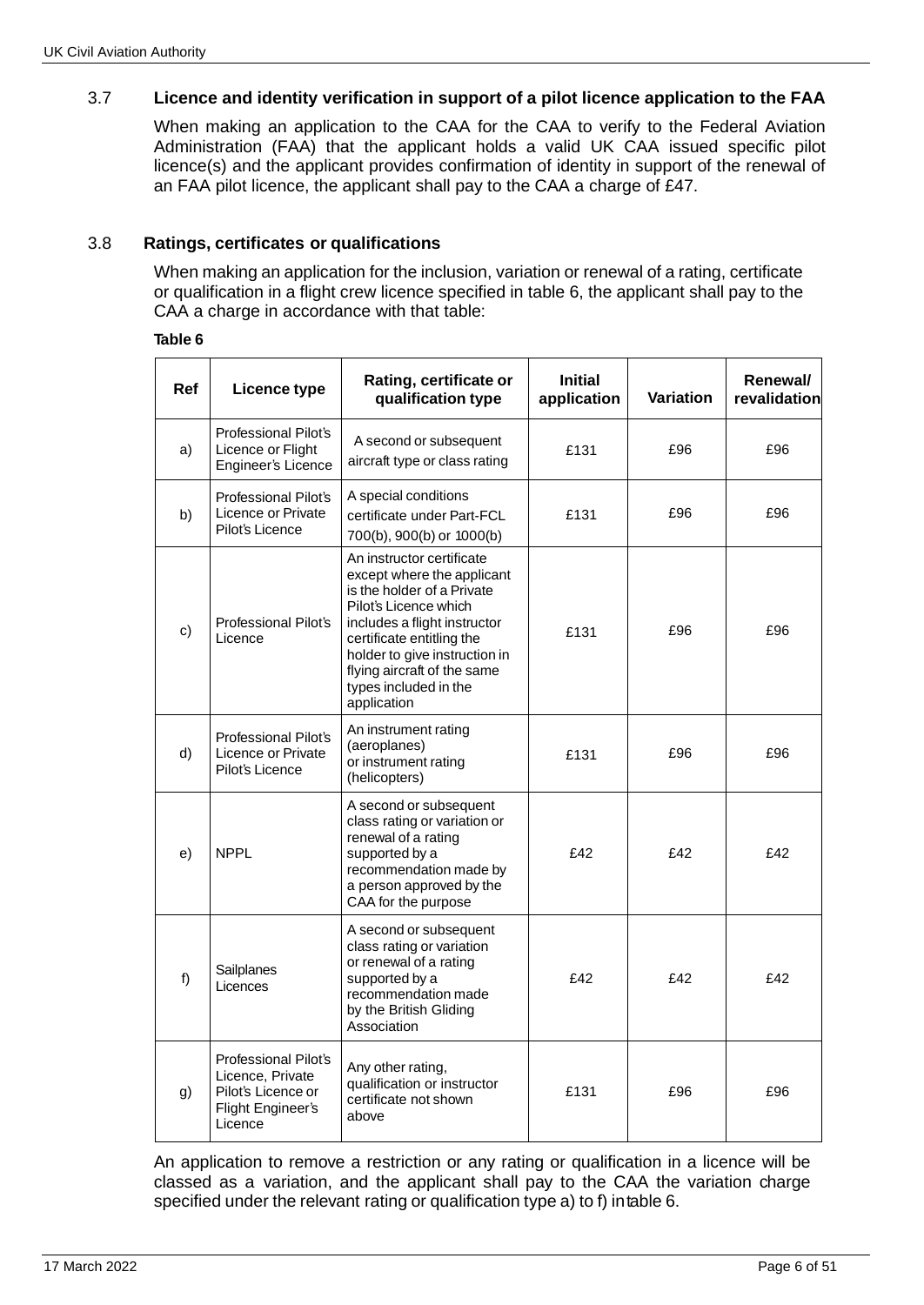# 3.9 **Licence exemptions**

When making an application for an exemption under Article 71 of UK Regulation (EU) 2018/1139 as retained (and amended) in UK domestic law under the European Union (Withdrawal) Act 2018 or under Article 266 of the Order specified intable 7, the applicant shall pay to the CAA a charge in accordance with that table:

#### **Table 7**

| Ref | <b>Description</b>                                                                                                                                                                                                                                                             | Charge              |
|-----|--------------------------------------------------------------------------------------------------------------------------------------------------------------------------------------------------------------------------------------------------------------------------------|---------------------|
| a)  | Exemption from the need to carry a flight crew licence in accordance with Article 229<br>and Schedule 10 of the Order                                                                                                                                                          | £58                 |
| b)  | Exemption under Article 71 of Regulation UK (EU) 2018/1139:<br>i) the first derogation to apply for a period not exceeding 2 months<br>ii) the first derogation to apply for a period exceeding 2 months<br>iii) any repeat of the derogation granted under b) i) or ii) above | £58<br>£163<br>£163 |
| C)  | Exemption or derogation relating to any of the functions to which this Scheme refers,<br>other than an exemption or derogation described in a) or b) above:<br>i) Application for the initial grant<br>ii) Application for variation or renewal                                | £58<br>£29          |

## 3.10 **Assessments of licensing requirements**

When making an application for an assessment or verification specified in table 8, the applicant shall pay to the CAA a charge in accordance with that table:

#### **Table 8**

| Ref | <b>Description</b>                                                                                                                                                                                                                                                                                                           | Charge |
|-----|------------------------------------------------------------------------------------------------------------------------------------------------------------------------------------------------------------------------------------------------------------------------------------------------------------------------------|--------|
| a)  | Written assessment particular to that applicant of the evidence, examinations or<br>tests which the CAA will require, of his knowledge, experience, competence or skill,<br>for a Professional Pilot's Licence, a Private Pilot's Licence or an instructor certificate<br>or rating or examiner authorisation or certificate | £118   |
| b)  | Verification of licence documents for overseas, or for UK, validation                                                                                                                                                                                                                                                        | £47    |
| C)  | Verification of an individual's licence details and history                                                                                                                                                                                                                                                                  | £47    |

### 3.11 **Ground examination charges for flight crew**

3.11.1 When making an application for a ground examination specified intable 9 to be conducted by the CAA for the grant of a licence to act as a flight crew member or for the inclusion of a rating or for any other purpose, the applicant shall pay to the CAA a charge in accordance with that table:

#### **Table 9**

| Ref | <b>Description</b>                                                                                                                                         | Charge per<br>paper |
|-----|------------------------------------------------------------------------------------------------------------------------------------------------------------|---------------------|
| a)  | For each initial or additional aircraft type rating examination for an aircraft type for<br>which no provision exists at an approved training organisation | £288                |
| b)  | For the theoretical knowledge examinations for the Instrument Rating or the CPL or<br>the ATPL                                                             | £75                 |
| C)  | For any other ground examination                                                                                                                           | £54                 |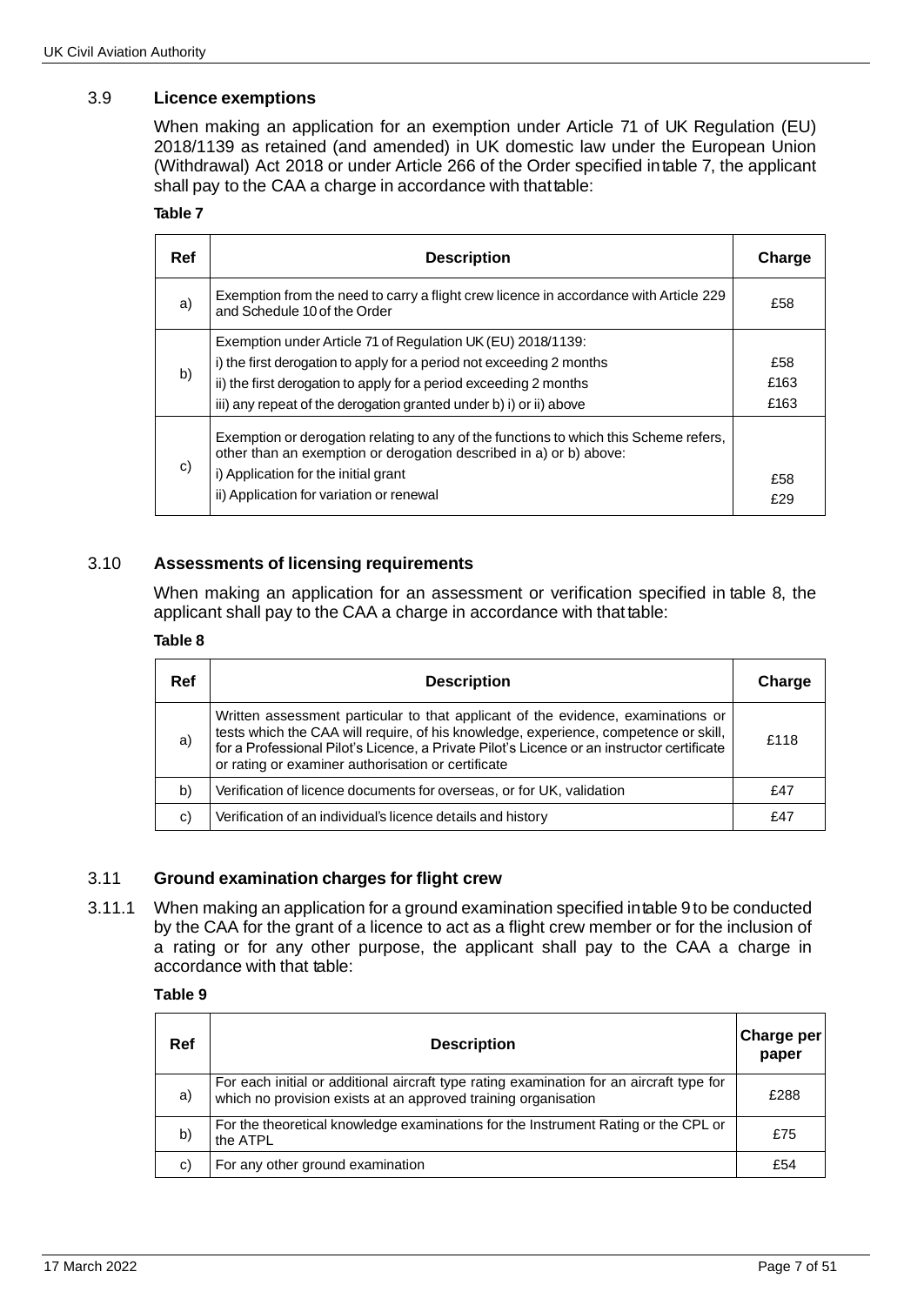3.11.2 If the examination is to be conducted other than at a place specified by the CAA, the applicant shall pay to the CAA in addition to the charge for that examination a charge of such amount as may be decided and invoiced by the CAA having regard to the expense incurred by it, but the total charge shall not exceed £2,330. The invoice is payable on demand.

## 3.12 **Administrative charges**

When making an application specified in table 10, the applicant shall pay to the CAA a charge in accordance with that table:

#### **Table 10**

| Ref | <b>Description</b>                                                                                                                                                                | Charge |
|-----|-----------------------------------------------------------------------------------------------------------------------------------------------------------------------------------|--------|
| a)  | For a paper or online examination to be re-marked and reviewed. The charge shall<br>be refunded if a pass is subsequently awarded as a consequence of an error made<br>by the CAA | £137   |
| b)  | For the transfer or amendment of fees or when an examination has been rearranged<br>at the request of the applicant                                                               | £30    |
| C)  | For the issue of a duplicate or replacement examination result notification or<br>duplicate confirmation of booking                                                               | £30    |

#### 3.13 **Flight tests<sup>1</sup>**

#### 3.13.1 **Assessments of competence, skill tests or proficiency checks carried out by a CAA examiner or inspector**

#### 3.13.1.1 **Flight tests - assessments of competence, skill tests or proficiency checks**

When making an application for a flight test specified in table 11, where the test is to be conducted by a CAA examiner or inspector who is an employee of the CAA, the applicant shall pay to the CAA a charge in accordance with thattable:

#### **Table 11**

| <b>Ref</b> | <b>Description</b>                                                                                                                                                                                                | Charge |
|------------|-------------------------------------------------------------------------------------------------------------------------------------------------------------------------------------------------------------------|--------|
| a)         | For initial grant, revalidation or renewal of a Part-FCL flight instructor certificate or<br>for additional instructor privileges or for the revalidation or renewal of an assistant<br>flying instructor rating. | £218   |
| b)         | Prior to entry on a flying instructor or a flight instructor (restricted) course of<br>training                                                                                                                   | £218   |
| C)         | For initial grant, revalidation or renewal of a CRI certificate for multi-engine<br>aeroplanes, class rating instructor certificate for single engine aeroplanes or<br>instrument rating instructor certificate   | £218   |

# 3.13.1.2 **Pilot licence / ratings and other flight tests**

3.13.1.2.1 When making an application for an observation, test or check specified intable 12, to be conducted or observed by a CAA examiner or inspector, the applicant shall pay to the CAA a charge in accordance with thattable:

Table 12 overleaf.

<sup>(</sup>This note is not part of the Scheme)

<sup>1</sup> If the applicant cancels the flight test for reasons which, in the opinion of the examiner, are insufficient, the charge paid shall not be refunded by the CAA and a further application for another flight test will be required together with payment to the CAA of the appropriate charge.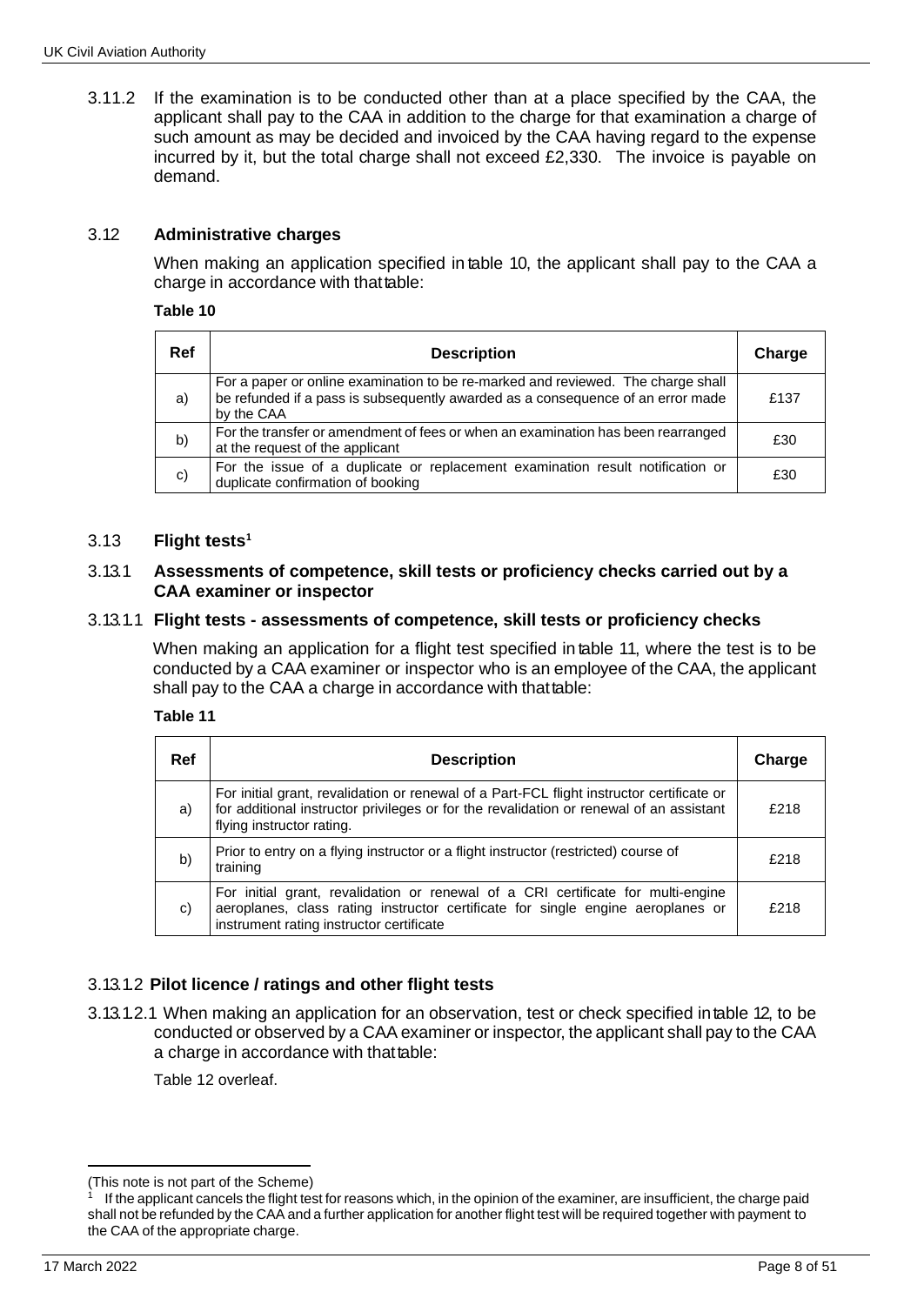### **Table 12**

| Ref          | <b>Description</b>                                                                                                                                                                            | Charge |
|--------------|-----------------------------------------------------------------------------------------------------------------------------------------------------------------------------------------------|--------|
| $a)$ i)      | For carrying out of, or observing, a skill test conducted in an aircraft or flight<br>simulator for the issue of a Professional Pilot's Licence, class or type rating or<br>instrument rating | £850   |
| ii)          | In the case of an application which is for the purpose of completing a partial pass<br>awarded to the applicant                                                                               | £578   |
| b)           | For a proficiency check conducted in an aircraft or flight simulator for a class or type<br>rating or instrument rating                                                                       | £218   |
| $\mathbf{c}$ | For a skill test conducted in an aircraft or flight simulator for the issue of a PPL or<br>an IMC rating                                                                                      | £211   |
| d)           | For a proficiency check conducted in an aircraft or flight simulator for an IMC rating                                                                                                        | £218   |
| e)           | For a flight test to be conducted for the purpose of assessing the applicant's physical<br>fitness to undertake the functions of a member of the flight crew of an aircraft                   | £197   |

#### 3.13.1.2.2 Where the observation, test or check is to be carried out at a place other than one specified by the CAA, the applicant shall pay to the CAA a charge in accordance with table 13:

## **Table 13**

| Ref | <b>Description</b>                                                                                                                                                                                                                                                        |                     |
|-----|---------------------------------------------------------------------------------------------------------------------------------------------------------------------------------------------------------------------------------------------------------------------------|---------------------|
| a)  | In addition to the charge at a), b), c), or d) of table 12, a charge of such amount as<br>may be decided and invoiced by the CAA having regard to the expense incurred by<br>it but the total charge for each application shall not exceed £4,580.                        | £4.580<br>(maximum) |
| b)  | In addition to the charge at e) of table 12, a charge of such amount as may be<br>decided and invoiced by the CAA having regard to the expense incurred by it, but<br>the total charge for each application shall not exceed £1,180. The invoice is payable<br>on demand. | £1.180<br>(maximum) |

# 3.13.2 **Approval of specific use of an aircraft**

When making an application for the approval or renewal of an approval of an aircraft specified intable 14, the applicant shall pay to the CAA a charge in accordance with that table:

#### **Table 14**

| Ref | <b>Description</b>                                                                                                                                                                                | Charge |
|-----|---------------------------------------------------------------------------------------------------------------------------------------------------------------------------------------------------|--------|
| a)  | For the approval of an aircraft to be used for the purpose of a General Flight Test<br>or a Skill or Proficiency Test for a professional licence or for a flight test for an<br>instrument rating | £196   |
| b)  | For the renewal of an approval described in a) above, where such an approval has<br>ceased to be in force for a period of more than three months                                                  | £196   |

### 3.14 **Validation of flight crew licences**

- 3.14.1 When making an application for an examination or test to be conducted by or on behalf of the CAA for the issue of a certificate of validation of a flight crew licence, the applicant shall pay to the CAA for a medical examination, for a ground examination and for a flying test appropriate to the grant of a licence equivalent to that for which validation is sought, in each case the charge specified in this Scheme.
- 3.14.2 When making an application for initial issue of, or variation to, a certificate of validation of a flight crew licence, the applicant shall pay to the CAA a charge in accordance with table 15.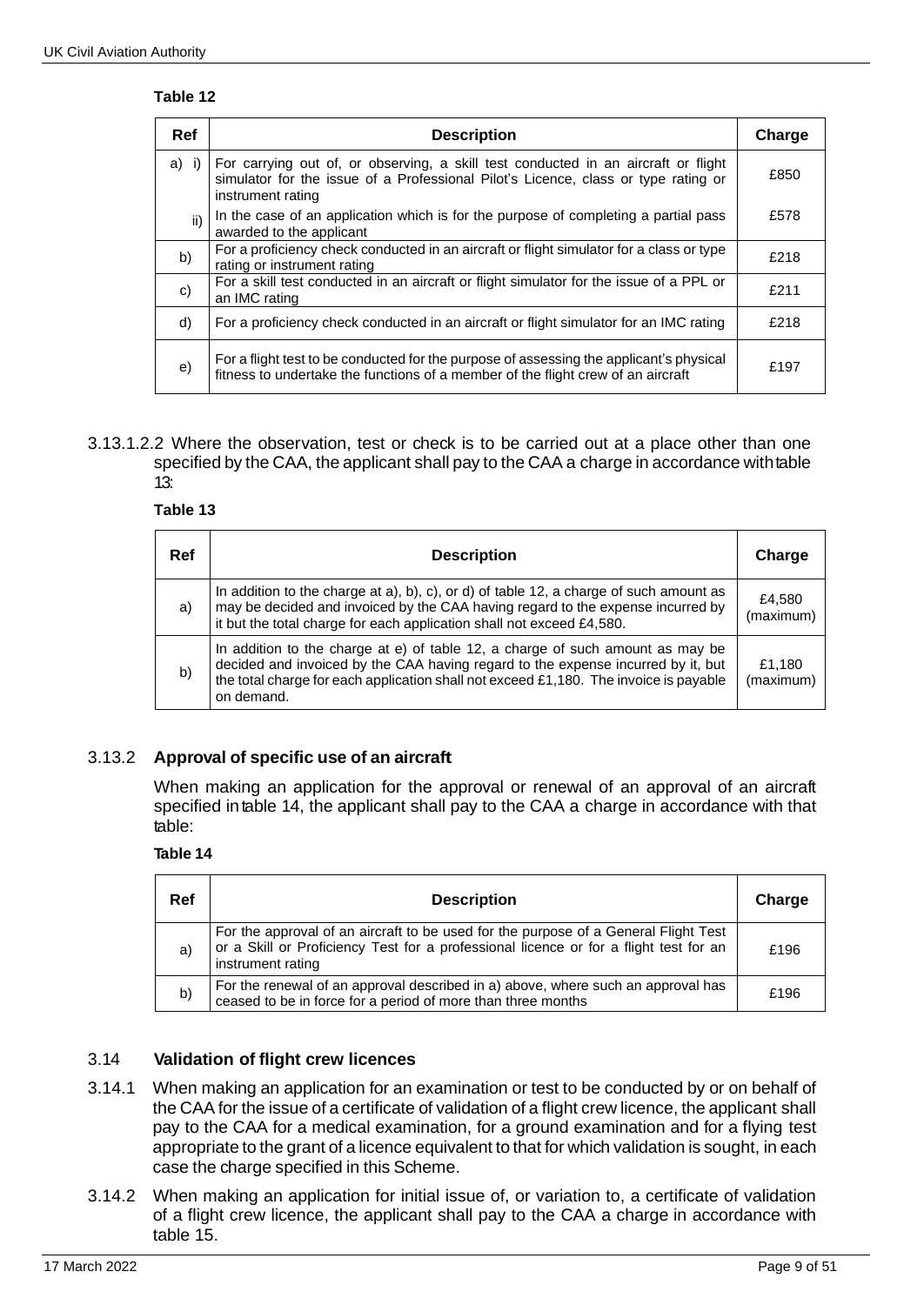#### **Table 15**

| Ref | <b>Description</b>                           | Per<br>validation |
|-----|----------------------------------------------|-------------------|
| a)  | For the issue of a certificate of validation | £336              |
| b)  | One extension to the validation of a licence | £168              |
| C)  | Variation of a certificate of validation     | £58               |

## 3.15 **Language Proficiency (LP) LevelAssessment – Licence EndorsementAmendment**

When making an application to amend the LP licence endorsement, the applicant shall pay to the CAA a charge of £23 to update and re-issue the flight crew licence.

**NOTE 4:** The above charge for an LP licence endorsement amendment shall not be levied where it is associated with the conversion or replacement of a flight crew licence under charges withintables 1, 2 or 3 above.

## 3.16 **Change of State of Pilot Licence Issue**

When making an application by an individual to change that individual's state of Pilot Licence issue from that issued by the UK to one issued by another country, the applicant shall pay to the CAA a fixed charge of £47. The applicant shall be also liable for the cost of any language translation fees which the CAA has to incur in relation to the change and which shall be payable on demand.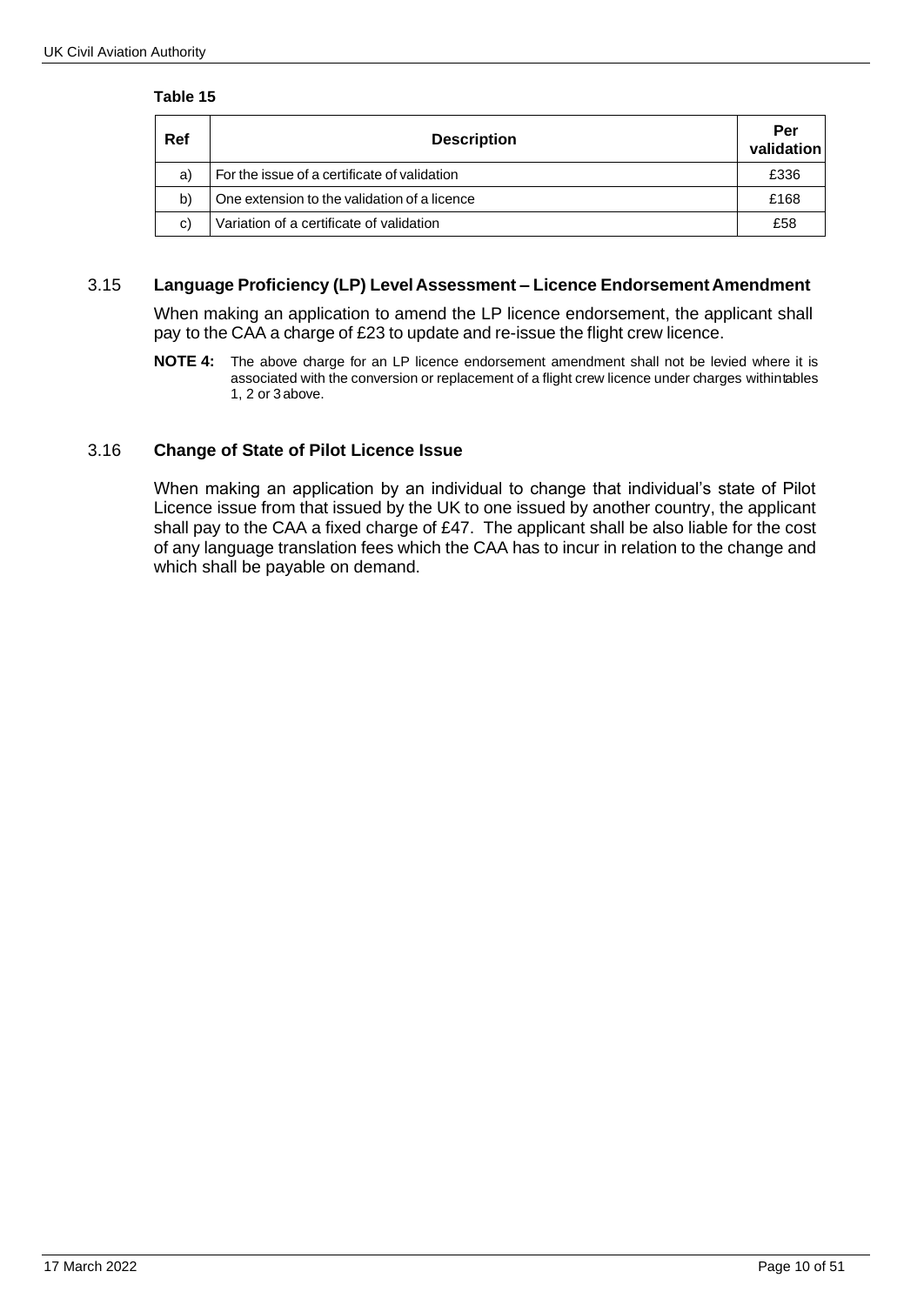# **4 CERTIFICATION, AUTHORISATION AND APPROVAL OF PERSONS AND ASSOCIATED TRAINING COURSES**

### 4.1 **Certified or authorised examiners and persons approved to conduct training courses**

### 4.1.1 **Persons certified or authorised as examiners**

4.1.1.1 When making an application for an assessment of competence for authorisation, certification or recertification as an examiner as specified in table 16, the applicant shall pay to the CAA the charge in accordance with that table:

#### **Table 16**

| Ref | Sub-<br>ref | <b>Description</b>                                                                            | <b>Initial</b><br>authorisation<br>/ certification | <b>Re-certification</b>        |                                                      |
|-----|-------------|-----------------------------------------------------------------------------------------------|----------------------------------------------------|--------------------------------|------------------------------------------------------|
|     |             |                                                                                               |                                                    | <b>Conducted</b><br>by the CAA | <b>Conducted</b><br>by a CAA<br>authorised<br>person |
| a)  |             | <b>Aircraft Certified for Single Pilot</b><br>Operation (excluding Balloons and<br>Airships): |                                                    |                                |                                                      |
|     | i)          | CRE/TRE/SFE                                                                                   | £1,201                                             | £1,201                         | £351                                                 |
|     | ii)         | <b>IRE</b>                                                                                    | £1,201                                             | £1,201                         | £351                                                 |
|     | iii)        | Class or type and instrument rating<br>examiner (CRE, TRE, SFE)                               | £1,777                                             | £1,777                         | £486                                                 |
|     | iv)         | Senior Examiner (SE)<br>(Revalidation examiner)                                               | £1,201                                             | £1,201                         | N/A                                                  |
|     | V)          | Additional type or class where a test<br>is not required                                      | £161                                               | £161                           | £161                                                 |
| b)  |             | <b>Aircraft Certified for Multi Pilot</b><br>Operation (excluding Balloons and<br>Airships):  |                                                    |                                |                                                      |
|     | i)          | TRE/SFE                                                                                       | £1,491                                             | £1,491                         | £440                                                 |
|     | ii)         | <b>IRE</b>                                                                                    | £1,491                                             | £1,491                         | £440                                                 |
|     | iii)        | TRE/SFE and IRE                                                                               | £1,777                                             | £1,777                         | £486                                                 |
|     | iv)         | Senior Examiner (SE)<br>(Revalidation Examiner)                                               | £1,491                                             | £1,491                         | N/A                                                  |
|     | V)          | Additional type or class where a<br>test is not required                                      | £161                                               | £161                           | £161                                                 |
| c)  |             | <b>Balloons or Airships:</b>                                                                  |                                                    |                                |                                                      |
|     | i)          | TRE (Balloons or Airships)                                                                    | £251                                               | £251                           | £83                                                  |

### 4.1.1.2 When making an application for an assessment for certification or authorisation as an examiner specified in table 17, the applicant shall pay to the CAA the charge specified in that table:

Table 17 overleaf.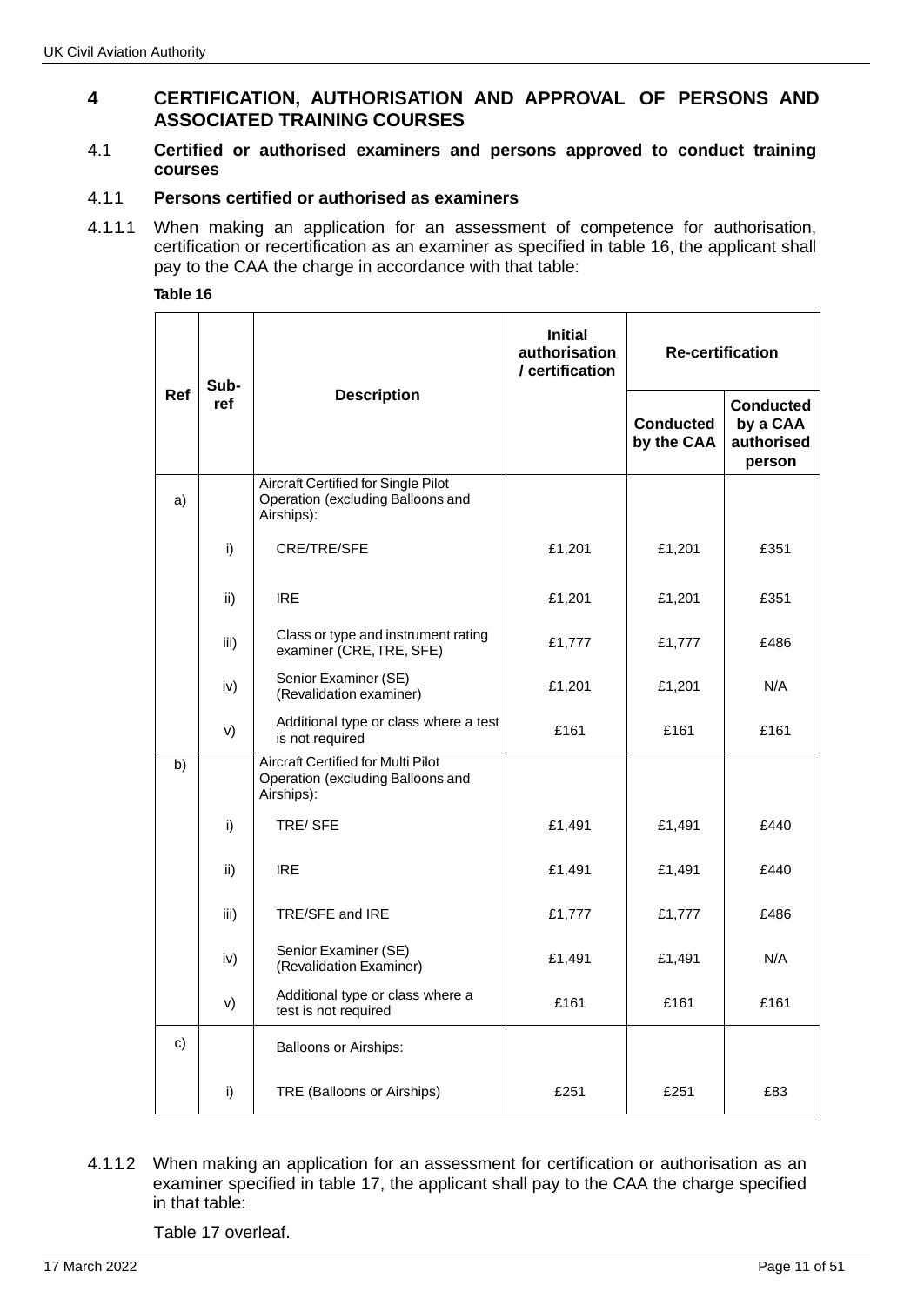# **Table 17**

| Ref | Sub-<br>ref | <b>Description</b>                                                                                                                                                                                       | Charge |
|-----|-------------|----------------------------------------------------------------------------------------------------------------------------------------------------------------------------------------------------------|--------|
| a)  |             | For certification or re-certification as a FIE                                                                                                                                                           | £846   |
| b)  |             | For authorisation or re-authorisation as a TRE(E)                                                                                                                                                        | £1,491 |
| c)  |             | For certification or re-certification as a FE for the PPL                                                                                                                                                | £366   |
| d)  |             | For certification or re-certification as a FE for the Professional Pilot's Licence                                                                                                                       | £1,154 |
| e)  |             | For certification or re-certification as a GR examiner for the PPL, LAPL or<br><b>NPPL</b>                                                                                                               | £129   |
| f)  |             | A Flight Radiotelephony examiner for a Radiotelephony Operator's Licence:                                                                                                                                |        |
|     | i)          | for certification                                                                                                                                                                                        | £348   |
|     | ii)         | for re-certification                                                                                                                                                                                     | £259   |
| g)  |             | Senior Radiotelephony Examiner:                                                                                                                                                                          |        |
|     |             | Application for privilege                                                                                                                                                                                | £348   |
|     |             | Application for revalidation                                                                                                                                                                             | £259   |
|     |             | Re-issue of an RT privilege or revalidation                                                                                                                                                              | £49    |
| h)  |             | For an observation conducted by the CAA for authorisation/certification or<br>reauthorisation/recertification as a Revalidation Examiner (RETRE(E)) or a<br>Senior Examiner (SE(E)) for flight engineers | £1,491 |

# 4.1.1.3 **Amendment to an examiner certificate**

When an application is made to update details on an examiner certificate which is not consequent upon any other licensing action, the applicant shall pay to the CAA a charge of £49.

### 4.1.2 **Persons authorised as instructors**

When making an application for an assessment of competence by the CAA for certification or re-certification as an instructor specified in table 18, the applicant shall pay to the CAA a charge in accordance with that table:

### **Table 18**

| Ref | Sub-<br>ref | <b>Description</b>                                                                                                                                                                                                        | Charge |
|-----|-------------|---------------------------------------------------------------------------------------------------------------------------------------------------------------------------------------------------------------------------|--------|
| a)  |             | Where the person is authorised to carry out flight instruction for type rating<br>purposes only, and the instruction required is for single pilot helicopter<br>operation where the observation is carried out by the CAA | £571   |
| b)  |             | Where the person is authorised to carry out TRI / SFI / STI training for single<br>and multi pilot requirements where;                                                                                                    |        |
|     | i)          | an observation is conducted by the CAA:                                                                                                                                                                                   |        |
|     |             | aa) for a multi pilot aeroplane or helicopter                                                                                                                                                                             | £1,491 |
|     |             | bb) for a single pilot aeroplane or helicopter                                                                                                                                                                            | £571   |
|     | ii)         | an observation is not conducted by the CAA:                                                                                                                                                                               |        |
|     |             | aa) for simulated instrument flight                                                                                                                                                                                       | £366   |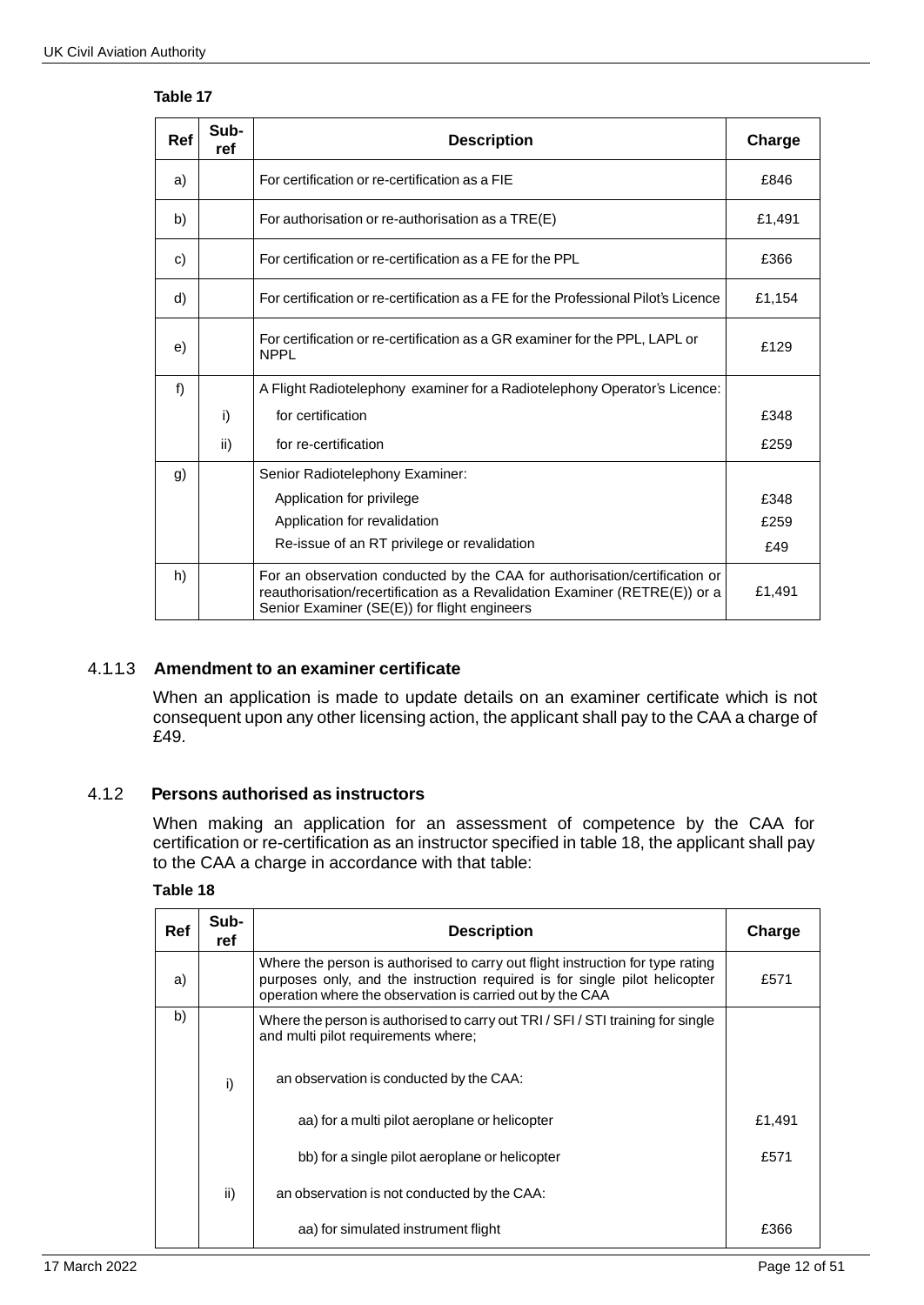## 4.1.3 **Persons approved to provide courses of training or instruction**

When making an application for approval or re-approval as a person approved to provide courses of training or instruction specified intable 19, the applicant shall pay to the CAA a charge in accordance with that table:

#### **Table 19**

| Ref | Sub-<br>ref | <b>Description</b>                                                                                                                                                                                              | Charge |
|-----|-------------|-----------------------------------------------------------------------------------------------------------------------------------------------------------------------------------------------------------------|--------|
| a)  |             | For the FI, FI(R), TRI rating (H) on SPH types, IRI rating or CRI rating                                                                                                                                        | £366   |
| b)  |             | For a MCCI authorisation;                                                                                                                                                                                       |        |
|     | i)          | where the observation is carried out by the CAA                                                                                                                                                                 | £366   |
|     | ii)         | where the observation is carried out by a person authorised by the CAA<br>for this purpose                                                                                                                      | £218   |
| C)  |             | For a supervising MCCI authorisation                                                                                                                                                                            | £846   |
| d)  |             | In the case of a one-off approval for training in simulated instrument flight                                                                                                                                   |        |
| e)  |             | For carrying out flight instruction for type rating purposes only, and the<br>instruction required for MCC, where the observation is carried out by the<br>CAA                                                  | £1,491 |
| f)  |             | For carrying out synthetic flight instruction in a flight simulator for type rating<br>purposes only, and the instruction required for MCC, where the applicant<br>does not hold a Professional Pilot's Licence | £366   |

**NOTE 5:** With reference to paragraphs 4.1.1 to 4.1.3 above, where a test or observation is required to be carried out by an employee of the CAA, then the application fee for such a test or observation shall relate to only one attempt made by the applicant. Should the applicant fail, then a further fee is required in order to re-take the test or observation.

### 4.1.4 **Amendment of particulars**

When making an application for the amendment of the particulars set out on an appointment or re-appointment as a certified examiner or as a person approved to conduct courses of training, the applicant shall pay to the CAA a charge of £49.

### 4.2 **Validation of non-UK CAA certified EASAAircrew Regulation examiners**

When making an application for a non-UK CAA certified EASA Aircrew Regulation examiner to be able to examine UK licensed pilots/student pilots, the applicant shall pay to the CAA a charge of £682.

#### 4.3 **Certification of non-UK Licensed instructors to instruct on UK flight crew training courses at venues outside of the UK**

When making an application for certification to instruct on UK training courses at venues outside of the UK, the applicant shall pay to the CAA a charge as specified in table 20:

#### **Table 20**

| Ref | <b>Description</b>                        | Per certificate |
|-----|-------------------------------------------|-----------------|
| a)  | Where the CAA carries out the test        | £1.491          |
| b)  | Where the CAA does not carry out the test | £131            |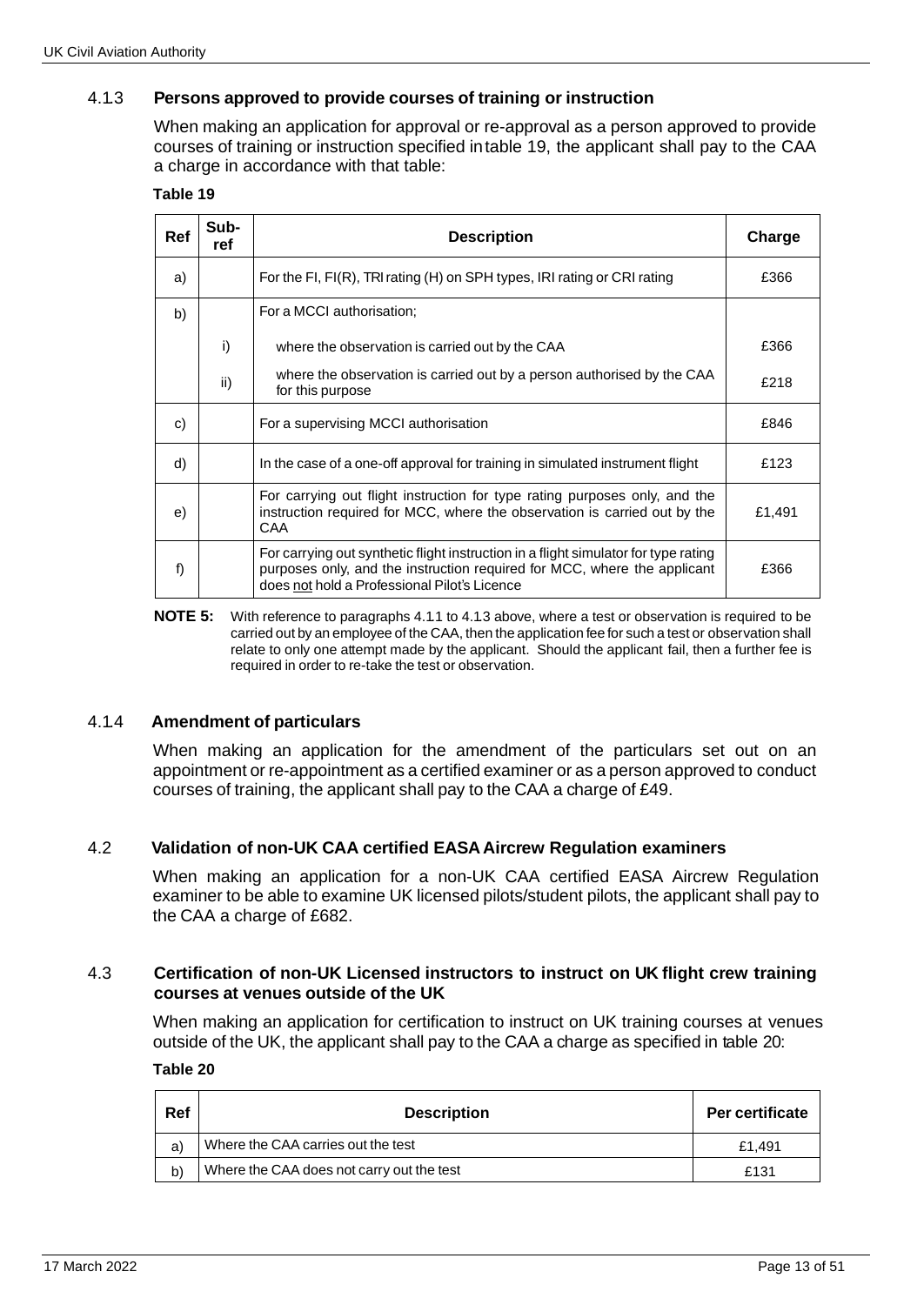## 4.4 **Crew resource management**

When making an application for an observation or test specified intable 21, the applicant shall pay to the CAA a charge in accordance with thattable:

#### **Table 21**

| Ref | Sub-<br>ref | <b>Description</b>                                                                                                                                                                                | Charge |
|-----|-------------|---------------------------------------------------------------------------------------------------------------------------------------------------------------------------------------------------|--------|
| a)  |             | To be observed for the issue of a three-year CRMI authorisation:                                                                                                                                  |        |
|     | i)          | where the observation required for the issue, revalidation or<br>renewal of the authorisation is carried out by a CRMIE                                                                           | £148   |
|     | ii)         | where the observation required for the issue, revalidation or<br>renewal of the authorisation is carried out by an employee of the<br>CAA at a time and place agreed with the CAA                 | £1,201 |
| b)  |             | To be observed by an employee of the CAA for the issue, revalidation<br>or renewal of a three-year CRMIE authorisation                                                                            | £1,491 |
| C)  |             | For a test to be conducted by a duly authorised non-CAA Revalidation<br>Crew Resource Management Instructor Examiner (RECRMIE) for the<br>issue, revalidation or renewal of a CRMIE authorisation | £148   |

## 4.5 **Pilot Licences – Approval of a person or organisation to furnish reports**

When making an application for the grant of an approval for a person or organisation to furnish reports and make recommendations to the CAA for applications for the grant of a Pilot Licence, the applicant shall pay to the CAA a charge in accordance with table 22 a).

A fixed annual charge shall be payable on demand in accordance with table 22 b) by all persons or organisations then holding a valid approval to furnish reports to the CAA to recommend the grant of a Pilot Licence.

#### **Table 22**

| <b>Ref</b> | <b>Description</b>                                                                                                                                                                                                                                                                                                                                                                                                                                                                                                                                                                                                                                                                                                                                                   | Charge                               |
|------------|----------------------------------------------------------------------------------------------------------------------------------------------------------------------------------------------------------------------------------------------------------------------------------------------------------------------------------------------------------------------------------------------------------------------------------------------------------------------------------------------------------------------------------------------------------------------------------------------------------------------------------------------------------------------------------------------------------------------------------------------------------------------|--------------------------------------|
| Col 1      | Column 2                                                                                                                                                                                                                                                                                                                                                                                                                                                                                                                                                                                                                                                                                                                                                             | Column 3                             |
| a)         | For the initial grant of the approval, the applicant shall pay to the CAA<br>the charge as shown in Column 3.<br>If the total cost of the investigations made by the CAA exceeds that<br>amount, a charge of such amount as may be decided and invoiced<br>by the CAA shall be payable by the applicant, having regard to the<br>excess hours incurred by the CAA in making the investigations, at a<br>rate of £186 per hour, but not exceeding £5,859 (maximum)) in any<br>year, or part of the year, during which the investigations are carried<br>out. The CAA shall invoice the applicant in arrears for any excess<br>hour charges incurred over the standard 8 hours paid for by the fixed<br>charge as shown in Column 3. The invoice is payable on demand. | £1,488 (plus excess hour<br>charges) |
| b)         | The approval holder shall be invoiced by the CAA for the payment of<br>the annual charge due on 1 April. The invoice is payable on<br>demand.                                                                                                                                                                                                                                                                                                                                                                                                                                                                                                                                                                                                                        | £1,488                               |

#### 4.6 **Approval of courses for cabin crew initial safety training provided by an organisation which is not the holder of an air operator's certificate**

When making an application for the grant of an approval for an organisation, other than an AOC operator, to provide courses of cabin crew initial safety training, the applicant shall pay to the CAA a charge of £7,729 and an annual continuation charge payable on 1 April of £5,859. The CAA will raise an invoice on the approval holders in respect of the annual continuation charge which will be payable on demand.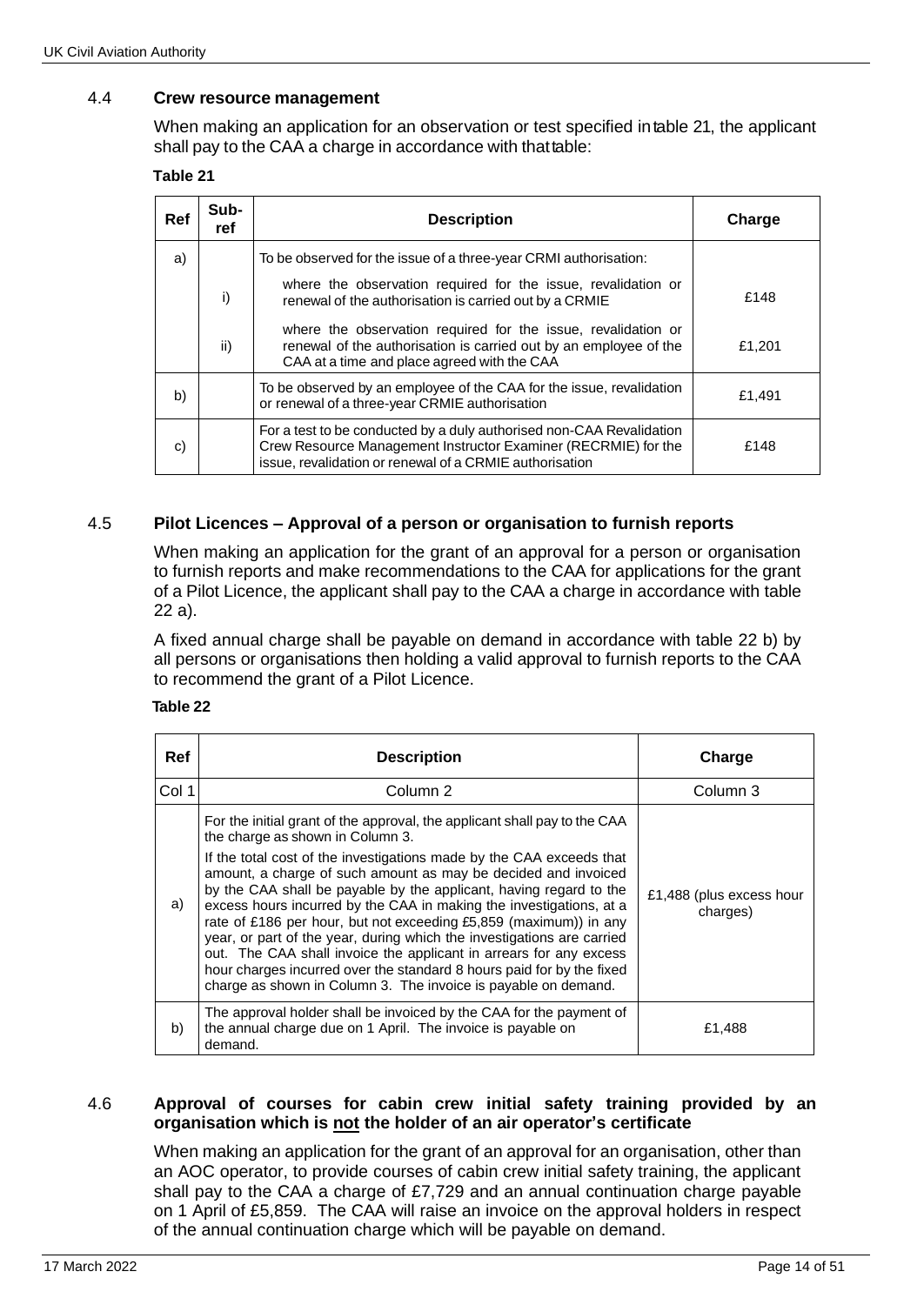# **5 APPROVAL OF FLIGHT SIMULATOR TRAINING DEVICES AND FLIGHT SIMULATOR TRAINING DEVICE OPERATORS**

## 5.1 **FFSs and FTDs**

5.1.1 The application charge comprises an initial charge and in certain cases an additional charge as described in paragraph 5.5.

When making an application specified in table 23, the applicant shall pay to the CAA a charge in accordance with that table:

#### **Table 23**

| Ref | <b>Description</b>                                                                                                                                        | <b>Initial</b><br>evaluation<br>charge | Annual<br>continuation<br>charge |
|-----|-----------------------------------------------------------------------------------------------------------------------------------------------------------|----------------------------------------|----------------------------------|
| a)  | For an initial evaluation of a FFS for initial qualification                                                                                              | £18,656                                | £4,664                           |
| b)  | For an initial evaluation of a FTD for initial qualification                                                                                              | £9,328                                 | £3,348                           |
| C)  | For a special evaluation, pursuant to EASA Aircrew<br>Regulation Part-ORA.FSTD.110, of a FFS or FTD                                                       | £3,348                                 | N/A                              |
| d)  | For the oversight of an FSTD recurrent evaluation<br>conducted on behalf of the CAA by another NAA, under<br>a Bilateral Aviation Safety Agreement (BASA) | N/A                                    | £2.235                           |

An annual continuation charge in accordance with table 23 shall be payable on 1 April in respect of each FSTD. The CAA will raise an invoice on the FSTD operator in respect of the annual continuation charge which will be payable on demand.

For operators making application for a UK approval where an equivalent EASA approval is already held, the operator can apply for apply for a recurrent evaluation and pay the annual continuation fee shown in table 23. The CAA will perform the same tasks as a recurrent evaluation, however an initial UK approval certificate shall be issued.

- 5.1.2 a) Where a return visit to an FSTD operator is required by the CAA to address outstanding evaluation issues or updates to documentation, the applicant shall pay to the CAA a charge as invoiced by the CAA based on the number of work hours incurred, at a rate of £186 per hour but not exceeding £38,360 in any year or part of a year during which the investigations are carried out. The invoice is payable on demand.
	- b) Where the US/UK Bilateral Aviation Safety Agreement / Simulator Implementation Procedures (BASA/SIP) requires the CAA to carry out additional evaluation work to ensure that the Special Conditions within the BASA/SIP have been satisfied, the applicant shall pay to the CAA a charge as invoiced by the CAA based on the number of work hours incurred, at a rate of £186 per hour but not exceeding £38,360 in any year or part of a year during which the investigations are carried out. The invoice is payable on demand.

### 5.2 **Flight and Navigation Procedure Trainer (FNPT) and Basic Instrument Training Device (BITD)**

5.2.1 When making an application specified inyable 24, the applicant shall pay to the CAA a charge in accordance with that yable subject to any resultant additional charges under paragraph 5.2.2 below.

Table 24 overleaf.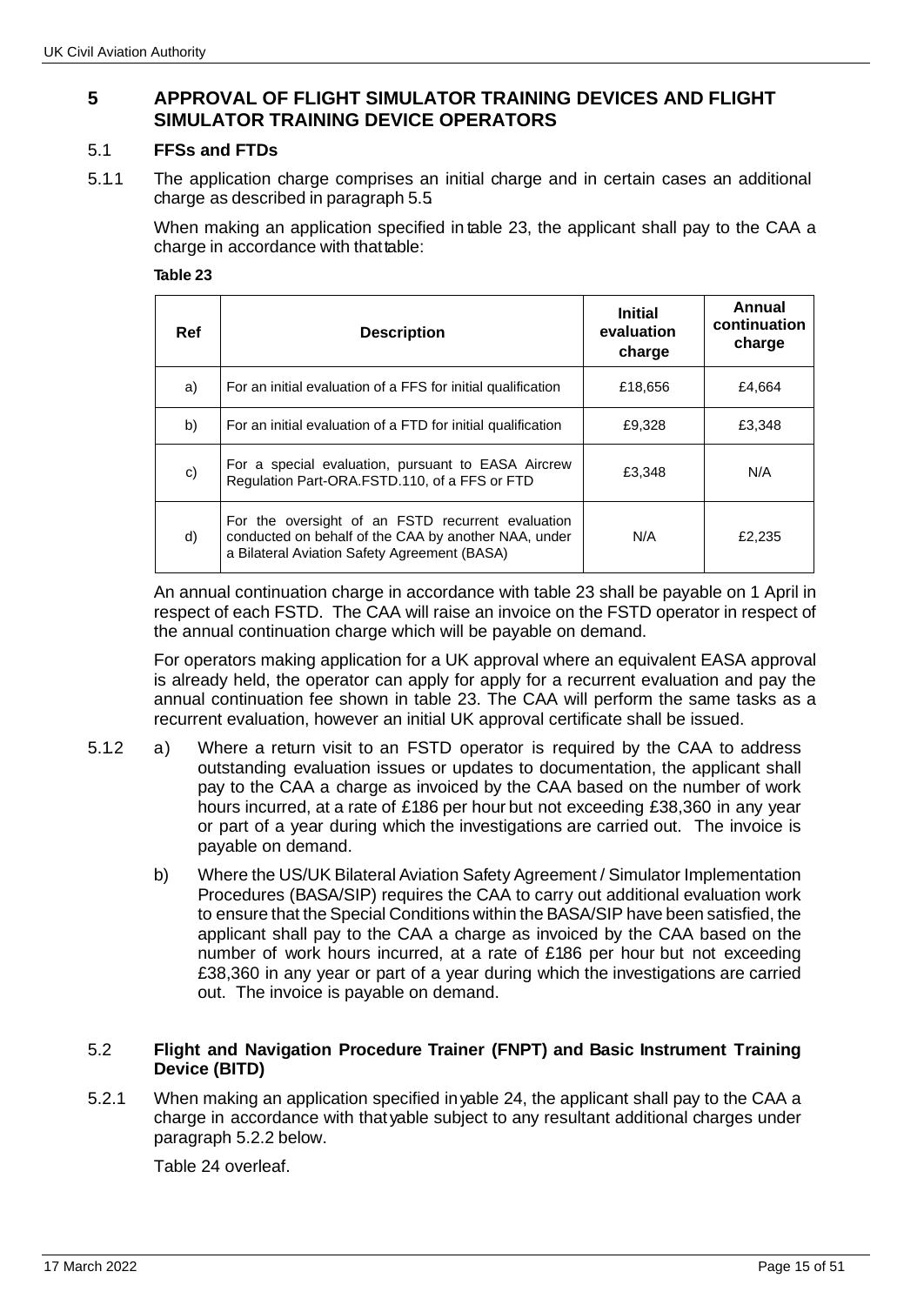#### **Table 24**

| <b>Ref</b> | <b>Description</b>                                                  | <b>Initial</b><br>evaluation<br>charge | Annual<br>continuation<br>charge |
|------------|---------------------------------------------------------------------|----------------------------------------|----------------------------------|
| a)         | For the evaluation of a FNPT I for qualification                    | £4,343                                 | £990                             |
| b)         | For the evaluation of a FNPT II or III for qualification            | £8,048                                 | £1,815                           |
| C)         | For the evaluation of a FNPT II MCC or III MCC for<br>qualification | £10,489                                | £2,617                           |
| d)         | For the evaluation of a BITD for qualification                      | £4,343                                 | £990                             |

An annual continuation charge in accordance with table 24 shall be payable on 1 April in respect of each FSTD. The CAA will raise an invoice on the FSTD operator in respect of the annual continuation charge which will be payable on demand.

For operators making application for a UK approval where an equivalent EASA approval is already held, the operator can apply for apply for a recurrent evaluation and pay the annual continuation fee shown in table 24. The CAA will perform the same tasks as a recurrent evaluation, however an initial UK approval certificate shall be issued.

## 5.2.2 **Additional charge**

Additional charges shall be payable by the applicant or holder of an FNPT or BITD qualification where the cost of processing the application for qualification of a device or the oversight costs of the FNPT/BITD qualification in any one year exceeds the fixed initial application charge or the fixed renewal or continuation charge shown undertable 24.

Any additional charges payable will be at the rate of £186 for each hour incurred and will be invoiced in arrears. The total charge payable under any application for qualification or qualification oversight in any one year will not exceed £22,720. The invoice is payable on demand.

### 5.3 **FSTD operators**

When making an application or in the circumstances specified in table 25, the applicant shall pay to the CAA a charge calculated in accordance with that table:

#### **Table 25**

| Ref | <b>Description</b>                                                                                                                                                                                                                                                                                                                       | Charge               |
|-----|------------------------------------------------------------------------------------------------------------------------------------------------------------------------------------------------------------------------------------------------------------------------------------------------------------------------------------------|----------------------|
| a)  | When a Compliance Monitoring System audit has been scheduled to take<br>place by the CAA, in order to determine compliance with the requirements<br>under the EASA Aircrew Regulation, Part - ORA payable on application or<br>on demand. (In certain cases, an additional charge, as described in<br>paragraph 5.5 may become payable.) | £2,790               |
| b)  | For an FSTD operator to carry out an FSTD evaluation under Extended<br>Evaluation Privileges (EEP), pursuant to the EASA Aircrew Regulation Part-<br>ORA.FSTD.225, for continued qualification.                                                                                                                                          | £814                 |
| C)  | For the CAA to observe a proposed Technical Inspector or Flight Inspector<br>for the purposes of conducting evaluations under EEP. payable on<br>application or on demand.                                                                                                                                                               | £2,002<br>per person |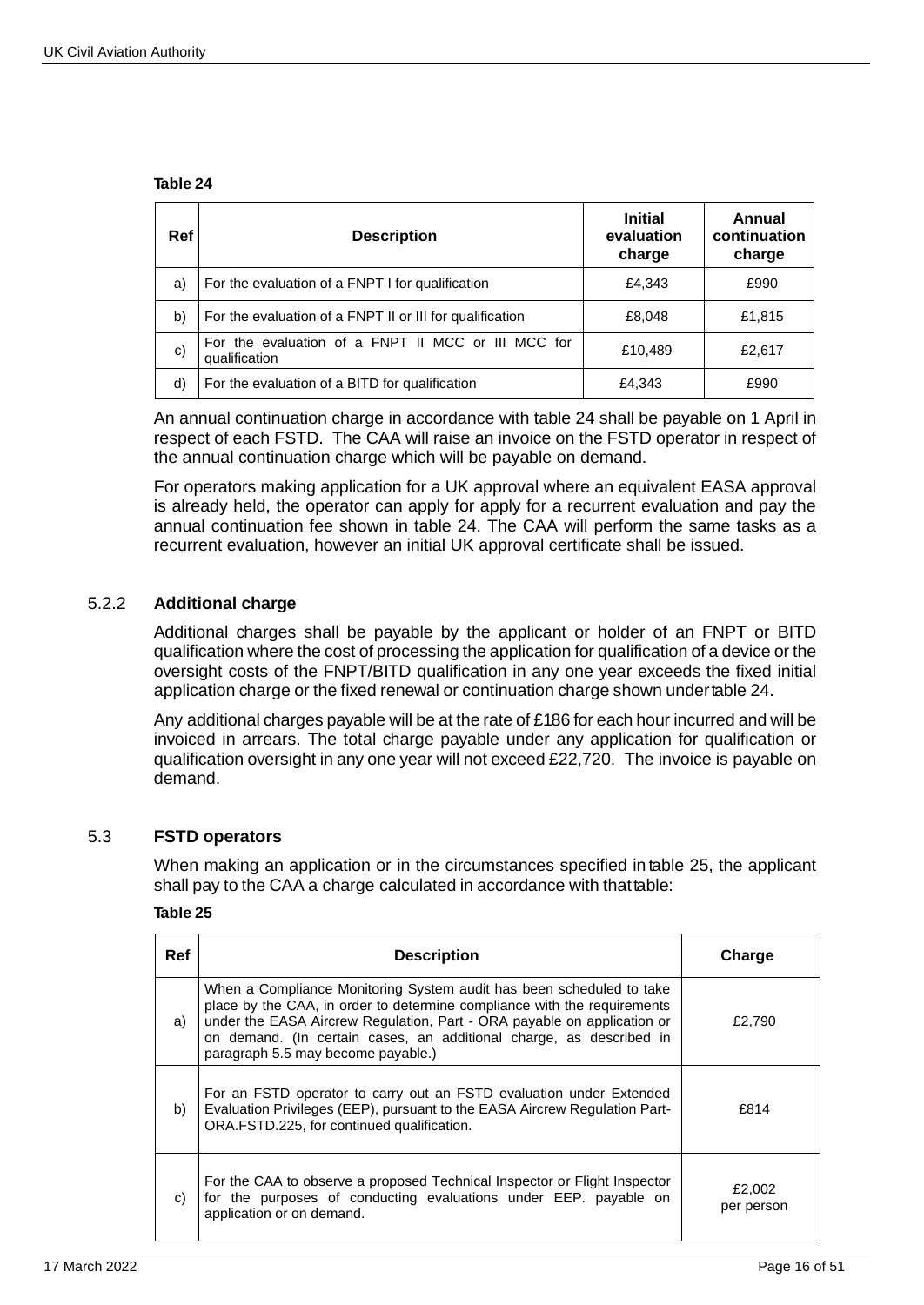**NOTE 6:** Where an FSTD is being transferred to another organisation that does not already operate FSTDs, then the applicant i.e. the receiving organisation, shall pay to the CAA the annual continuation charge as specified undertable 23 a) or b) ortable 24 for the FSTD, as appropriate to the type of FSTD, plus the charge undertable 25 a) in respect of an audit of its quality system or compliance monitoring system.

> Where an FSTD is being transferred to another organisation that already operates FSTDs, then the applicant i.e. the receiving organisation, shall pay to the CAA the annual continuation charge as specified undertable 23 a) or b) ortable 24 for the FSTD, as appropriate to the type of FSTD.

## 5.4 **Other FSTD charges**

When making an application of a description specified intable 26, the applicant shall pay to the CAA a charge calculated in accordance with thattable:

#### **Table 26**

| Ref | <b>Description</b>                                                                                                                                      | Charge |
|-----|---------------------------------------------------------------------------------------------------------------------------------------------------------|--------|
| a)  | For the CAA to evaluate a specific feature of an FSTD where the CAA deems an evaluation less than that required for a special evaluation is appropriate | £626   |

## 5.5 **Additional FSTD charges**

An additional charge is payable for an initial or recurrent FFS evaluation for qualification and for an initial or recurrent FTD evaluation for qualification, or for special evaluations or Compliance Monitoring System audits where the number of hours expended by the CAA in dealing with the application exceeds the standard number of hours for that application. The standard hours for each application type are specified intable 27.

The charge payable to the CAA for each hour in excess of the standard hours is £186 payable on demand.

#### **Table 27**

| <b>Activity charge description</b>  | <b>Standard hours</b> |
|-------------------------------------|-----------------------|
| Initial FFS evaluation              | 100                   |
| <b>Recurrent FFS evaluation</b>     | 25                    |
| Initial FTD evaluation              | 50                    |
| Recurrent FTD evaluation            | 18                    |
| Special evaluations                 | 18                    |
| Compliance Monitoring System audits | 15                    |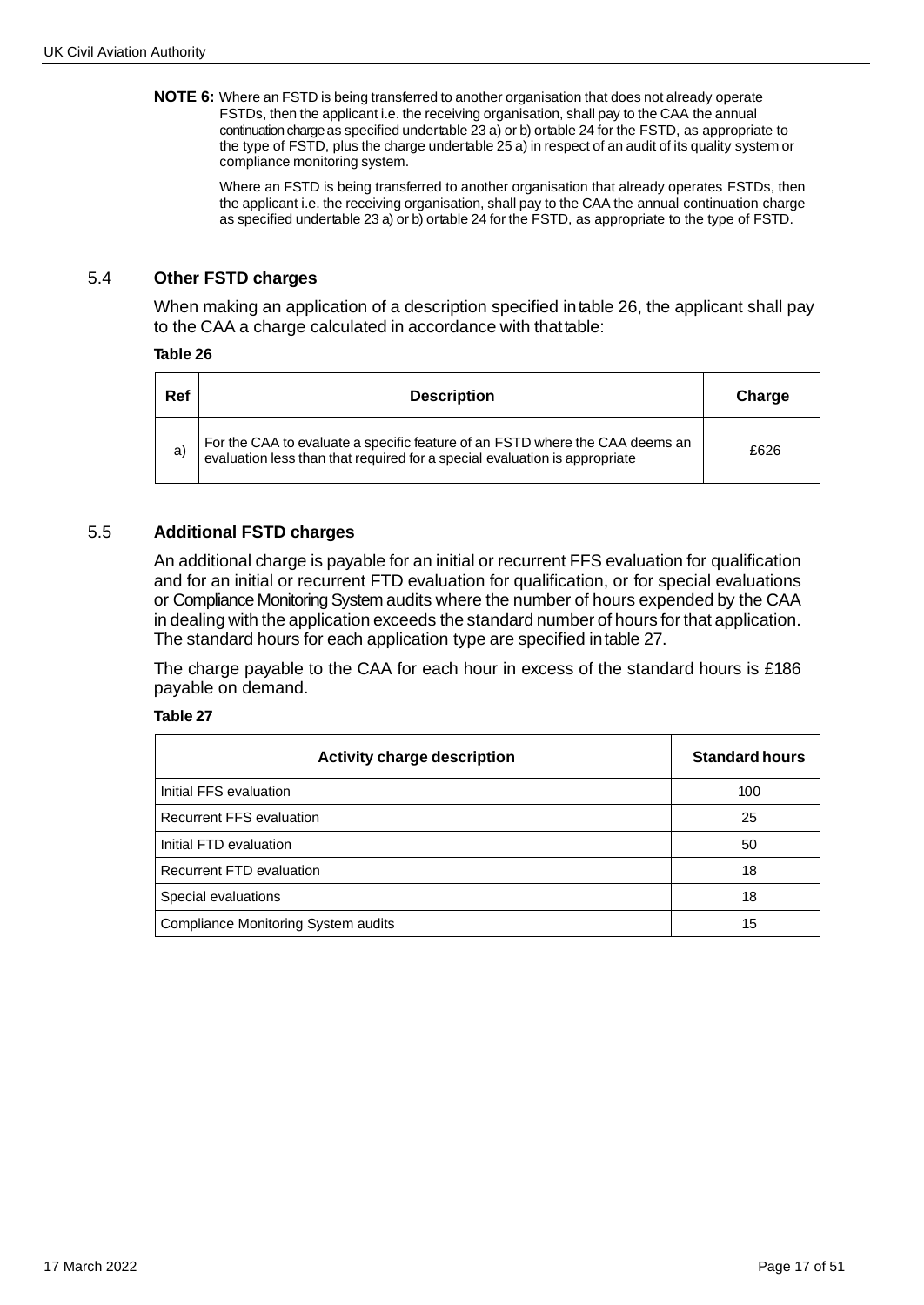# **6 DECLARED OR APPROVED TRAINING ORGANISATIONS**

**Individuals and Organisations undertaking courses of training for the Private Pilot Licence and Light Aircraft Pilot Licence or table 33 training courses, as an Declared or Approved Training Organisation**

## 6.1 **Declared Training Organisations (Part-DTO)**

6.1.1 On making a declaration to the CAA to become a DTO in accordance with Part-DTO for the purposes of delivering flight and/or theoretical knowledge training for a PPL or LAPL, or a variation to the declaration previously submitted and acknowledged by the CAA, or where a CAA-issued ATO wishes to be convert to a DTO, the declarer shall pay a fixed charge as specified in table 28.

A fixed annual continuation charge in accordance with table 28, shall be payable on 1 April of each charge year by each DTO holder. The CAA will raise an invoice in respect of the annual continuation charge which will be payable on demand.

| ıе<br>ю |  |
|---------|--|
|---------|--|

| Ref | <b>Submission Type</b>                                                                                             | Charge                                |
|-----|--------------------------------------------------------------------------------------------------------------------|---------------------------------------|
| a)  | Conversion from ATO to DTO                                                                                         | £58                                   |
| b)  | Required review of new initial declaration to become a DTO where<br>a company has not previously been a RTF or ATO | £186                                  |
| C)  | Variation of a DTO declaration                                                                                     | £186 per application                  |
| d)  | CAA to validate a pilot training programme                                                                         | £932                                  |
| e)  | Annual continuation charge for conducting table 33 courses                                                         | £140 plus £103 per<br>additional site |

### 6.2 **Approved Training Organisations (Part-ATO) for teaching PPL and/or LAPL training courses and/or delivering one or more table 33 courses**

#### 6.2.1 **Initial application for approval as an ATO for the purpose of delivering flight and/or theoretical knowledge training for a PPL and/or LAPL, and/or delivering one or more table 33 courses**

When making application for the initial grant as an ATO to conduct courses of training, the applicant shall pay to the CAA a charge as specified in table 29.

**Table 29**

| Ref | <b>Charge Type</b>                                                                                                                                                                                             | Charge                                                                                                                |
|-----|----------------------------------------------------------------------------------------------------------------------------------------------------------------------------------------------------------------|-----------------------------------------------------------------------------------------------------------------------|
| a)  | Initial application for the applicant to become an<br>ATO for the purpose of training for the PPL and/or<br>LAPL, in the same class of aircraft as the PPL,<br>and/or delivering one or more table 33 courses: |                                                                                                                       |
|     | Using the Approved Training Organisation<br>i)<br>template manual published by the CAA                                                                                                                         | £559 per application plus any excess<br>hour charges at £186 per hour up to<br>£2,720 per application per annum.      |
|     | Not using the Approved Training Organisation<br>ii)<br>template manual published by the CAA                                                                                                                    | £1,084 per application plus any<br>excess hour charges at £186 per hour<br>up to £2,720 per application per<br>annum. |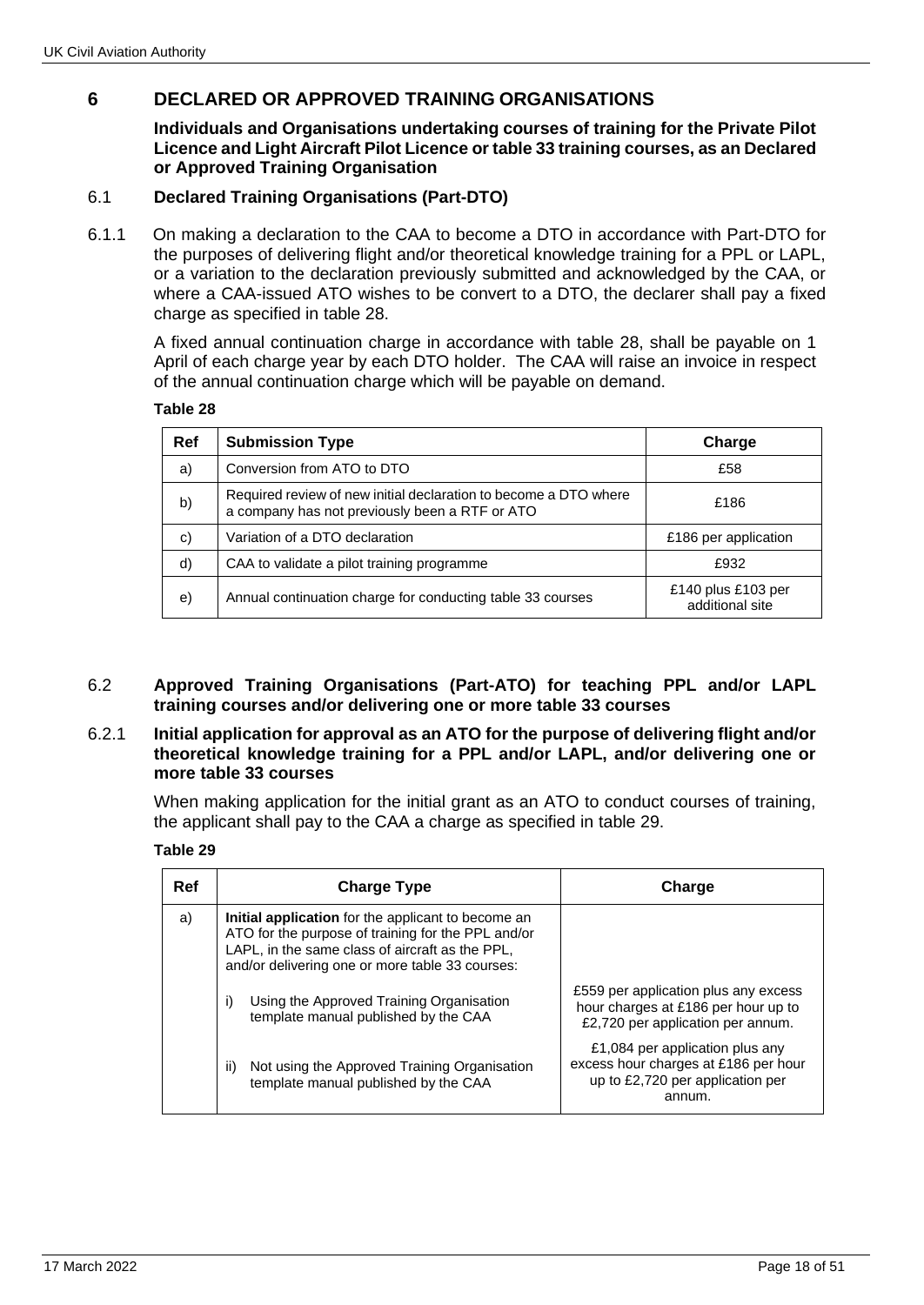# 6.2.2 **Application for approval to vary an ATO to include additional courses and/or sites**

When making an application for approval to vary an ATO to either add an additional course of training and/or add an additional site, the applicant shall pay to the CAA a charge as specified in table 30.

#### **Table 30**

| Ref | <b>Charge Type</b>                                                                                                                                      | Charge                                                                                                           |
|-----|---------------------------------------------------------------------------------------------------------------------------------------------------------|------------------------------------------------------------------------------------------------------------------|
| a)  | Variation application from an existing ATO<br>applying to add another course(s) as listed under<br>table 33.                                            | £186 per application plus any excess<br>hour charges at £186 per hour up to<br>£2,720 per application per annum. |
| b)  | Additional site charge where the scope of training<br>is for a table 33 course, and where there are no<br>other changes to the approval (fixed charge). | £58 per additional site.                                                                                         |

### 6.2.3 **Annual continuation charge relating to all ATOs teaching PPL and/or LAPL training courses and/or delivering one or more table 33 courses**

A fixed annual continuation charge in accordance with table 31 shall be payable on 1 April by the ATO approval holders teaching PPL and/or LAPL training courses and/or delivering one or more table 33 courses. The CAA will raise an invoice in respect of the annual continuation charge which will be payable on demand.

#### **Table 31**

| Ref | <b>Charge Type</b>               | Charge                                                                                             |
|-----|----------------------------------|----------------------------------------------------------------------------------------------------|
| a)  | Annual fixed continuation charge | £186 irrespective of the number of<br>table 33 courses plus £140 per<br>associated additional site |

# 6.3 **PPL and BFCL Online Examination Papers**

When an approved training school makes application for an on-line PPL or BFCL examination paper to conduct e-exams, the applicant shall pay to the CAA a charge of £11 per examination paper.

# 6.4 **National Gyroplane Approved Training Organisations (ATO-N(G))**

When making an application specified in table 32, the applicant shall pay to the CAA a charge in accordance with that table.

Table 32 overleaf.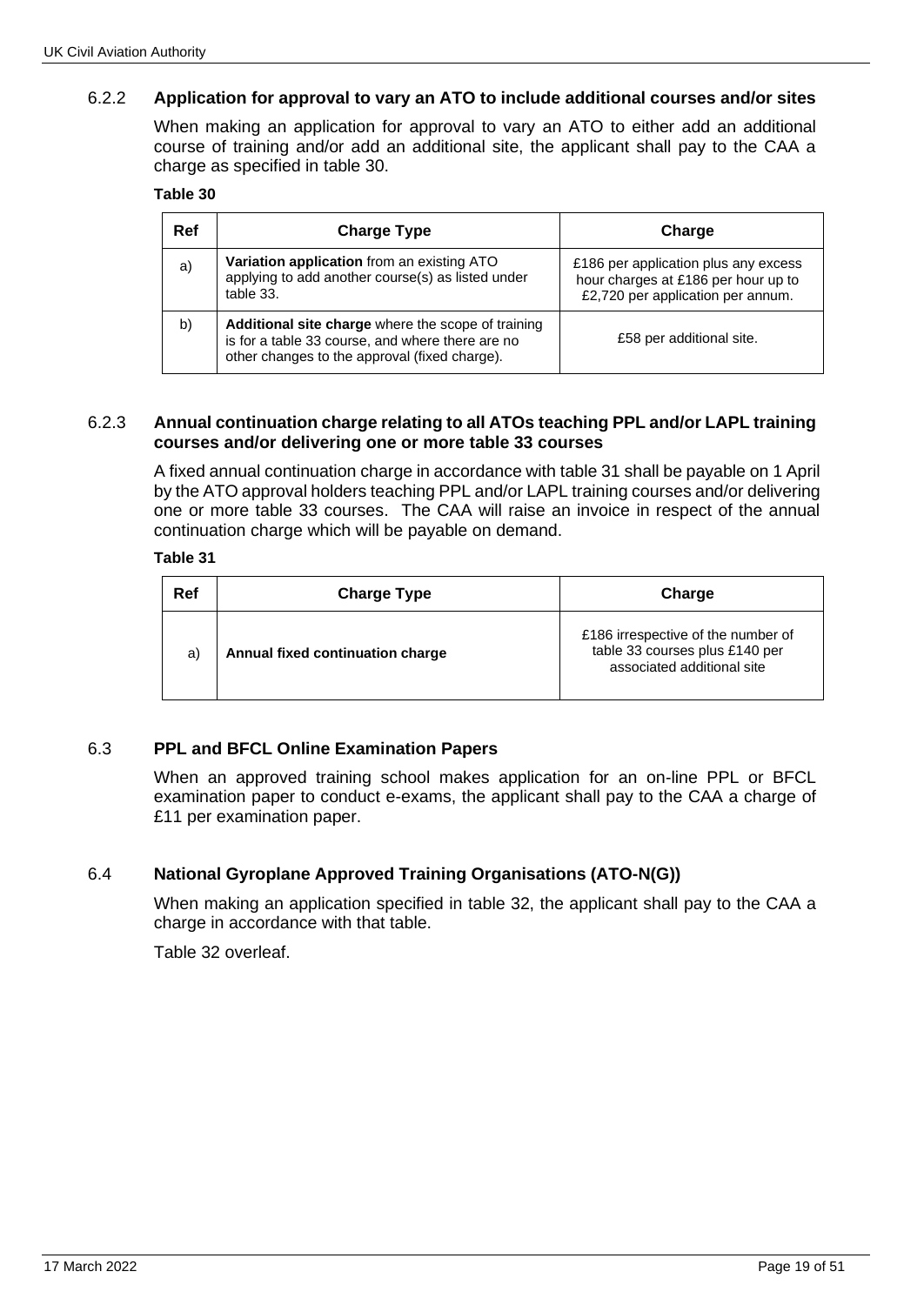| Table 32 |  |
|----------|--|
|----------|--|

| Ref  | <b>Description</b>                                                          | <b>Annual continuation</b><br>charge payable on 1                                                                                                                                                                                                                                     |
|------|-----------------------------------------------------------------------------|---------------------------------------------------------------------------------------------------------------------------------------------------------------------------------------------------------------------------------------------------------------------------------------|
| a)   | Initial application to conduct CPL(G) and/or FI(G) course                   | <b>April</b><br>£558 per application plus any<br>excess hour charges at £186<br>per hour up to a maximum of<br>£1,302 per application per<br>annum                                                                                                                                    |
|      |                                                                             | Plus,<br>£279 for each additional site<br>plus any excess hour charges<br>at £186 per hour up to a<br>maximum of £1,302 per<br>additional site                                                                                                                                        |
| b)   | Variation application to add a CPL(G) or FI(G) course or<br>additional site | £372 for the addition of<br>CPL(G) or FI(G) course plus<br>any excess hour charges at<br>£186 per hour up to a<br>maximum of £1,302<br>Plus,<br>£279 for each additional site<br>plus any excess hour charges<br>at £186 per hour up to a<br>maximum of £1,302 per<br>additional site |
| c)   | Annual continuation charges:                                                |                                                                                                                                                                                                                                                                                       |
| i)   | CPL(G)                                                                      | £309                                                                                                                                                                                                                                                                                  |
| ii)  | FI(G)                                                                       | £309                                                                                                                                                                                                                                                                                  |
| iii) | Per additional site                                                         | £186                                                                                                                                                                                                                                                                                  |

# 6.5 **Additional training course approvals**

When making an application for the variation of an Approved Training Organisation approval to approve the addition of any training course specified in table 33, the applicant shall pay to the CAA a charge of £186 per application.

Table 33 overleaf.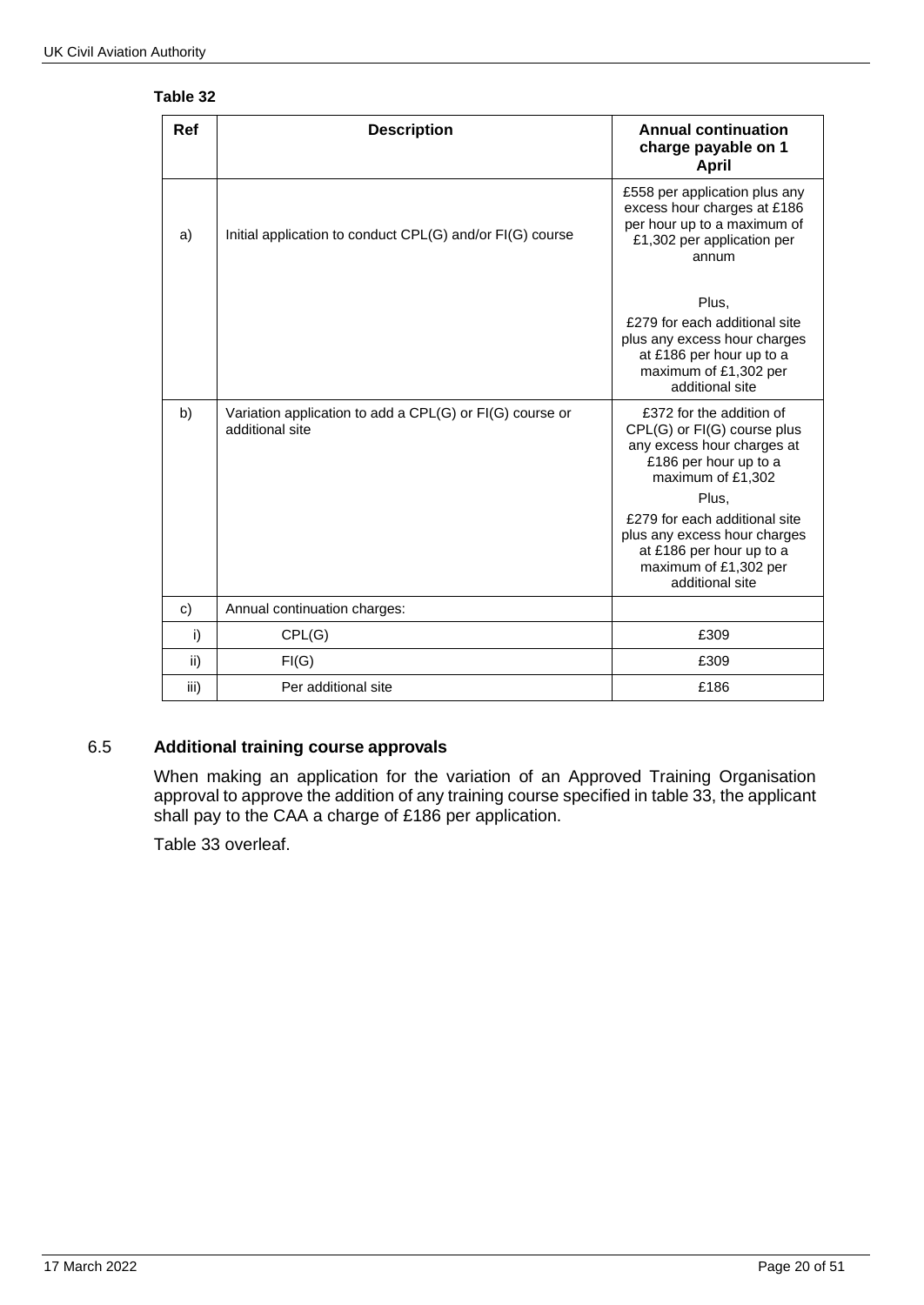#### **Table 33**

| <b>Training course type</b>                                                         |
|-------------------------------------------------------------------------------------|
| PPL (flight and / or theoretical knowledge training)                                |
| LAPL (flight and / or theoretical knowledge training)                               |
| Single Pilot SEP aeroplane class rating (including landplanes and seaplanes)        |
| Single Pilot Single-engine turbo-prop aeroplane class rating (non-high-performance) |
| Sailplane Pilot Licence                                                             |
| <b>Balloon Pilot Licence</b>                                                        |
| LAPL extension of privileges course (e.g. Sailplane to TMG)                         |
| LAPL to PPL upgrade                                                                 |
| LAPL(B) to BPL upgrade                                                              |
| LAPL(S) to SPL upgrade                                                              |
| LAPL including TMG to PPL upgrade                                                   |
| <b>LAPL extension to TMG</b>                                                        |
| LAPL tethered flight extension                                                      |
| LAPL extension (Balloon) (to another Balloon class)                                 |
| Sailplane Cloud Flying rating                                                       |
| <b>Basic Instrument Rating</b>                                                      |
| En-Route Instrument Rating (flight and/or theoretical knowledge training)           |
| Competency-Based Instrument Rating (flight and/or theoretical knowledge training)   |
| Aerobatic rating                                                                    |
| Sailplane towing rating                                                             |
| Banner towing rating                                                                |
| Night rating                                                                        |
| Mountain rating                                                                     |
| Balloon Pilot Licence tethered flight extension                                     |
| Balloon Pilot Licence extension course (to another Balloon class or group)          |

# 6.6 **Approved Training Organisations (Part-ATO) for flight training**

When making an application specified in tables 34 and 35 for the approval or annual continuation charge for an Approved Training Organisation in respect of flying training, the applicant shall pay to the CAA a charge calculated in accordance with the relevanttable.

Where the time spent by processing the initial application exceeds the fee payable as quoted in tables 34 and 35 the applicant shall pay to the CAA on demand additional charges as specified under section 6.13 which explains how the time of processing is calculated.

A fixed annual continuation charge in accordance with tables 34 and 35, shall be payable on 1 April of each charge year by the approval holders. The CAA will raise an invoice in respect of the annual continuation charge which will be payable on demand.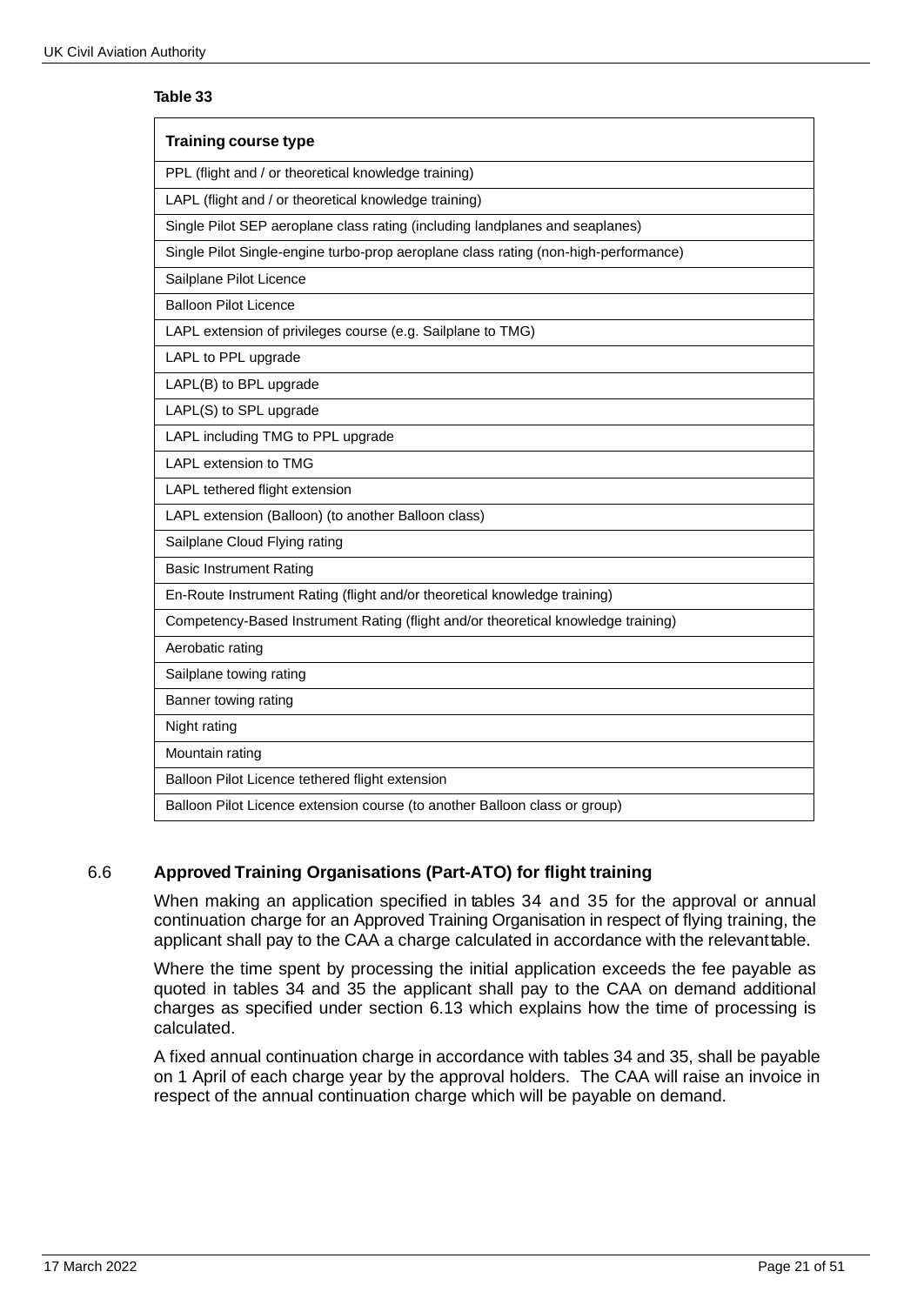## 6.6.1 **Integrated courses of training**

#### **Table 34**

| <b>Ref</b> | Sub-<br>ref | <b>Description</b>                                                                                                                                                                                       | <b>Initial</b><br>approval | Annual<br>continuation<br>charge payable<br>on 1 April |
|------------|-------------|----------------------------------------------------------------------------------------------------------------------------------------------------------------------------------------------------------|----------------------------|--------------------------------------------------------|
| a)         | i)          | MPL integrated course                                                                                                                                                                                    | £16,648                    | £14,272                                                |
|            | ii)         | MPL course where the course is subsequent to an<br>ATPL(A) course or an initial MPL(A) course                                                                                                            | £8,324                     | £7,136                                                 |
|            | iii)        | ATPL (A) integrated course                                                                                                                                                                               | £13,982                    | £12,603                                                |
|            | iv) $aa$ )  | CPL / IR $(A)^*$ integrated course                                                                                                                                                                       | £12,603                    | £11,152                                                |
|            | bb)         | CPL(A)* integrated course                                                                                                                                                                                | £9,452                     | £8,002                                                 |
|            |             | * Where this is in addition to courses of training for<br>the ATPL(A) at a) iii) above then no fee will be<br>charged                                                                                    |                            |                                                        |
|            | $v)$ aa)    | ATPL(H) integrated course                                                                                                                                                                                | £12,603                    | £11,152                                                |
|            | bb)         | Where this is an addition to courses of training for the<br>ATPL(A) at a) iii) a reduced annual continuation<br>charge shall apply                                                                       | N/A                        | £3,972                                                 |
|            | vi) aa)     | CPL(H) integrated course                                                                                                                                                                                 | £9,452                     | £8,002                                                 |
|            | bb)         | Where this is in addition to courses of training for the<br>ATPL(A) at a) iii) a reduced annual continuation<br>charge shall apply                                                                       | N/A                        | £1,103                                                 |
|            | vii)        | The CPL(As) integrated course                                                                                                                                                                            | £5,994                     | £4,839                                                 |
| b)         |             | Variation of a Training Organisation course approval<br>For variation to extend the scope of a training<br>organisation Integrated course approval requiring the<br>review of course manuals / syllabus. | £1,401                     | N/A                                                    |

**NOTE 7:** Please note section 15 below regarding costs associated with overseas additional site applications and audit visits.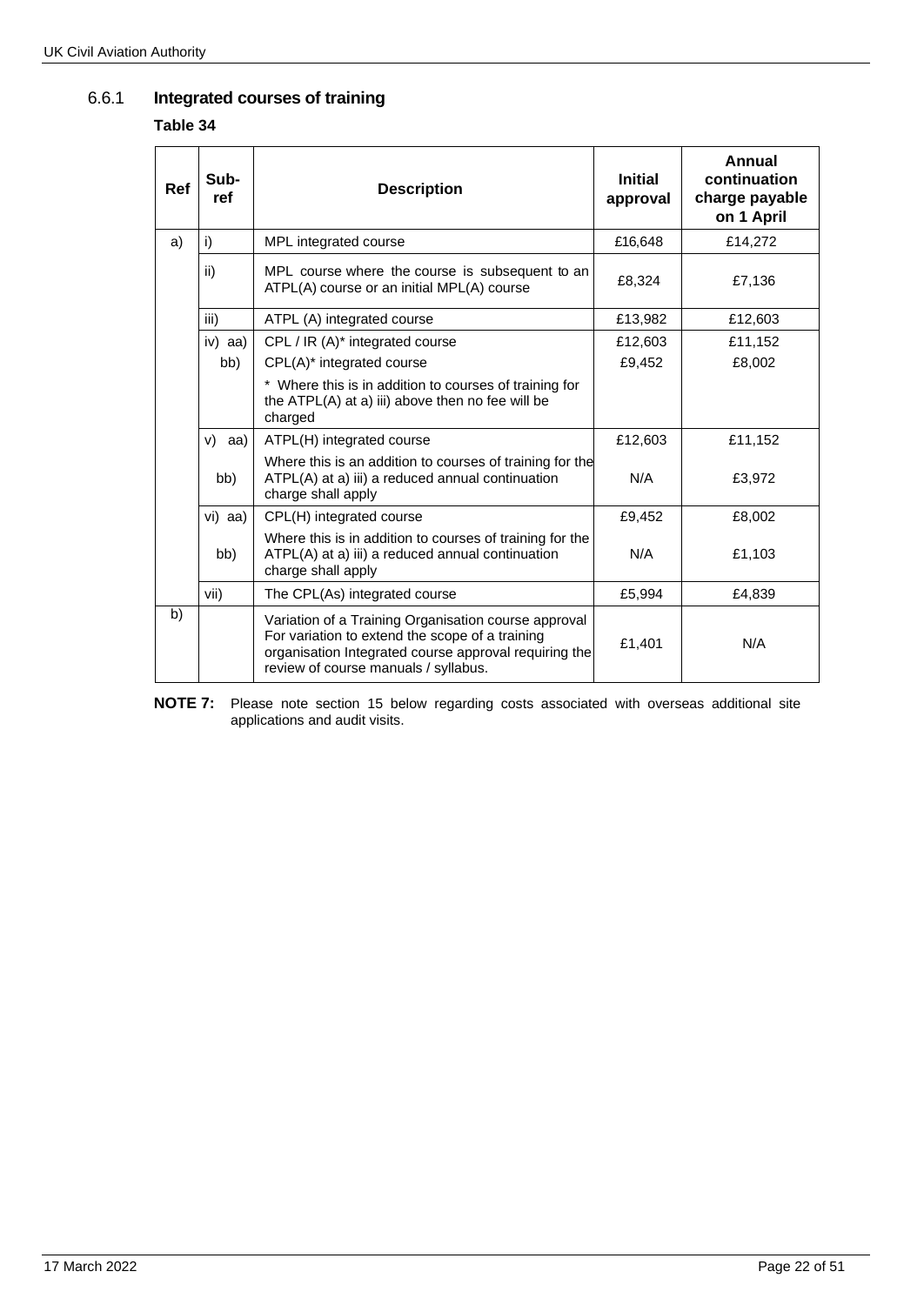# 6.6.2 **Modular courses of training**

#### **Table 35**

| <b>Ref</b> | Sub-<br>ref | <b>Description</b>                                                                                                                                                                                                                                                                                                                         | <b>Initial</b><br>approval | <b>Annual</b><br>continuation<br>charge<br>payable on 1<br><b>April</b> |
|------------|-------------|--------------------------------------------------------------------------------------------------------------------------------------------------------------------------------------------------------------------------------------------------------------------------------------------------------------------------------------------|----------------------------|-------------------------------------------------------------------------|
| a)         |             | The charges for the following modular courses will be<br>applied on initial applications for approval and/or<br>variation to the approval. The following fees will not be<br>charged on continuation of approval when an integrated<br>approval is already held in the same class, where the<br>class is Aeroplane, Helicopter or Airship. |                            |                                                                         |
|            | i)          | CPL(A) or CPL(H) or CPL(As) modular flight training                                                                                                                                                                                                                                                                                        | £1,401                     | £1,252                                                                  |
|            | ii)         | IR(A) or IR(H) or IR(As) modular flight training but not<br>including En-Route IR or Competency-based IR                                                                                                                                                                                                                                   | £1,401                     | £1,252                                                                  |
|            | iii)        | ATPL(A) and/or ATPL(H) Theoretical Knowledge<br>and/or;<br>CPL(A), and/or CPL(H) and/or CPL(As) Theoretical<br>Knowledge and/or;<br>IR(A) and/or IR(H) and/or IR(As) Theoretical Knowledge                                                                                                                                                 | £1,890                     | £1,568                                                                  |
|            | iv)         | Any combination of Theoretical Knowledge courses as<br>detailed in a) iii) where the course(s) are a second or<br>subsequent application to a pending application or<br>existing approval                                                                                                                                                  | £534                       | N/A                                                                     |
|            | V)          | Additional Theoretical Knowledge for HPA                                                                                                                                                                                                                                                                                                   | £534                       | £534                                                                    |
|            | vi)         | MCC(A) or, MCC(H) or MCC(As) or Airline Pilot<br>Standards MCC (APSMCC)                                                                                                                                                                                                                                                                    | £1,401                     | £1,252                                                                  |
| b)         | i)          | To provide a single course of training for a:<br>Single engine turbo prop aircraft (high<br>performance) or a<br>Multi-engine class rating or a<br>Multi-engine class rating variant (i.e. where<br>$\bullet$<br>differences training is required)                                                                                         | £534                       | £534                                                                    |
| c)         |             | Advanced Upset Prevention & Recovery Training course                                                                                                                                                                                                                                                                                       |                            |                                                                         |
|            |             |                                                                                                                                                                                                                                                                                                                                            | £372                       | £1,304                                                                  |
| d)<br>NATE |             | Variation of a Training Organisation course approval<br>For variation to extend the scope of a training<br>organisation Modular course approval requiring the<br>review of course manuals / syllabus.                                                                                                                                      | £1,401                     | N/A                                                                     |

**NOTE 8:** Please note section 15 below regarding costs associated with overseas additional site applications and audit visits.

# 6.7 **Approval for the conduct of type rating training and conversion courses**

6.7.1 When making an application for approval for the conduct of single-pilot type rating training and conversion courses, the applicant shall pay to the CAA the charges as specified in table 37. Where the time of processing the initial application exceeds the fee payable as quoted in table 37, the applicant shall pay to the CAA on demand additional charges as specified under section 6.13 and which explains how the time of processing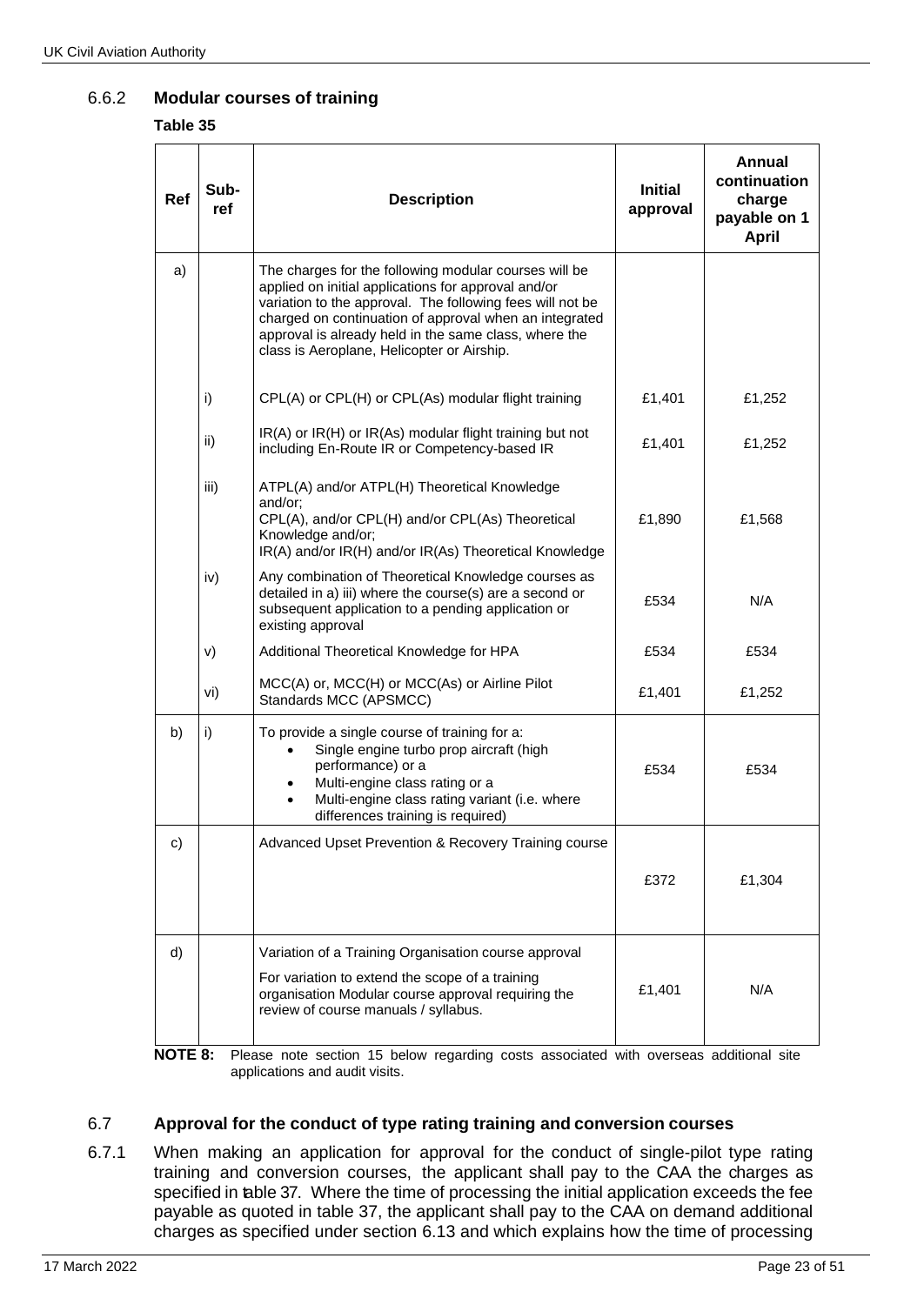is calculated.

A fixed annual continuation charge in accordance with table 37, shall be payable on 1 April by the approval holders. The CAA will raise an invoice in respect of the annual continuation charge which will be payable on demand.

| Ref      | <b>Description</b>                                                                                                                                                          | Initial approval<br>(per aircraft type) | Annual<br>continuation<br>charge payable<br>on 1 April |
|----------|-----------------------------------------------------------------------------------------------------------------------------------------------------------------------------|-----------------------------------------|--------------------------------------------------------|
| a)       | Single-Pilot Aeroplane or Helicopter training <<br>2,730 kg (non-complex aircraft)                                                                                          | £534                                    | £534 (for all aircraft<br>types together)              |
| $b)$ i)  | Single-Pilot Aeroplane training (2,730 kg to<br>5,700 kg) (non-complex aircraft)                                                                                            | £534                                    | £534 (per aircraft<br>type)                            |
| $b)$ ii) | Single-Pilot Helicopter training (2,730 kg to<br>3,175 kg) (non-complex aircraft)                                                                                           | £534                                    | £534 (per aircraft<br>type)                            |
| $c)$ i)  | To provide a course of training for differences<br>training in respect of a Single-Pilot Type Rating<br>(non-complex aircraft) or                                           | £534                                    | N/A                                                    |
| c) (ii)  | for a Single-Pilot to Multi-Pilot type rating<br>extension course as required under UK Aircrew<br>Regulation or the UK type rating list or UK<br><b>National Regulation</b> | £534                                    | N/A                                                    |

**Table 37 Single Pilot Aircraft Type Rating Training Courses**

6.7.2 When making an application for initial approval for the conduct of either Single-Pilot Complex aircraft (SPCA) or Multi-pilot type rating training (including SPCA) and conversion course(s), where the applicant is not already an Approved Training Organisation, the applicant shall pay to the CAA the charges as specified in table 38. Where the time of processing the initial application exceeds the fee payable as quoted in table 38, the applicant shall pay to the CAA on demand additional charges as specified under section 6.13 and which explains how the time of processing is calculated**.**

| <b>Aircraft</b><br>weight | <b>Type course</b><br>including ZFTT | Type course<br>including MCC<br>only | <b>Full Type</b><br>course<br>(without MCC<br>or ZFTT) | <b>Abridged Type</b><br>course (without<br>MCC or ZFTT) |
|---------------------------|--------------------------------------|--------------------------------------|--------------------------------------------------------|---------------------------------------------------------|
| $< 5,700$ kg              | £4,782                               | £4,416                               | £3,765                                                 | £3,765                                                  |
| 5,700 kg to<br>15,000 kg  | £5,935                               | £5,570                               | £4,918                                                 | £4,918                                                  |
| $> 15,000$ kg             | £6,319                               | £5,951                               | £5,302                                                 | £5,302                                                  |

6.7.3 When making an application to add a second or additional course to an application or existing approval for either Single-Pilot Complex aircraft (SPCA) or Multi-Pilot type rating training and/or conversion course(s), the applicant shall pay to the CAA a charge according to aircraft weight, as specified in table 39. Where the time of processing the initial application exceeds the fee payable as quoted in table 39, the applicant shall pay to the CAA on demand additional charges as specified under section 6.13 and which explains how the time of processing is calculated.

Table 39 overleaf.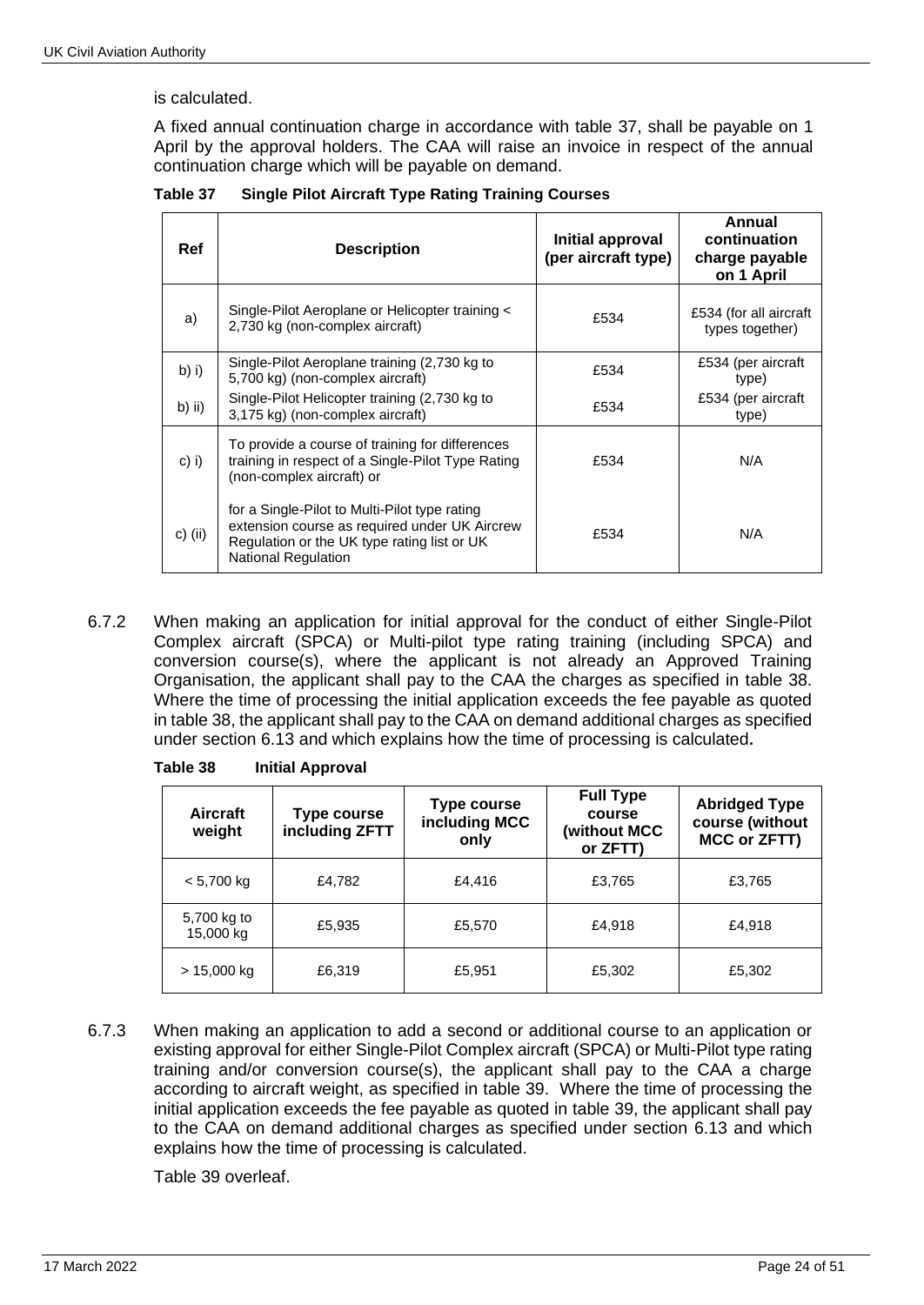|                           |                                              | <b>Charges</b>                              |                           |                           |                              |                                             |                                            |  |
|---------------------------|----------------------------------------------|---------------------------------------------|---------------------------|---------------------------|------------------------------|---------------------------------------------|--------------------------------------------|--|
| <b>Aircraft</b><br>weight | <b>Full</b><br>course<br>incl<br><b>ZFTT</b> | <b>Full</b><br>course<br>incl<br><b>MCC</b> | <b>Standard</b><br>course | <b>Abridged</b><br>course | <b>Differences</b><br>course | Add<br><b>ZFTT</b> to<br>existing<br>course | Add<br><b>MCC</b> to<br>existing<br>course |  |
| $< 5,700$ kg              | £1,785                                       | £1,419                                      | £768                      | £768                      | £386                         | £1,017                                      | £652                                       |  |
| 5,700 kg to<br>15,000 kg  | £2,938                                       | £2,573                                      | £1.920                    | £1,920                    | £965                         | £1,017                                      | £652                                       |  |
| $> 15,000$ kg             | £3,324                                       | £2,955                                      | £2,304                    | £2,304                    | £1,158                       | £1,017                                      | £652                                       |  |

**Table 39 Variation to Approval or Additional Courses**

**NOTE 9:** Where a company makes application for an abridged course including ZFTT, and where the applicant already holds a full course in the same type with ZFTT, and where the same FSTD is to be used, the applicant shall pay the abridged course charge only rather than the course plus ZFTT charge according to the weight of the aircraft.

**NOTE 10:** Please note section 15 regarding costs associated with overseas additional site applications and audit visits.

6.7.4 Holders of approvals in respect of either Single-Pilot Complex aircraft (SPCA) or Multi-Pilot type rating training and/or conversion course(s), specified in table 40, shall be liable to a fixed annual continuation charge, payable to the CAA on 1 April each year as specified in table 40. The CAA will raise an invoice in respect of the annual continuation charge which will be payable on demand.

|                           | <b>Charges</b>                  |                                |                           |                    |                              |  |
|---------------------------|---------------------------------|--------------------------------|---------------------------|--------------------|------------------------------|--|
| <b>Aircraft</b><br>weight | <b>Full course</b><br>incl ZFTT | <b>Full course</b><br>incl MCC | <b>Standard</b><br>course | Abridged<br>course | <b>Differences</b><br>course |  |
| $< 5,700$ kg              | £1,785                          | £956                           | £768                      | £768               | £386                         |  |
| 5,700 kg to<br>15,000 kg  | £2.938                          | £2.109                         | £1,920                    | £1,920             | £965                         |  |
| $> 15,000$ kg             | £3,324                          | £2,493                         | £2,304                    | £2,304             | £1,158                       |  |

**Table 40 Annual continuation**

**NOTE 11:** Where an organisation has approval for an abridged course including ZFTT, and where the applicant already holds a full course in the same type with ZFTT, and where the same FSTD is to be used, the applicant shall pay to the CAA the abridged course charge only rather than the course plus ZFTT charge according to the weight of the aircraft.

**NOTE 12:** Please note section 16 regarding costs associated with overseas additional site applications and audit visits.

### 6.7.5 **Approval of other training organisations for type ratings**

When making an application specified in table 41, the applicant shall pay to the CAA in accordance with that table. Where the time of processing the initial application exceeds the fee payable as quoted in table 41, the applicant shall pay to the CAA on demand additional charges as specified under section 6.13 and which explains how the time of processing is calculated.

A fixed annual continuation charge as specified in table 41 shall be payable on 1 April from each approval holder. The CAA will raise an invoice on the approval holders in respect of the annual continuation charge which will be payable on demand.

Table 41 overleaf.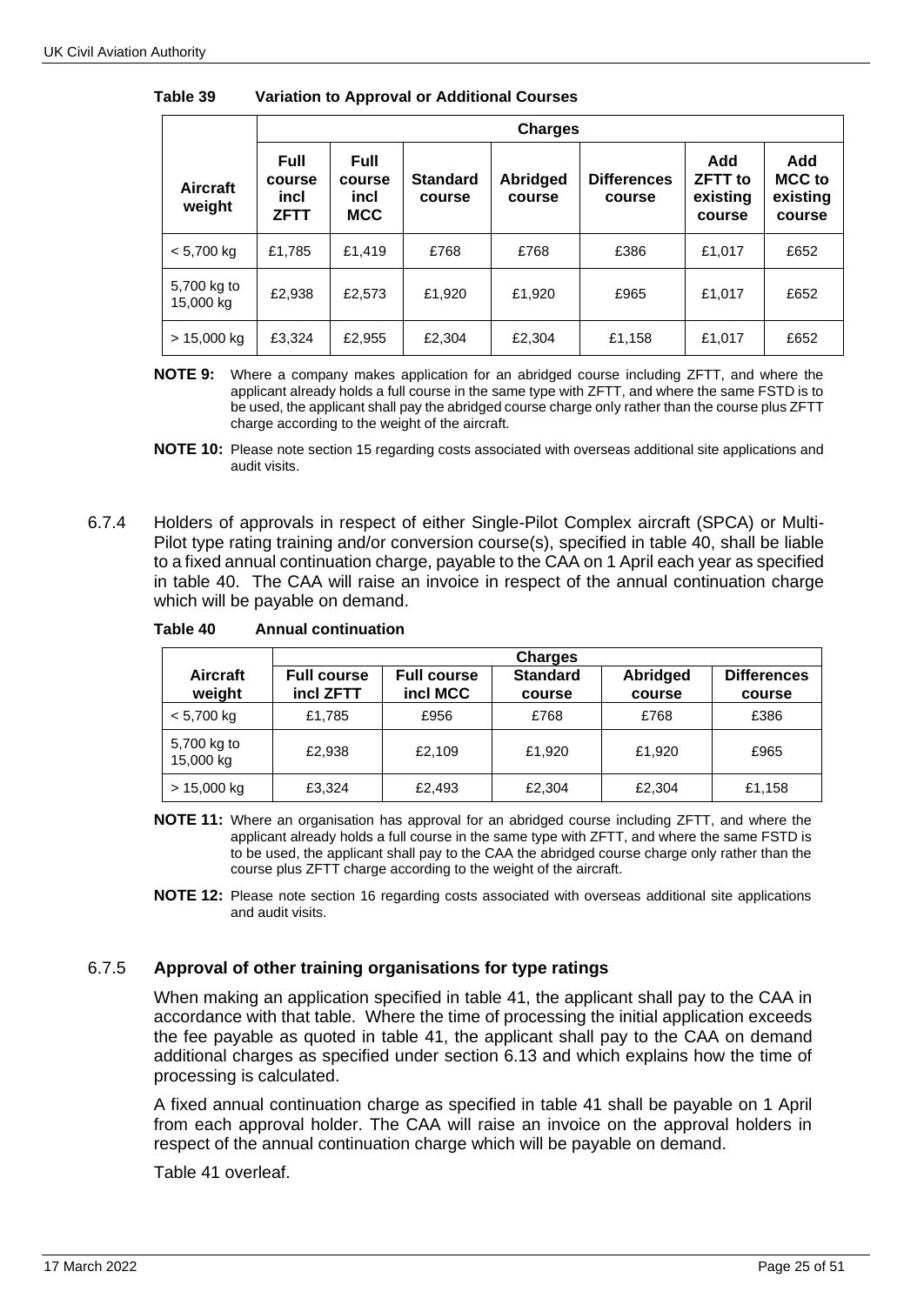#### **Table 41**

| <b>Ref</b> | Sub-<br>ref | <b>Approval activity</b>                                                                                                                                                            | <b>Initial</b><br>charge | Annual<br>continuation<br>charge<br>payable on<br>1 April |
|------------|-------------|-------------------------------------------------------------------------------------------------------------------------------------------------------------------------------------|--------------------------|-----------------------------------------------------------|
| a)         |             | For the initial approval of, or for the annual<br>continuation approval charge payable to the CAA on<br>1 April each year, for the following courses, for each<br>type applied for: |                          |                                                           |
|            | i)          | To conduct ground training for type rating only                                                                                                                                     | £1,544                   | £1,544 (for all<br>aircraft types<br>together)            |
|            | ii)         | A course of flight training for the type rating only                                                                                                                                | £1,544                   | £1,544 (for all<br>aircraft types<br>together)            |
|            | iii)        | To conduct synthetic flight training for the type rating<br>only                                                                                                                    | £772                     | £772 (for all<br>aircraft types<br>together)              |

# 6.7.6 **Type rating for new or unusual types of aircraft**

When making an application for the inclusion in a pilot's licence of an aircraft rating for an aircraft type where no application for an aircraft rating for that type has been granted by the CAA during the period of two years immediately preceding the date of the application in question, the applicant shall pay to the CAA, in addition to any other charge payable by virtue of this Scheme in relation to the application, a charge of an amount decided and invoiced by the CAA having regard to the cost to the CAA of:

- a) training an employee of the CAA to act as pilot in command of that type of aircraft; and
- b) training an employee of the CAA to a standard of technical knowledge of that type of aircraft which in the opinion of the CAA will enable that employee of the CAA to examine the applicant for the purpose of his application;

but not exceeding £128,000. The invoice is payable on demand.

### 6.8 **Approval of courses for Examiner and Instructor Training**

#### 6.8.1 **Instructor and Examiner Refresher Seminars**

When making an application for the approval of a course specified in table 42 or table 43, the applicant shall pay to the CAA a charge in accordance with that table. Where the time of processing the initial application exceeds the fee payable as quoted in tables 42 and 43, the applicant shall pay to the CAA on demand additional charges as specified under section 6.13 and which explains how the time of processing is calculated.

A fixed annual continuation charge in accordance with table 42 or 43, shall be payable on 1 April by each approval holder. The CAA will raise an invoice on the approval holders in respect of the annual continuation charge which will be payable on demand.

Tables 42 and 43 overleaf.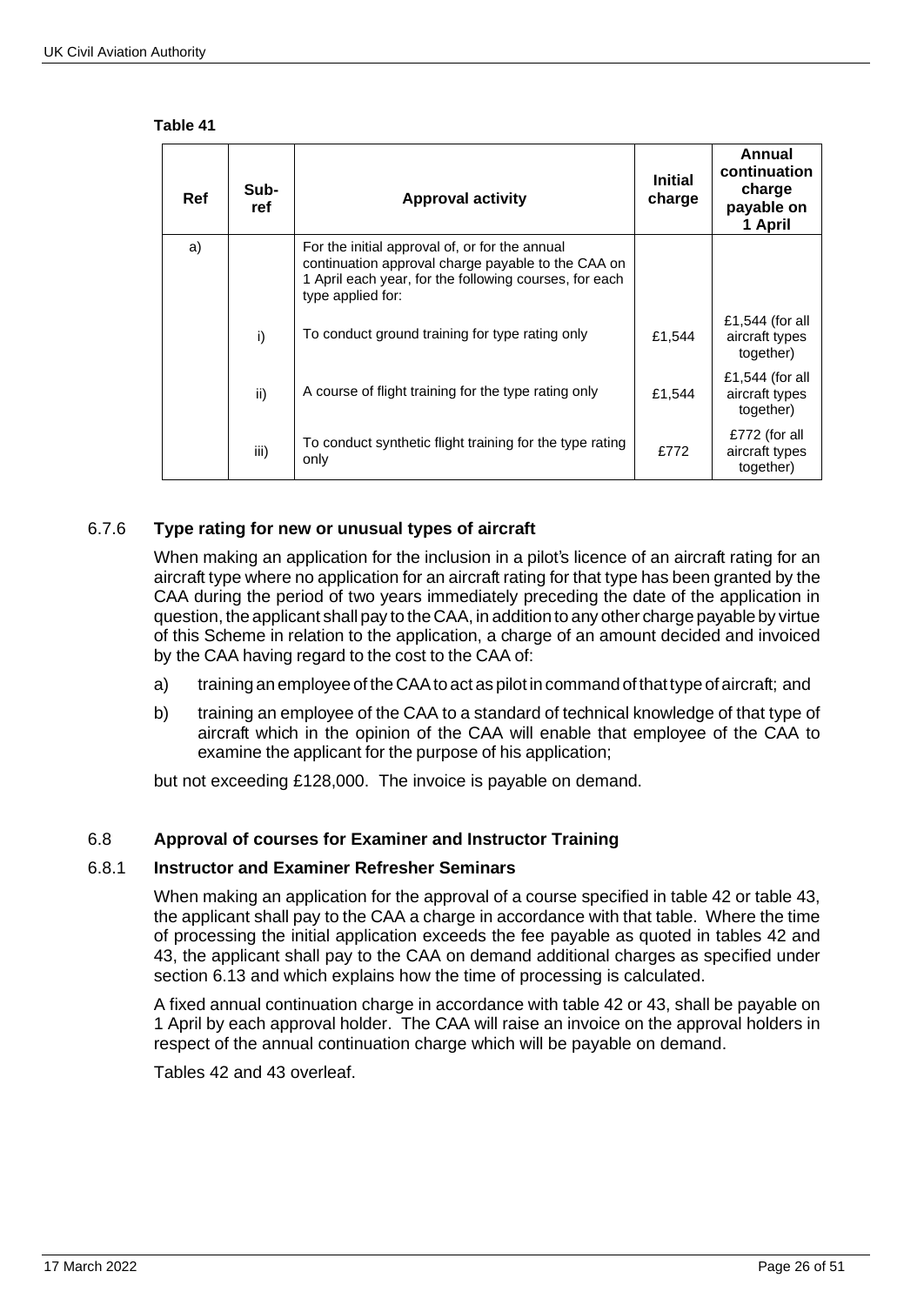### 6.8.1.1 **Instructor refresher seminars**

#### **Table 42**

| Ref | <b>Description</b>                                             | <b>Initial</b><br>approval | Annual<br>continuation<br>charge payable<br>on 1 April |
|-----|----------------------------------------------------------------|----------------------------|--------------------------------------------------------|
| a)  | To provide seminars for the FI, FI(R), CRI, IRI, AFI or<br>STI | £782                       | £389                                                   |

## 6.8.1.2 **Examiner refresher seminars**

#### **Table 43**

| Ref | <b>Description</b>                                                                | Initial approval<br>per application | Annual<br>continuation<br>charge payable<br>on 1 April |
|-----|-----------------------------------------------------------------------------------|-------------------------------------|--------------------------------------------------------|
| a)  | A single application for all or any combination of<br>Examiner refresher seminars | £1,084                              | £542                                                   |
| b)  | Variation to an existing Examiner refresher seminar<br>approval                   | £542                                | N/A                                                    |

### 6.8.2 **Instructor Certificate courses**

### 6.8.2.1 **Approval of Single-Pilot Instructor courses**

When making an application for the initial approval of a course specified in table 44 the applicant shall pay to the CAA a charge in accordance with that table. Where the time of processing the initial application exceeds the fee payable as quoted in table 44, the applicant shall pay to the CAA on demand additional charges as specified under section 6.13 and which explains how the time of processing is calculated.

A fixed annual continuation charge in accordance with table 44, shall be payable on 1 April from each approval holder. The CAA will raise an invoice on the approval holders in respect of the annual continuation charge which will be payable on demand.

**Table 44 Single-Pilot Instructor courses**

| Ref | Sub-<br>ref | <b>Course Type</b>                                                                                                                                                                                                                                                                                                                                                                        | <b>Initial</b><br>approval | Annual<br>continuation<br>charge<br>payable<br>on 1 April |
|-----|-------------|-------------------------------------------------------------------------------------------------------------------------------------------------------------------------------------------------------------------------------------------------------------------------------------------------------------------------------------------------------------------------------------------|----------------------------|-----------------------------------------------------------|
| a)  | i)          | Application or continuation for a single course of<br>training for a instructor's certificate in respect of one<br>of the following:<br>• FI (Restricted)<br>IRI<br>CRI<br><b>MCCI</b><br>STI<br><b>UPRT</b> Instructor<br><b>Flight Test Instructor</b><br>Mountain Rating Instructor<br>TRI (for single pilot non-complex helicopters)<br>TRI (for single-pilot non-complex aeroplanes) | £702                       | £618<br>(For all courses<br>approved)                     |
|     | ii)         | To provide courses of training for an AFIC(M)                                                                                                                                                                                                                                                                                                                                             | £351                       | £309                                                      |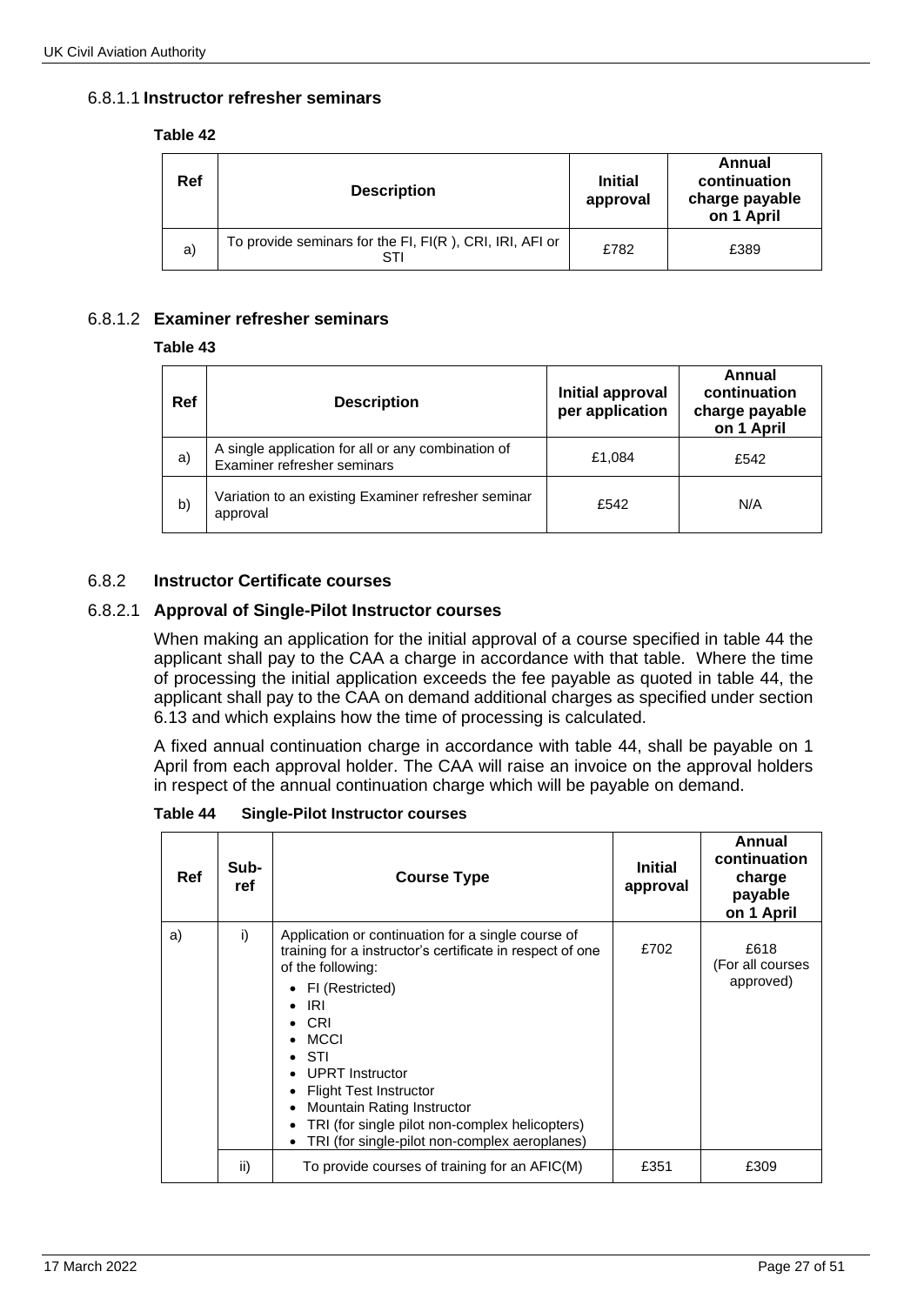# 6.8.2.2 **Approval of either TRI and SFI Certificate courses for Single-Pilot complex aircraft or Multi-Pilot aircraft**

When making an application for the initial approval of a course specified in table 45, the applicant shall pay to the CAA in accordance with that table. Where the time of processing the initial application exceeds the fee payable as quoted in table 45, the applicant shall pay to the CAA on demand additional charges as specified under section 6.13 and which explains how the time of processing is calculated.

A fixed annual continuation charge in accordance with table 45, shall be payable on 1 April from each approval holder. The CAA will raise an invoice on the approval holders in respect of the annual continuation charge which will be payable on demand.

| <b>Ref</b> | Sub<br>Ref | <b>Course Type</b>                                                                                                                                                                      | <b>Initial</b><br>approval | Annual<br>continuation<br>charge<br>payable<br>on 1 April |
|------------|------------|-----------------------------------------------------------------------------------------------------------------------------------------------------------------------------------------|----------------------------|-----------------------------------------------------------|
| a)         |            | For the initial application for the first or only type<br>specific course, including the Teaching and<br>Learning element for one of the following on either<br>an aircraft or an FSTD: |                            |                                                           |
|            | i)         | a helicopter ≤ 3,175Kg MTWA                                                                                                                                                             | £2,144                     | £714                                                      |
|            | ii)        | a helicopter > 3,175Kg MTWA                                                                                                                                                             | £3,470                     | £1,157                                                    |
|            | iii)       | any other aircraft (excluding helicopters) $\leq 15,000$<br>kg MTWA (including or excluding LIFUS where<br>training is conducted on an FSTD)                                            | £5,157                     | £1,717                                                    |
|            | iv)        | any other aircraft (excluding helicopters) ><br>15,000kg MTWA (including or excluding LIFUS<br>where training is conducted on an FSTD)                                                  | £5,991                     | £1,996                                                    |
| b)         |            | For all subsequent applications for type specific<br>courses for one of the following courses on either<br>an aircraft or an FSTD:                                                      |                            |                                                           |
|            | i)         | a helicopter < 3,175Kg MTWA                                                                                                                                                             | £1,491                     | £497                                                      |
|            | ii)        | a helicopter > 3,175Kg MTWA                                                                                                                                                             | £2,144                     | £714                                                      |
|            | iii)       | any other aircraft (excluding helicopters) $\leq$<br>15,000kg MTWA (including or excluding LIFUS<br>where training is conducted on an FSTD)                                             | £3,489                     | £1,163                                                    |
|            | iv)        | any other aircraft (excluding helicopters) ><br>15,000kg MTWA (including or excluding LIFUS<br>where training is conducted on an FSTD)                                                  | £4,323                     | £1,443                                                    |
| c)         |            | For a simulator to zero flight time upgrade / LIFUS<br>for single and multi-pilot requirements for TRI, SFI<br>or STI                                                                   | £1,777                     | N/A                                                       |
| d)         |            | To extend a type course conducted on an FSTD<br>(Helicopters) to include Take Offs and Landings                                                                                         |                            |                                                           |
|            | i)         | FSTD (helicopters)                                                                                                                                                                      | £1,491                     | N/A                                                       |
|            | ii)        | FSTD (all aircraft excluding helicopters)                                                                                                                                               | £1,846                     | N/A                                                       |

**NOTE 13** A company must ensure that at least one TRI/SFI course includes the Teaching and Learning module as per table 45 section a); all charges for approvals of subsequent TRI/SFI course applications are to be applied under table 45 section b).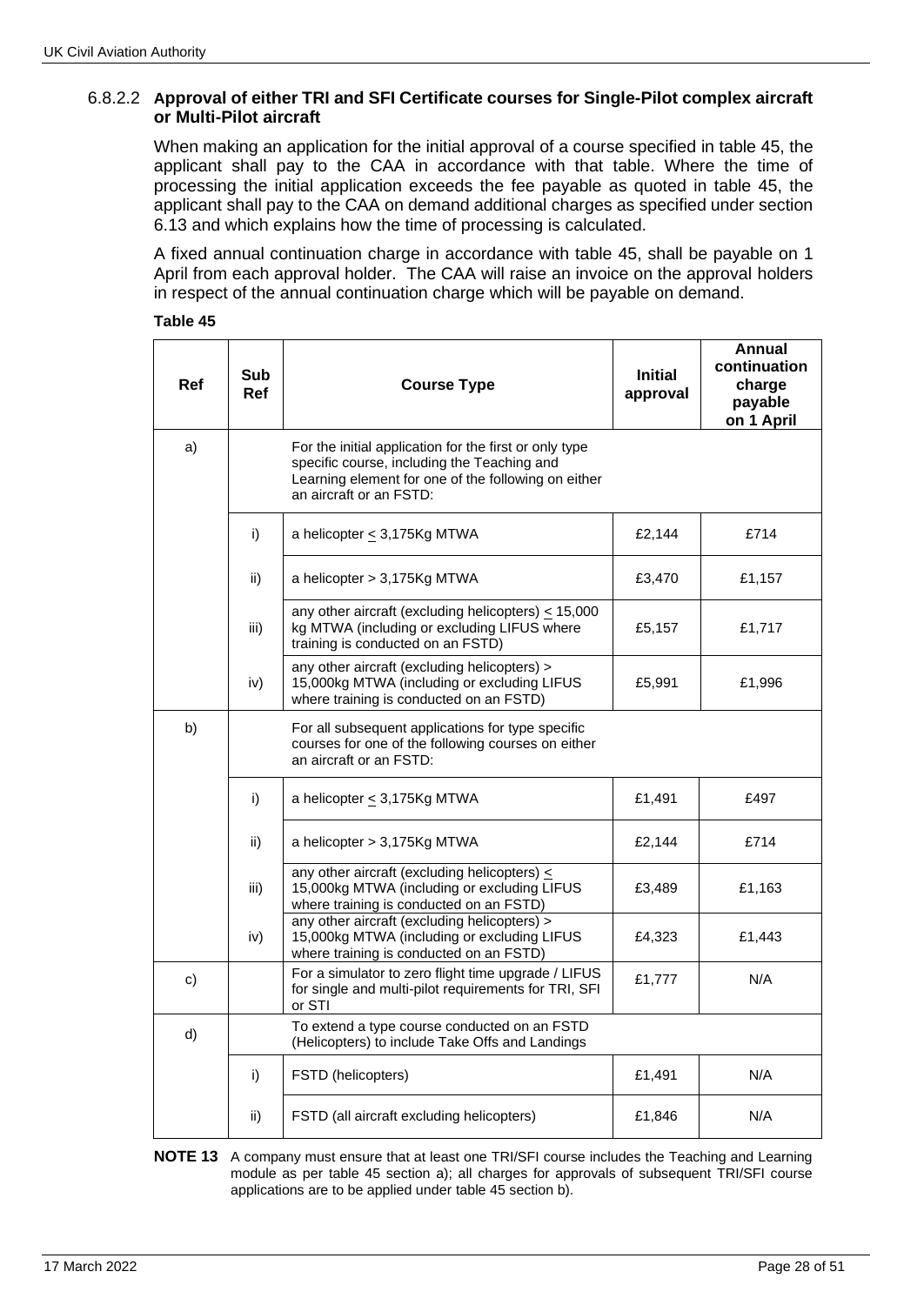# 6.8.3 **Examiner Standardisation courses**

When making an application for the approval of a course specified in table 46*,* the applicant shall pay to the CAA a charge in accordance with that table. Where the time of processing the initial application exceeds the fee payable as quoted in table 46, the applicant shall pay to the CAA on demand additional charges as specified under section 6.13 and which explains how the time of processing is calculated.

A fixed annual continuation charge in accordance with table 46, shall be payable on 1 April from each approval holder. The CAA will raise an invoice on the approval holders in respect of the annual continuation charge which will be payable on demand.

#### **Table 46**

| Ref | <b>Description</b>                                                                                                                                             | Initial charge | Annual<br>continuation<br>charge payable<br>on 1 April |
|-----|----------------------------------------------------------------------------------------------------------------------------------------------------------------|----------------|--------------------------------------------------------|
| a)  | $TRE(A)$ and / or $SFE(A)$ including MPA or<br><b>SPHPCA</b><br>TRE(PL) and / or SFE(PL)<br>TRE(H) and /or SFE(H) multi-pilot VFR and IFR                      | £6,824         | £605                                                   |
| b)  | <b>FIE</b>                                                                                                                                                     | £2,290         | £493                                                   |
| c)  | Single pilot examiner privileges (aeroplanes):<br>FE and/or CRE and/or IRE<br>Single pilot examiner privileges (helicopters):<br>FE and/or TRE(SPH) and/or IRE | £3,593         | £493                                                   |
| d)  | Single pilot examiner privileges limited to:<br>FE PPL(A) and/or FE LAPL(A) and/or CRE SE<br>VFR only<br>FE PPL(H) and/or FE LAPL(H) and/or<br>TRE(SPH) SE     | £1,084         | £465                                                   |
| e)  | FE(S) and/or FIE(S) and/or FE(B) and/or FIE(B)<br>and/or FE(As) and/or FIE(As)                                                                                 | £1,084         | £465                                                   |
| f)  | Variation to an existing Examiner<br>Standardisation course approval to add an<br>examiner category or otherwise amend an<br>approved examiner course          | £541           | N/A                                                    |

- **NOTE 14:** When a single application form is submitted to the CAA which contains more than one examiner standardisation course to be approved, then the initial application charge shall be a single charge relating to the examiner standardisation course that attracts the highest charge.
- **NOTE 15:** Where the ATO holds approval for a single pilot examiner privilege under table 46 c) and additionally holds privileges under table 46 d), the lower annual continuation charge table 46 d) will not be charged.

### 6.8.4 **Senior examiner (Revalidation examiner) course attendance**

When making an application to attend the senior examiner (revalidation examiner) (aeroplane or helicopter) course, the applicant shall pay to the CAA a fixed charge of £3,489.

### 6.9 **Use of simulators under UK(EU) Aircrew Regulation**

When making an application specified intable 47 for the variation of an approval in respect of a FSTD used by:

- a) an operator of aircraft that is also a UK approved training organisation; or
- b) a UKapproved training organisation;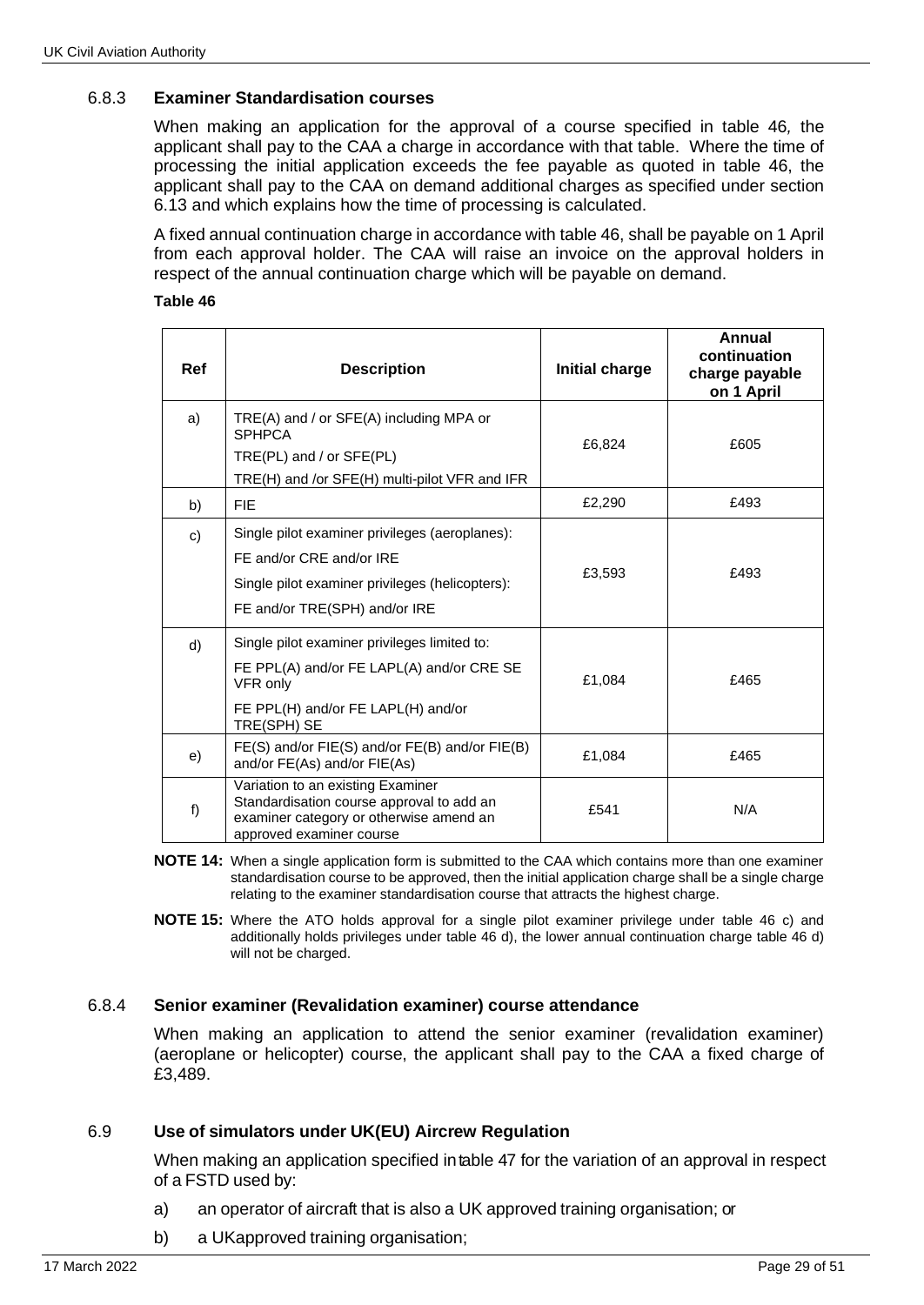the applicant or holder shall pay to the CAA a fixed charge in accordance with thattable.

#### **Table 47**

| Ref | <b>Description</b>                                                                                                                                                                                                             | Charge |
|-----|--------------------------------------------------------------------------------------------------------------------------------------------------------------------------------------------------------------------------------|--------|
| a)  | Variation application:<br>Application to vary the ATO certificate in respect of adding each additional FSTD<br>configuration to its training course(s), where this is not in conjunction with<br>another specific application. | £71    |

### 6.10 **Approval of a second or additional site**

When making an application for a change to the main site or for approval or re-approval or continuation for a second or additional site for the conduct of courses listed in section 6 above, excepting Examiner and Instructor Seminars and Declared Training Organisations, the applicant shall pay to the CAA the relevant charge specified in table 48.

A fixed annual continuation charge in accordance with table 48, shall be payable on 1 April from each approval holder in respect of each additional site. The CAA will raise an invoice on the approval holders in respect of the annual continuation charge which will be payable on demand.

#### **Table 48**

| Ref | <b>Description</b>                             | <b>Initial / Variation</b><br>application per site | <b>Annual continuation</b><br>charge per site<br>payable on 1 April |
|-----|------------------------------------------------|----------------------------------------------------|---------------------------------------------------------------------|
| a)  | Additional site (Standard fee)                 | £1,401                                             | £1.401                                                              |
| b)  | Additional site (Lower fee) (see Note 17)      | £534                                               | £534                                                                |
| C)  | Additional site (Reduced fee) (see Note<br>18) | £58                                                | N/A                                                                 |

**NOTE 16:** A maximum of 10 additional sites will be charged both on initial or variation application or in respect of annual continuation.

**NOTE 17:** The lower site fee will be charged only in respect of organisations offering a maximum of 2 approved courses where the full cost of the course(s) is £1,401 or less.

**NOTE 18:** The reduced fee will only be applicable for an organisation having additional sites, where only PPL, LAPL or Assessor of Aviation English courses are undertaken under that ATO.

Provided that where the time of processing the application exceeds the initial application charge then the applicant shall pay to the CAA on demand additional charges as specified under section 6.13 which explains how the time of processing is calculated.

# 6.11 **Approval of Language Proficiency Assessment Bodies**

When making an application to become, or continue to act as, an approved Language Proficiency Assessment Body, the applicant shall pay to the CAA the relevant fixed charge specified in table 49.

A fixed annual continuation charge in accordance with table 49, shall be payable on 1 April from each approval holder. The CAA will raise an invoice on the approval holders in respect of the annual continuation charge which will be payable on demand.

Table 49 overleaf.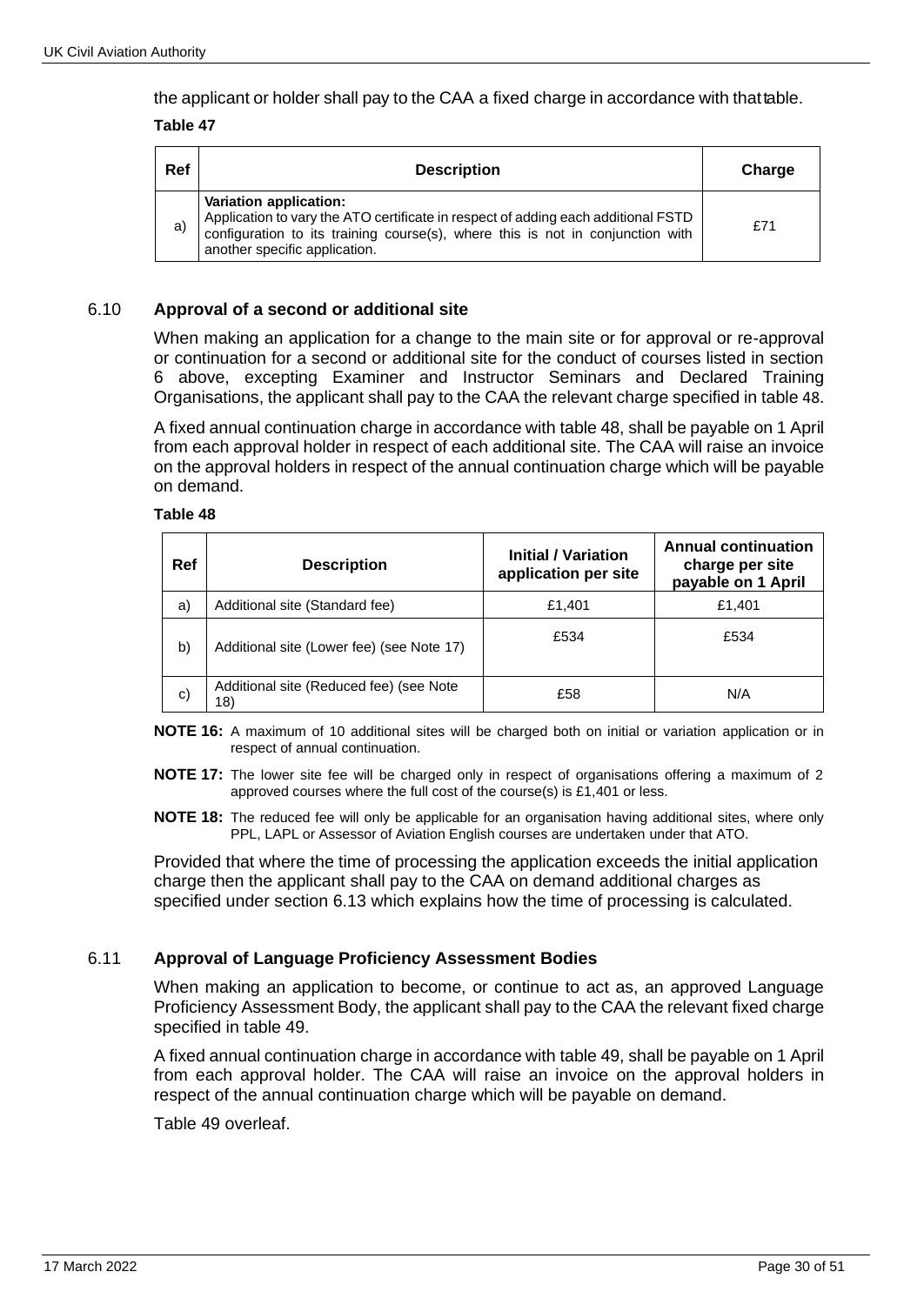#### **Table 49**

| <b>New</b><br>Ref | <b>Application type</b>                                                                                         | Initial charge | <b>Annual continuation</b><br>charge payable<br>on 1 April |
|-------------------|-----------------------------------------------------------------------------------------------------------------|----------------|------------------------------------------------------------|
| a)                | Initial application for grant of approval (including<br>additional sites applied for on initial application)    | £3,867         | £2,762                                                     |
| b)                | Approval variation in respect of a change to the<br>main site of the organisation                               | £1,658         | N/A                                                        |
| C)                | Approval variation per site or for an<br>administrative amendment to the particulars set<br>out in the approval | £58            | N/A                                                        |

**NOTE 19:** Please note section 15 regarding costs associated with overseas additional site applications and audit visits.

## 6.12 **Approval of Flight Test Rating Organisations**

When making an application to become, or continue to act as, a Flight Test Rating organisation, the applicant shall pay to the CAA the relevant charge specified in table 50. Where the time of processing the initial application exceeds the fee payable as quoted in table 50, the applicant shall pay to the CAA on demand additional charges as specified under section 6.13 and which explains how the time of processing is calculated.

A fixed annual continuation charge in accordance with table 50, shall be payable on 1 April from each approval holder. The CAA will raise an invoice on the approval holders in respect of the annual continuation charge which will be payable on demand.

#### **Table 50**

| Ref | <b>Application type</b>                                    | Initial charge | <b>Annual continuation</b><br>charge payable<br>on 1 April |
|-----|------------------------------------------------------------|----------------|------------------------------------------------------------|
| a)  | To provide courses of training for a flight test<br>rating | £9.313         | £9.313                                                     |

#### 6.13 **Additional charges concerning initial course applications and variations to approvals and excess hour charges**

- 6.13.1 When making an application for any other course approval or subsequent rating not shown elsewhere in the Scheme, the applicant shall pay to the CAA a charge of £1,084. Where the time of processing the application exceeds the charge payable, the applicant shall pay on demand to the CAA additional charges of £186 per hour for the excess hours incurred, calculated in accordance with this section.
- 6.13.2 Where an application is made in respect of any approval or certification under section 6, and unless otherwise stated, where the costs of processing any such application submitted exceed the number of hours calculated at £186 per hour represented by the application charge payable as quoted under section 6 above, but excluding Declared Training Organisations, the applicant shall pay to the CAA additional charges based upon a charge of £186 per hour. Any additional charges incurred shall be invoiced in arrears by the CAA to the applicant. The invoice is payable on demand.
- 6.13.3 Any additional charges shall be determined and invoiced by the CAA having regard to the expense thereby incurred, but not exceeding £54,450, for integrated courses and multipilot multi-engine type rating courses or £10,840 for other courses or ratings in any year or part of a year in which the investigations for the approval are carried out, with the exception of PPL and LAPL courses which will not exceed £2,720 in any given year or part of a year. Any additional charges incurred shall be invoiced in arrears to the applicant. The invoice is payable on demand.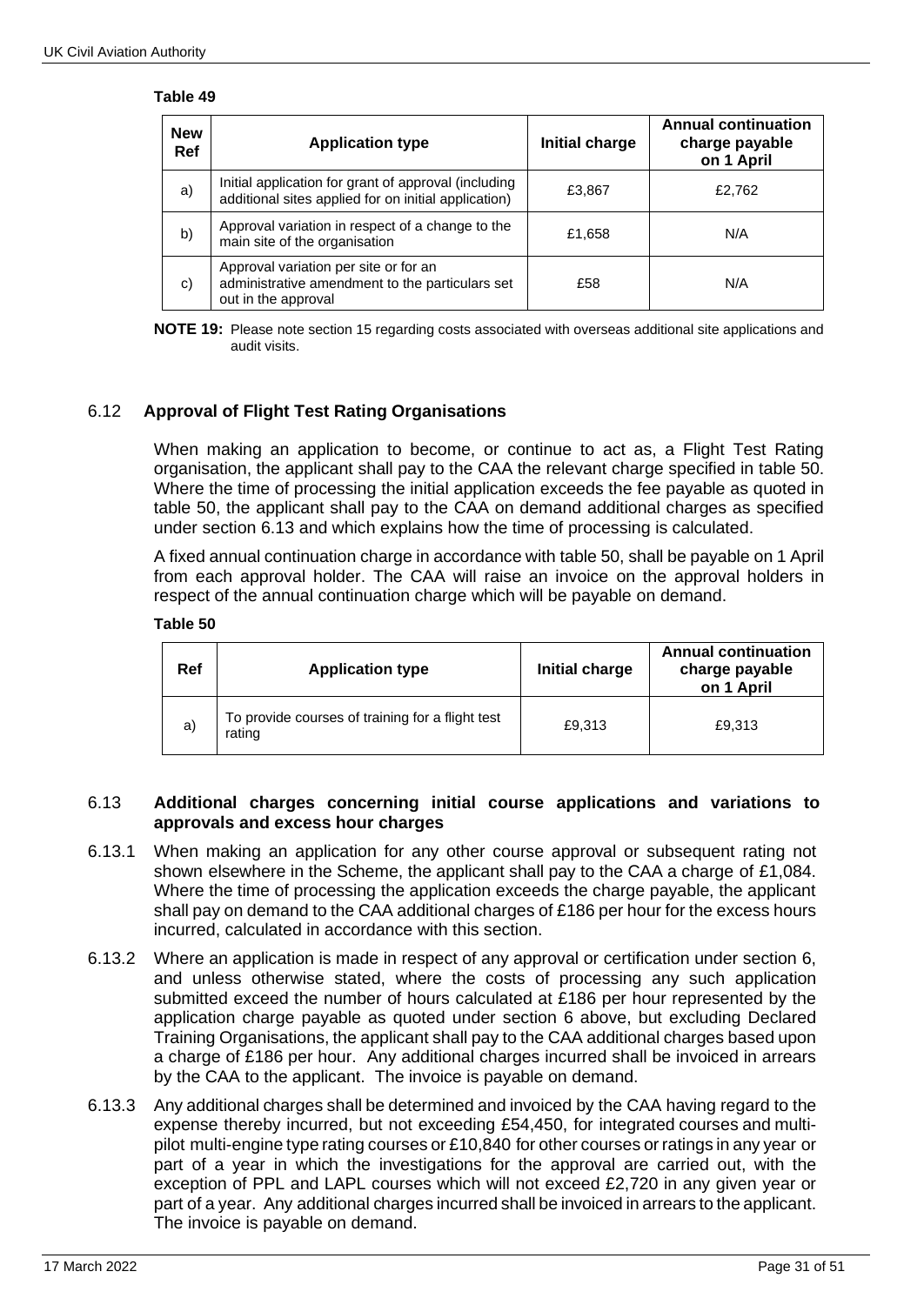6.13.4 Where no investigation is required, and just an administrative amendment of the particulars set out in an approval is necessary or a duplicate copy of an approval certificate is requested, the holder of the approval shall pay to the CAA a charge of £58.

### 6.14 **Major organisational change**

For the investigations required by the CAA to satisfy itself that any approval given under section 6 should remain in force following a major organisational or managerial change, the holder of the approval shall pay to the CAA an initial charge of £1,097 with application and where the costs of processing such an application submitted exceed the initial application charge, calculated at £186 per hour, additional charges shall be determined and invoiced by the CAA having regard to the expense thereby incurred, calculated at £186 per hour, but not exceeding £54,450 in any year or part of a year during which the investigations are carried out. The invoice is payable on demand.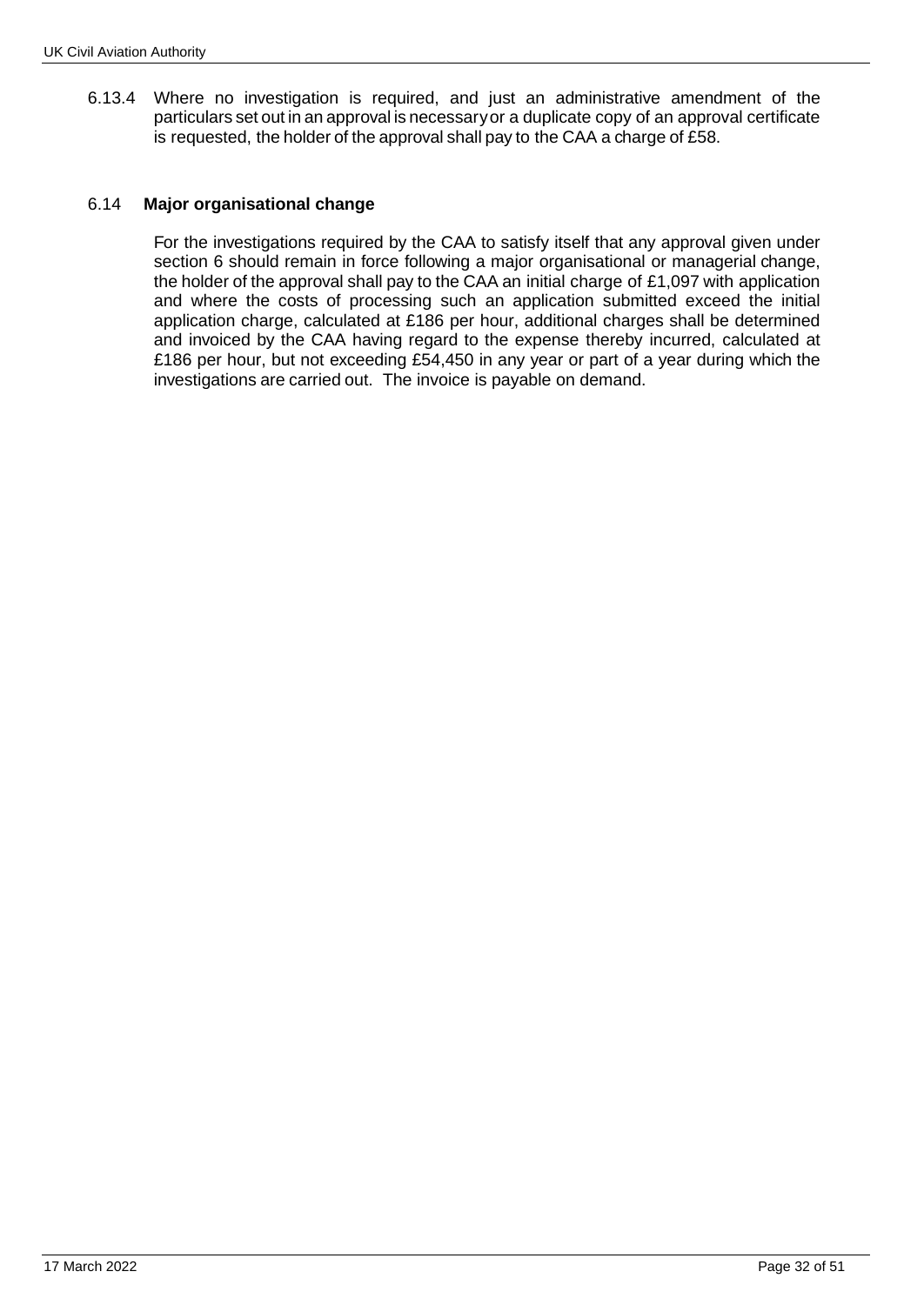# **7 AUTHORISATION AND APPROVAL OF PERSONS AND ORGANISATIONS PROVIDING PART-66, PART-145 OR PART-147 ENGINEER TRAINING**

## 7.1 **Training courses via Direct Course Approval**

When making an application as specified in table 51, the applicant shall pay to the CAA, subject to paragraph 7.3 and 7.4 in accordance with that table.

| Table 51 | <b>Training via Direct Course Approval</b> |  |  |  |
|----------|--------------------------------------------|--|--|--|
|----------|--------------------------------------------|--|--|--|

| Ref | Authorisation / approval activity                                                                                                                                                                                                                                                           | Charge |
|-----|---------------------------------------------------------------------------------------------------------------------------------------------------------------------------------------------------------------------------------------------------------------------------------------------|--------|
| a)  | For approval of a type rating training course for the purpose of gaining a<br>type rating in an engineer's licence granted under Part-66 for a complex<br>motor-powered aircraft with a MTOM $> 5,700$ kg where the course is not<br>approved under Part-147.                               | £1,277 |
| b)  | For approval of a type rating training course for the purpose of gaining a<br>type rating in an engineer's licence granted under Part-66 for other than<br>complex motor-powered aircraft with a MTOM $\leq$ 5,700 kg or below where<br>the training course is not approved under Part-147. | £850   |
| C)  | For the approval of a Part-145 training organisation to conduct practical<br>training courses in respect of gaining a single type rating in an aircraft<br>engineer's licence.                                                                                                              | £705   |

## 7.2 **Training courses via Part-147 Approval**

7.2.1 When making an application as specified in table 52 the applicant shall pay to the CAA, subject to paragraph 7.3 and 7.4, in accordance with that table.

A fixed annual continuation charge in accordance with table 52, shall be payable on 1 April from each approval holder. The CAA will raise an invoice on the approval holders in respect of the annual continuation charge which will be payable on demand.

Table 52 overleaf.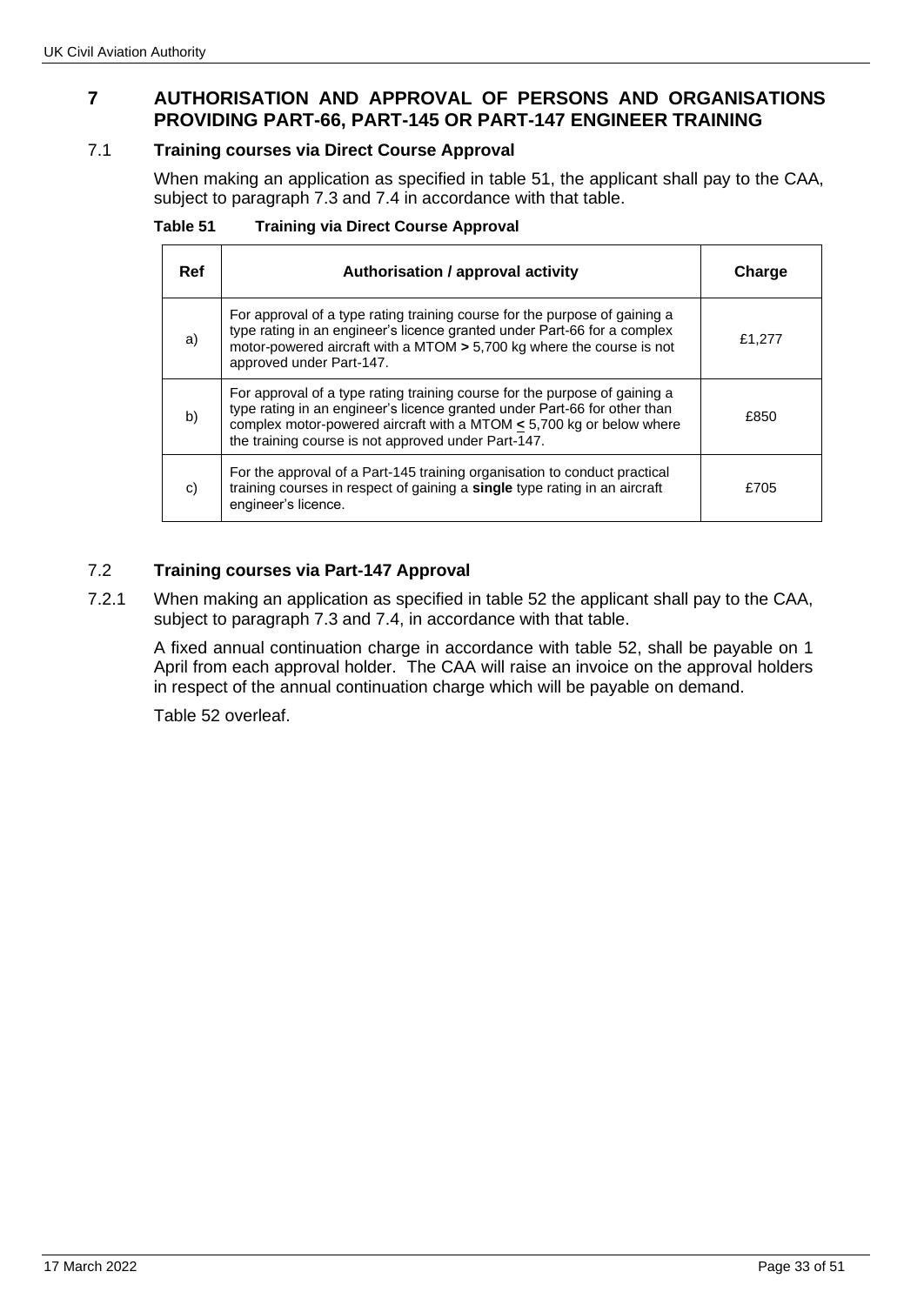#### **Table 52**

| Ref | Authorisation / approval activity                                                                                                                                 | Initial /<br>variation<br>charge | Annual<br>continuation<br>charge on<br>1 April |
|-----|-------------------------------------------------------------------------------------------------------------------------------------------------------------------|----------------------------------|------------------------------------------------|
| a)  | For the initial grant or continuation of an approval which<br>includes a single basic Licence category.                                                           | £3,924                           | £3,924                                         |
| b)  | For the initial grant or continuation of an approval which<br>includes a single Licence category with type rating / task<br>(aircraft with a MTOM $> 5,700Kg$ )   | £3,924                           | £3,924                                         |
| c)  | For the initial grant or continuation of an approval which<br>includes a single Licence category with type rating / task<br>(aircraft with a MTOM $\leq$ 5,700Kg) | £2,127                           | £2,127                                         |
| d)  | For the addition of a second or subsequent basic licence<br>category                                                                                              | £1,962                           | N/A                                            |
| e)  | For the addition of a Licence category with type rating /<br>task combination (aircraft with an MTOM $> 5,700Kg$ )                                                | £1,962                           | N/A                                            |
| f)  | For the inclusion of each additional type rating / task to an<br>existing Licence Category (aircraft with an MTOM ><br>5,700Kg)                                   | £465                             | N/A                                            |
| g)  | For the inclusion of each additional type rating / task to an<br>existing Licence Category (aircraft with an MTOM <<br>5700Kg)                                    | £297                             | N/A                                            |
| h)  | For the inclusion of a <b>permanent site</b> in the approval<br>(including a change to the main site)                                                             | £1,962                           | £1,962                                         |
| i)  | For the inclusion of a remote site privilege.                                                                                                                     | £651                             | (See table 53)                                 |
| j)  | For continuation of an approval which includes more than<br>one basic licence category or more than one Licence<br>category with type rating / task combination.  | N/A                              | £4,924                                         |

#### **NOTE 20:** In respect of Licence category with type rating / task combination applications at b) and c) above the charge is for either theoretical knowledge or practical training or a combination of both on a single application.

**NOTE 21:** In respect of type rating / limitation applications at table 52 f) and g) above, this charge is levied for either theoretical knowledge or practical training or a combination of both on a single application.

### **Annual continuation charge for the remote site privilege**

## **Table 53**

| Ref  | Number of Remote site declarations over<br>the previous 12-month period | <b>Annual continuation</b><br>charge on 1 April |
|------|-------------------------------------------------------------------------|-------------------------------------------------|
|      | $0 - 20$                                                                | £1,622                                          |
| ii)  | $21 - 30$                                                               | £6,487                                          |
| iii) | $31 - 40$                                                               | £13,514                                         |
| iv   | Exceeding 40                                                            | £27,028                                         |

**NOTE 22:** The ongoing "12-month period" will cover the 12 months ended 31 December in the previous year to which the annual charge relates.

## **7.3 Additional charges concerning initial or variation applications under section 7.1 or 7.2**

7.3.1 Where an application is made in respect of any initial or variation applications under sections 7.1 or 7.2, where the costs of processing any such application submitted exceed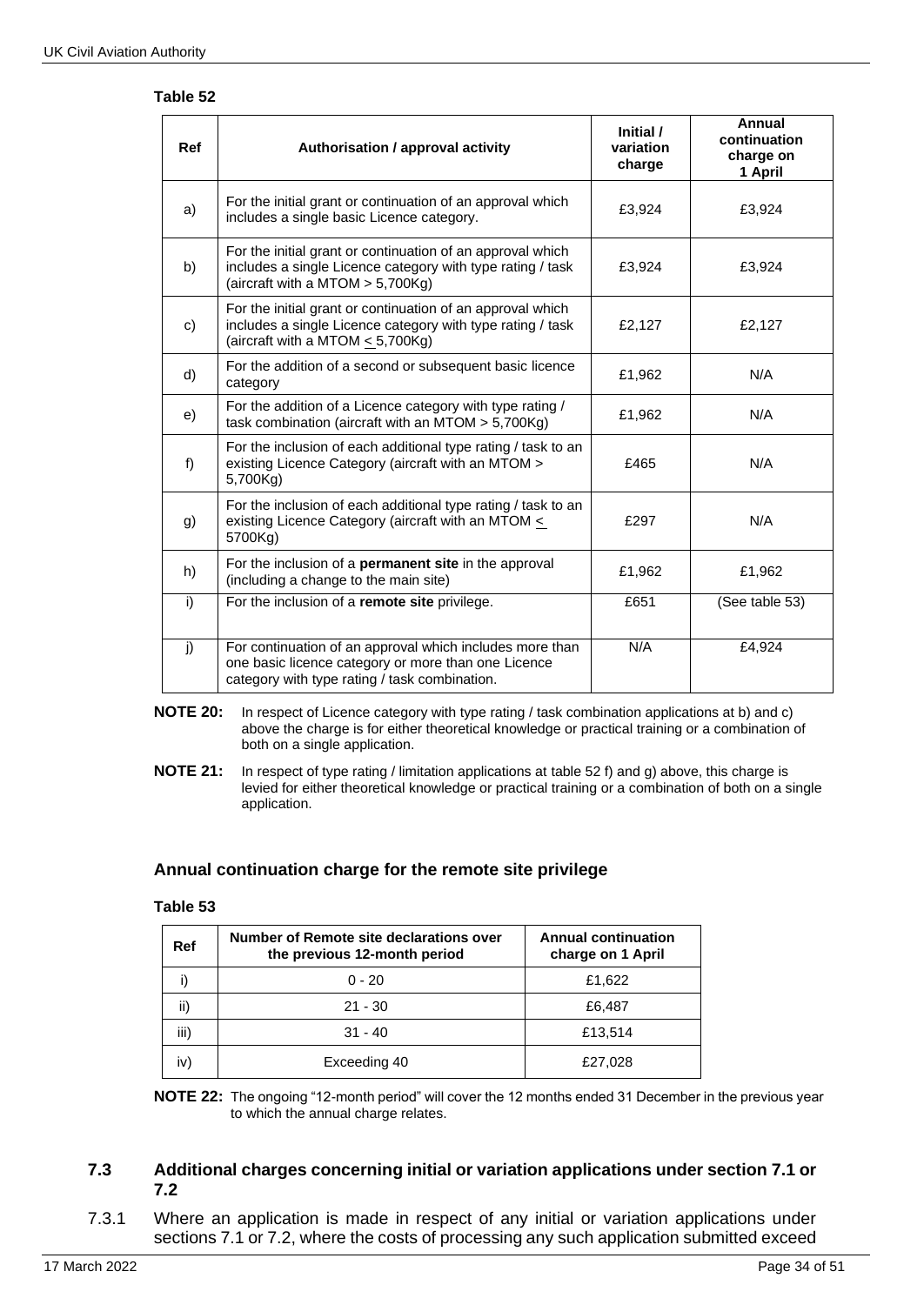the number of hours calculated at  $£186$  per hour represented by the application charge payable as quoted under sections 7.1 or 7.2 above, the applicant shall pay to the CAA additional charges based upon a charge of £186 per hour. Any additional charges incurred shall be invoiced in arrears by the CAA to the applicant. The invoice is payable on demand.

7.3.2 Any additional charges shall be determined and invoiced by the CAA having regard to the expense thereby incurred, but not exceeding £54,450 in any year or part of a year or part of a year in which the investigations are carried out. Any additional charges incurred shall be invoiced in arrears to the applicant. The invoice is payable on demand.

#### **7.4 Accreditation of a UK National Qualification for the EASA Part-66 Aircraft Maintenance Licence – UK Awarding Organisation (AO) approval**

- 7.4.1 When making an application as specified in table 54 the applicant shall pay to the CAA, subject to paragraph 7.5 and 7.6, in accordance with that table.
- 7.4.2 A fixed annual continuation charge in accordance with table 54, shall be payable on 1 April by each approval holder. The CAA will raise an invoice on the approval holders in respect of the annual continuation charge which will be payable on demand.

#### **Table 54**

| Ref | Authorisation / approval activity                                                                                                                                                                                     | Initial /<br>variation<br>charge | Annual<br>continuation<br>charge |
|-----|-----------------------------------------------------------------------------------------------------------------------------------------------------------------------------------------------------------------------|----------------------------------|----------------------------------|
| a)  | For the initial grant or continuation of a CAA accreditation<br>towards an AO's National Qualification; which includes<br>basic examinations for a single basic licence category i.e.<br>Category A1; B1; B2 License. | £3.924                           | £3.924                           |
| b)  | For the addition of a second or subsequent basic<br>category examination i.e. Category A1; B1; B2.                                                                                                                    | £1,962                           | N/A                              |

- 7.4.3 Where an application is made in respect of any initial or variation applications under section 7.4.1, where the costs of processing any such application submitted exceed the number of hours calculated at £186 per hour represented by the application charge payable as quoted under table 55 above, the applicant shall pay to the CAA additional charges based upon a charge of £186 per hour.
- 7.4.4 Any additional charges shall be determined and invoiced by the CAA having regard to the expense thereby incurred, but not exceeding £10,840 in any year or part of a year in which the investigations are carried out. Any additional charges incurred shall be invoiced in arrears to the applicant. The invoice is payable on demand.

### 7.5. **Administrative change**

Where no investigation is required, and just an administrative amendment of the particulars set out in an approval is necessary or a duplicate copy of an approval certificate is requested, the holder of the approval shall pay to the CAA a charge of £58.

### 7.6 **Major Organisational Change**

For the investigations required by the CAA to satisfy itself that any approval given under section 7 should remain in force following a major organisational or managerial change, the holder of the approval shall pay to the CAA an initial charge of £1,097 with application, and where the costs of processing such an application exceeds the initial application charge, calculated at £186 per hour, additional charges shall be determined and invoiced by the CAA having regard to the expense thereby incurred, calculated at £186 per hour, but not exceeding £54,450 in any year or part of a year during which the investigations are carried out. The invoice is payable on demand.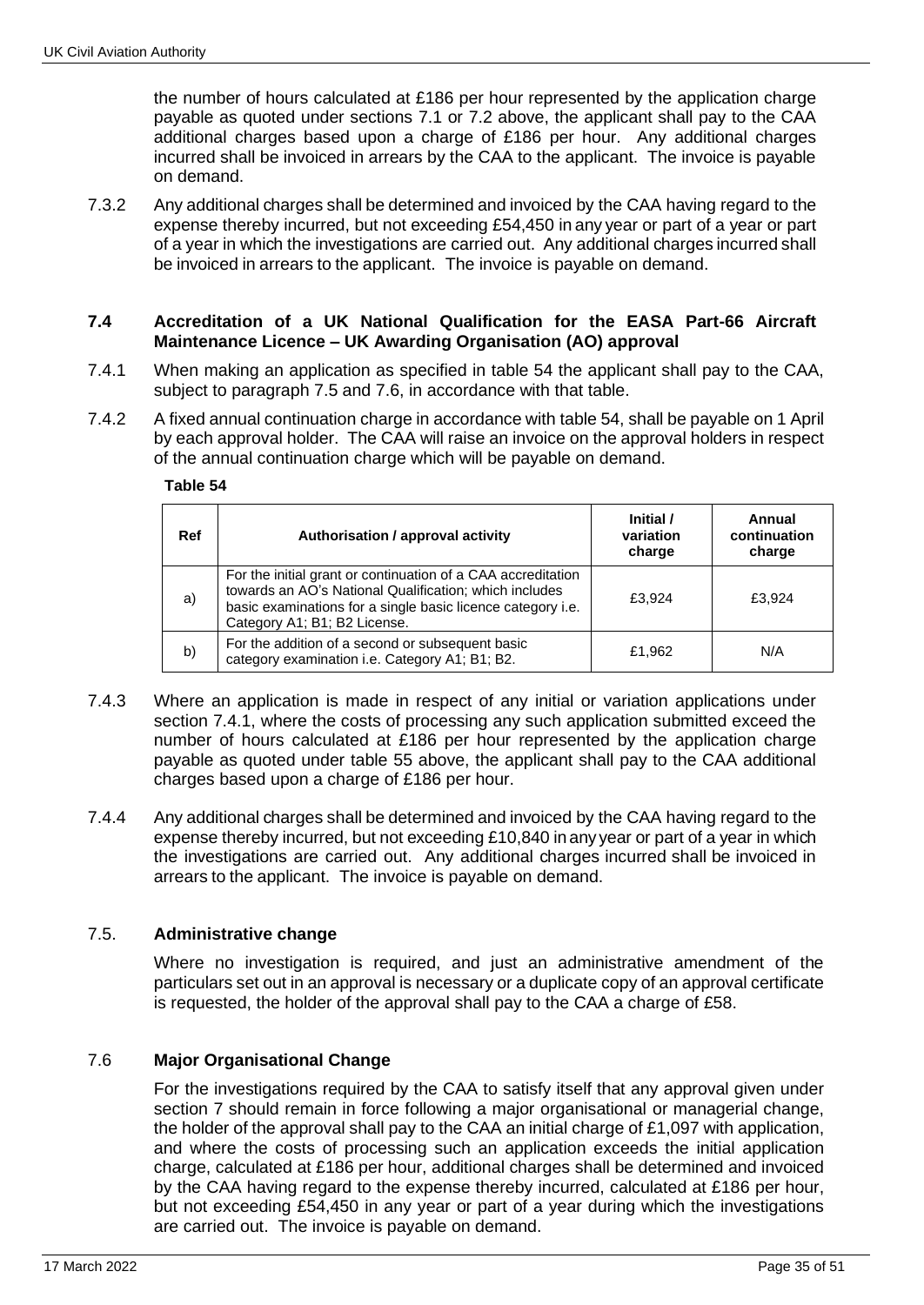# **8 LICENSING OF AIRTRAFFIC CONTROLLERS**

## 8.1 **Grant and renewal of air traffic controller's licences**

When making an application specified in table 55, the applicant shall pay to the CAA in accordance with that table:

#### **Table 55**

| Ref | <b>Application type</b>                                                                                                      | Charge |
|-----|------------------------------------------------------------------------------------------------------------------------------|--------|
| a)  | For the grant of an unexpiring Student Air Traffic Controller's Licence                                                      | £151   |
| b)  | For the grant or renewal of an Air Traffic Controller's Licence                                                              | £917   |
| C)  | For the examination for a Unit Endorsement at each aerodrome or place                                                        | £917   |
| d)  | For a rating endorsement to include the use of new or additional radar or other<br>equipment in an existing Unit Endorsement | £917   |
| e)  | For the re-sitting of an examination or part of an examination for a Unit<br>Endorsement                                     | £917   |

## 8.2 **Re-activation or reissue of UK Licence**

 When making an application to transfer from an EASA member state, having previously held a UK licence, the applicant shall pay to the CAA a charge of £105 to have their UK licence re-activated or reissued.

## 8.3 **Verification of licensing details**

When making an application for the verification of an individual's ATCO licence details, the applicant shall pay to the CAA a charge of £47.

### 8.4 **Initial air traffic controller training organisations**

- 8.4.1 On making application for the certification as a training organisation to provide courses for the initial training of air traffic controllers, the applicant shall pay to the CAA a fixed charge of £35,586.
- 8.4.2 Organisations holding a valid certificate issued by the CAA to provide courses for the initial training of air traffic controllers, shall pay a fixed annual charge of £35,586 due to the CAA on 1 April each year. The CAA will raise an invoice in respect of the annual continuation charge which will be payable on demand.
	- **NOTE 23:** 'Initial training' is defined as that which provides basic and rating training leading to the grant of a student air traffic controller licence.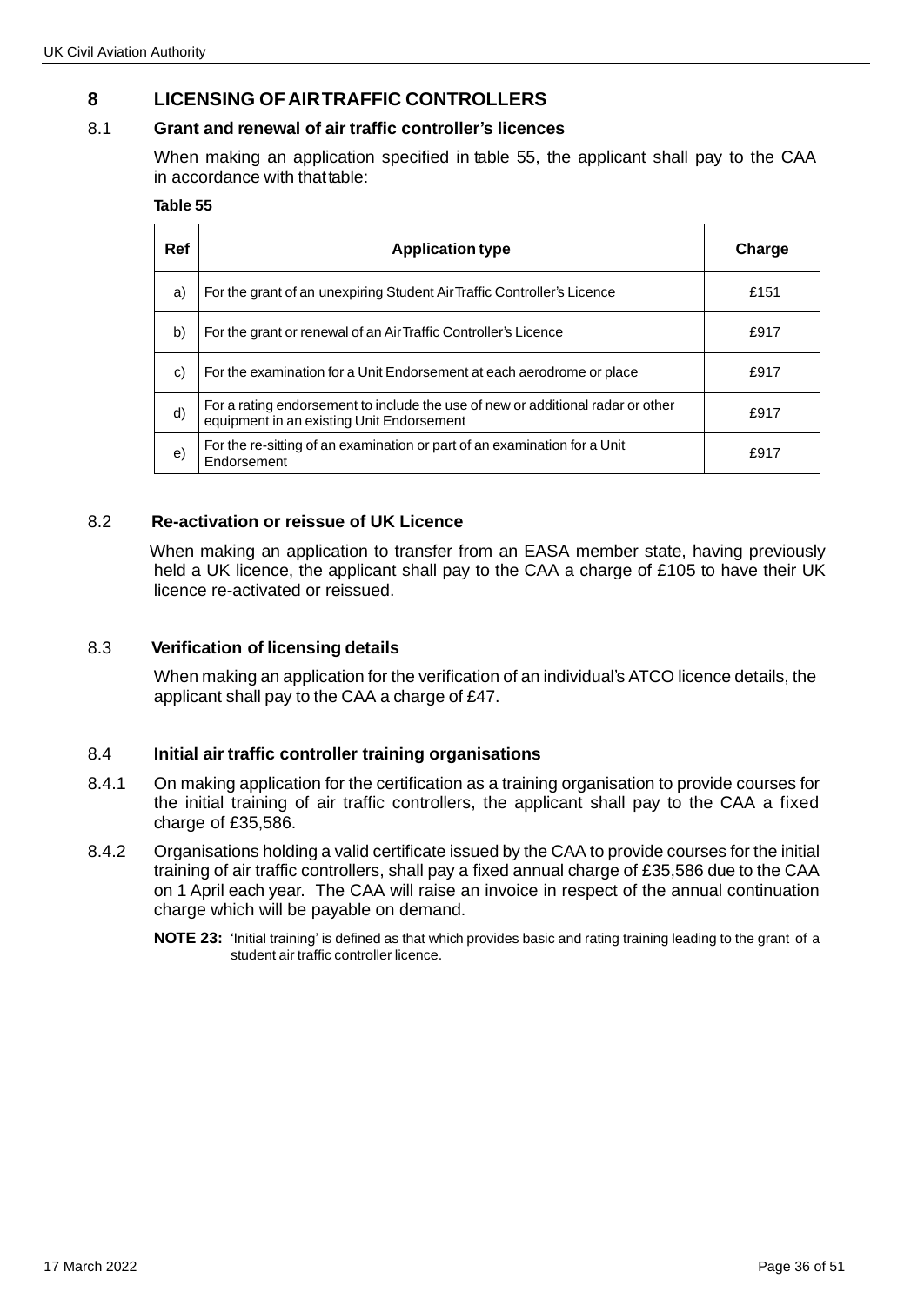# **9 MEDICAL EXAMINATIONS FOR PERSONNEL LICENCES**

## 9.1 **Certification of aeromedical centres (AeMCs)**

When making an application specified in table 56 for the initial certification of an AeMC or being invoiced by the CAA to pay a fixed annual continuation charge for the continuation of the certification, the applicant or approval holder shall pay to the CAA in accordance with that table.

The CAA will raise an invoice in respect of the annual continuation charge which will be payable on demand.

**Table 56**

| Ref | <b>Certification activity</b>                                                                                                   | <b>Initial</b><br>certification | Annual<br>continuation<br>charge<br>payable from<br>1 April |
|-----|---------------------------------------------------------------------------------------------------------------------------------|---------------------------------|-------------------------------------------------------------|
| a)  | Certification of an AeMC for the issue of Class 1 and 2,<br>and LAPL certificates but excluding Class 3 medical<br>certificates | £3.036                          | £2,276                                                      |
| b)  | Certification of an AeMC for the purpose of issuing<br>Class 3 medical certificates                                             | £1,518                          | £1,138                                                      |
| c)  | Certification of an AeMC to carry out the above two<br>activities                                                               | £3,791                          | £2,843                                                      |

## 9.2 **Certification and recertification of aeromedical examiners (AMEs)**

When making an application specified in table 57 for the initial certification of an AME or the annual recertification of the AME, the applicant or certificated AME shall pay to the CAA in accordance with that table. The CAA will raise an invoice in respect of the annual recertification charge which will be payable on demand.

#### **Table 57**

| Ref | <b>Certification activity</b>                            | <b>Initial</b><br>certification | Annual<br>recertification<br>charge<br>payable from<br>1 April |
|-----|----------------------------------------------------------|---------------------------------|----------------------------------------------------------------|
| a)  | For issue of Class 1, 2, 3 and LAPL medical certificates | £1,355                          | £344                                                           |
| b)  | For issue of Class 2 and LAPL medical certificates only  | £867                            | £252                                                           |
| c)  | Upgrade from b) to a) above                              | £757                            | N/A                                                            |

#### 9.3 **Aeromedical examiners (AMEs) – submission of medical reports using the AME Online system (Applicable until the date that the new online system, Cellma, is operational)**

An AeMC or AME who on any specified date holds a CAA approval for the electronic transmission of the following medical certificate examination reports to the CAA, shall pay to the CAA on that specified date the charge specified in table 58 for each medical examination carried out by the AeMC or AME during the previous three months, the results of which have been transmitted to the CAA by way of the approved electronic transmission.

Table 58 overleaf.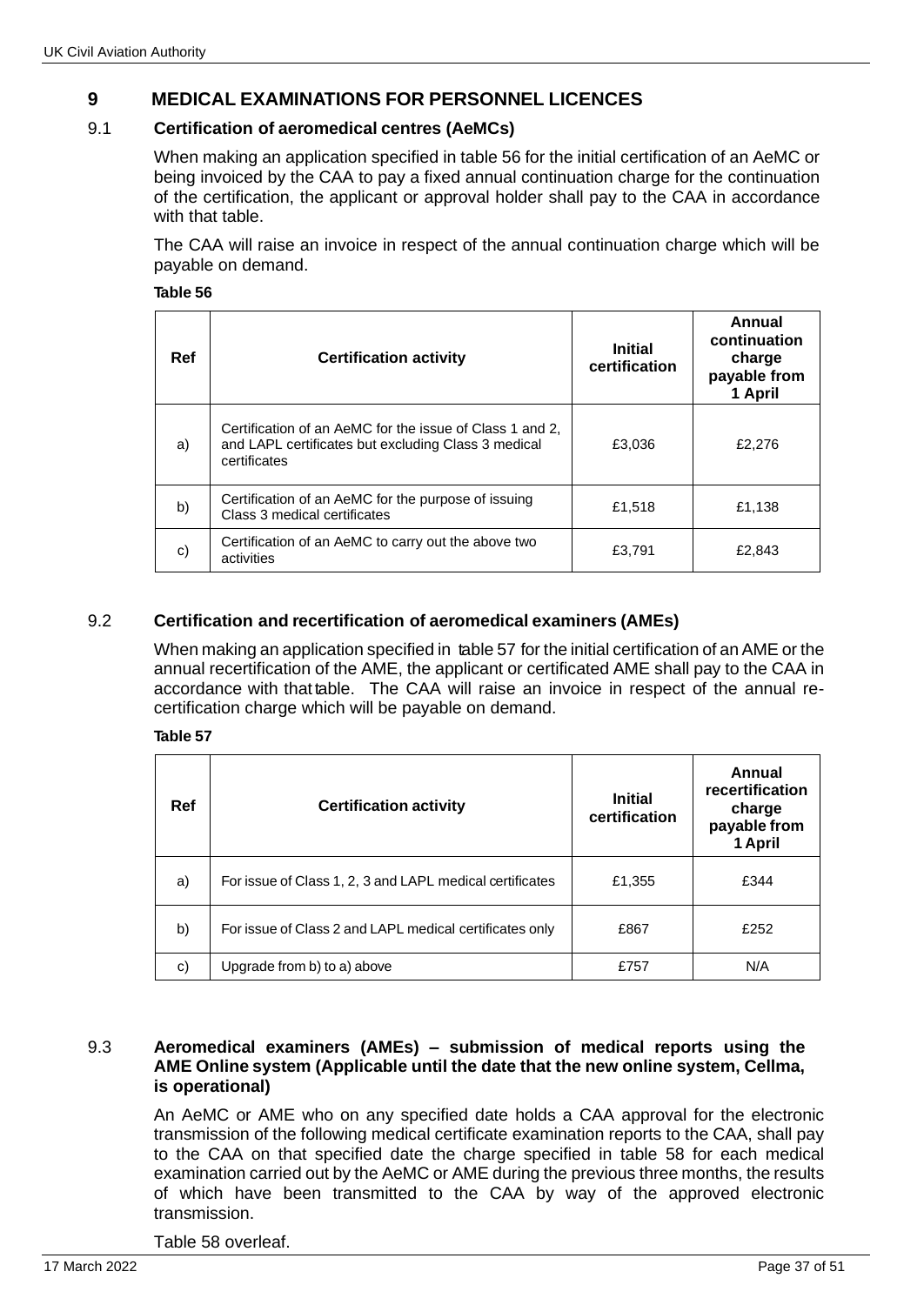#### **Table 58**

| <b>Medical examination category</b>        | Charge<br>(using AME online) |
|--------------------------------------------|------------------------------|
| Class 1 or Class 3 revalidation or renewal | £15                          |
| Class 2 Initial, revalidation or renewal   | £9                           |

The specified dates for the purpose of these charges are 31 March, 30 June, 30 September and 31 December in each year.

#### 9.4 **Application for medical assessments (Applicable from the date the new online system, Cellma, becomes operational)**

When a pilot or air traffic controller makes an application specified in table 59, the applicant shall pay to the CAA, by using the CAA Cellma online system, the relevant charge in accordance with that table:

#### **Table 59**

| <b>Medical assessment category</b>         | Charge |
|--------------------------------------------|--------|
| Class 1 or Class 3 revalidation or renewal | £15    |
| Class 2 Initial, revalidation or renewal   | £9     |

#### 9.5 **Approval of medical training courses**

When making an application from an organisation for the CAAto approve its training course in aviation medicine, the applicant shall pay to the CAA a fixed charge of £4,548.

#### 9.6 **Obtaining a UK Medical Certificate if previously SOLI transferred from the UK**

When making an application for a UK Medical Certificate for EU Medical Certificate Holders, who have previously held a UK-Issued EU licence, the applicant shall pay to the CAA a fixed charge of £108. The applicant shall be also liable for the cost of any language translation fees which the CAA has to incur in relation to the change and which shall be payable on demand.

### 9.7 **Oversight of EASA National Aviation Authority certificated AeMCs or AMEs practicing in the UK**

On instruction from a EASA National Aviation Authority (NAA), the UK CAA may agree to undertake a level of cooperative oversight of the EASA NAA certificated AeMCs or AMEs relating to that NAA that are practicing in the UK. On agreement with the NAA as to the level of oversight to be performed by the UK CAA, an initial payment shall be made by the NAA based on the number of estimated hours required multiplied by an hourly rate of £324.

Additional charges will be invoiced by the CAA where the associated costs exceed the initial payment made by the NAA.The additional charges will be based on a charge rate of £324 per hour. The invoice is payable on demand.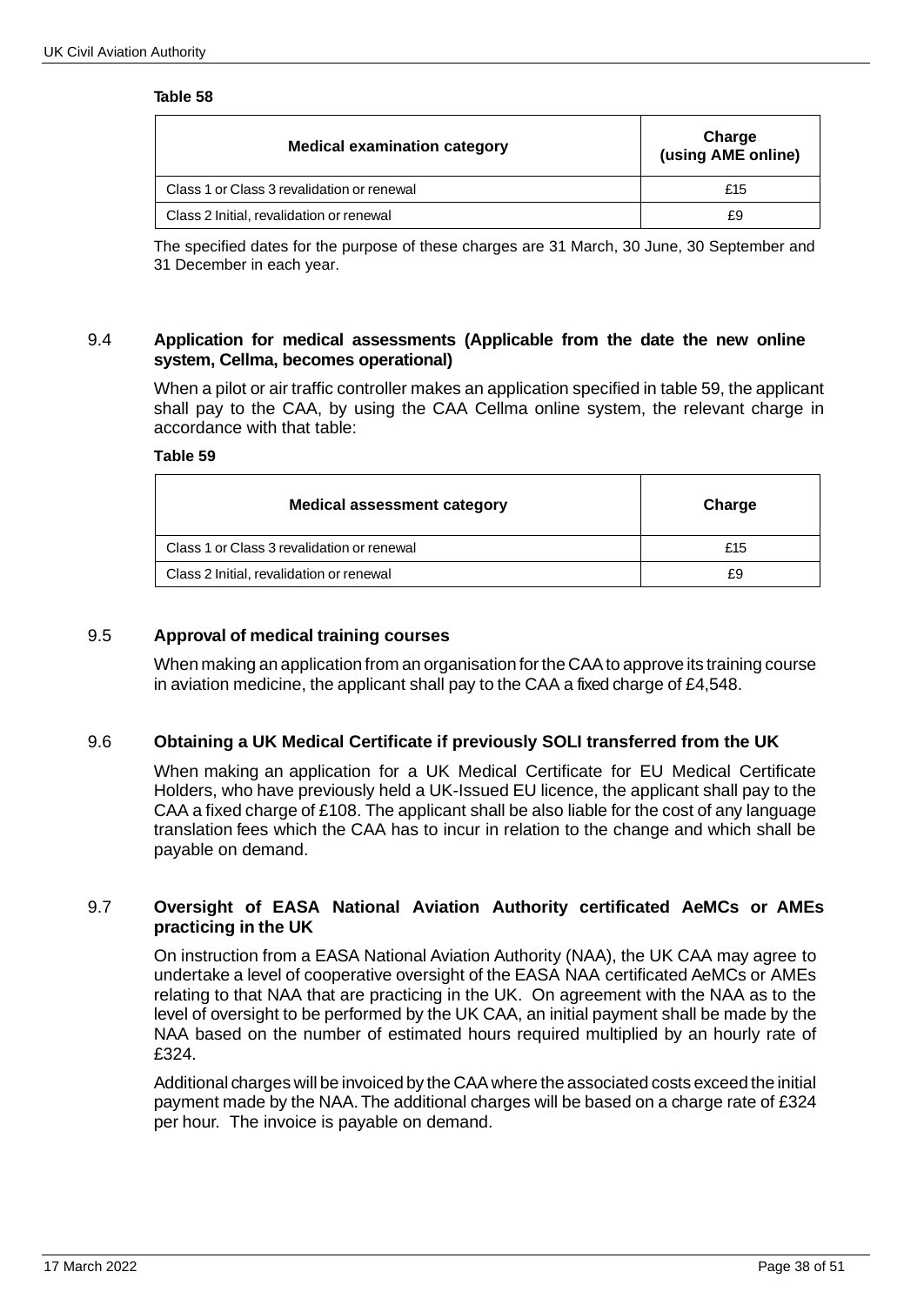# **10 FLIGHT INFORMATION SERVICE OFFICERS (FISOs)**

# 10.1 **Licensing of FISOs**

When making an application specified in table 60, the applicant shall pay to the CAA in accordance with thattable

#### **Table 60**

| Ref | <b>Application type</b>                                                                                                        | Charge |
|-----|--------------------------------------------------------------------------------------------------------------------------------|--------|
| a)  | For the grant of a flight information service officer's licence                                                                | £115   |
| b)  | For any theoretical knowledge examination                                                                                      | £64    |
| C)  | For the naming of a place, or any additional place in a FISO Licence                                                           | £75    |
| d)  | For the conduct of a validation assessment by the CAA for the naming of a<br>place, or any additional place in a FISO Licence. | £707   |

**NOTE 24:** A theoretical knowledge examination refers to an examination which is related to a specific examinable subject. In order to be granted an aerodrome FISO licence, unless holding an acceptable exempting qualification, applicants must pass examinations in Navigation, Meteorology, Law and Procedures.

## 10.2 **Authorisation as an examiner for validity examinations**

When making an application for appointment as an examiner authorised to conduct examinations for the FISO Licence, the applicant shall pay to the CAA a fixed charge of £707.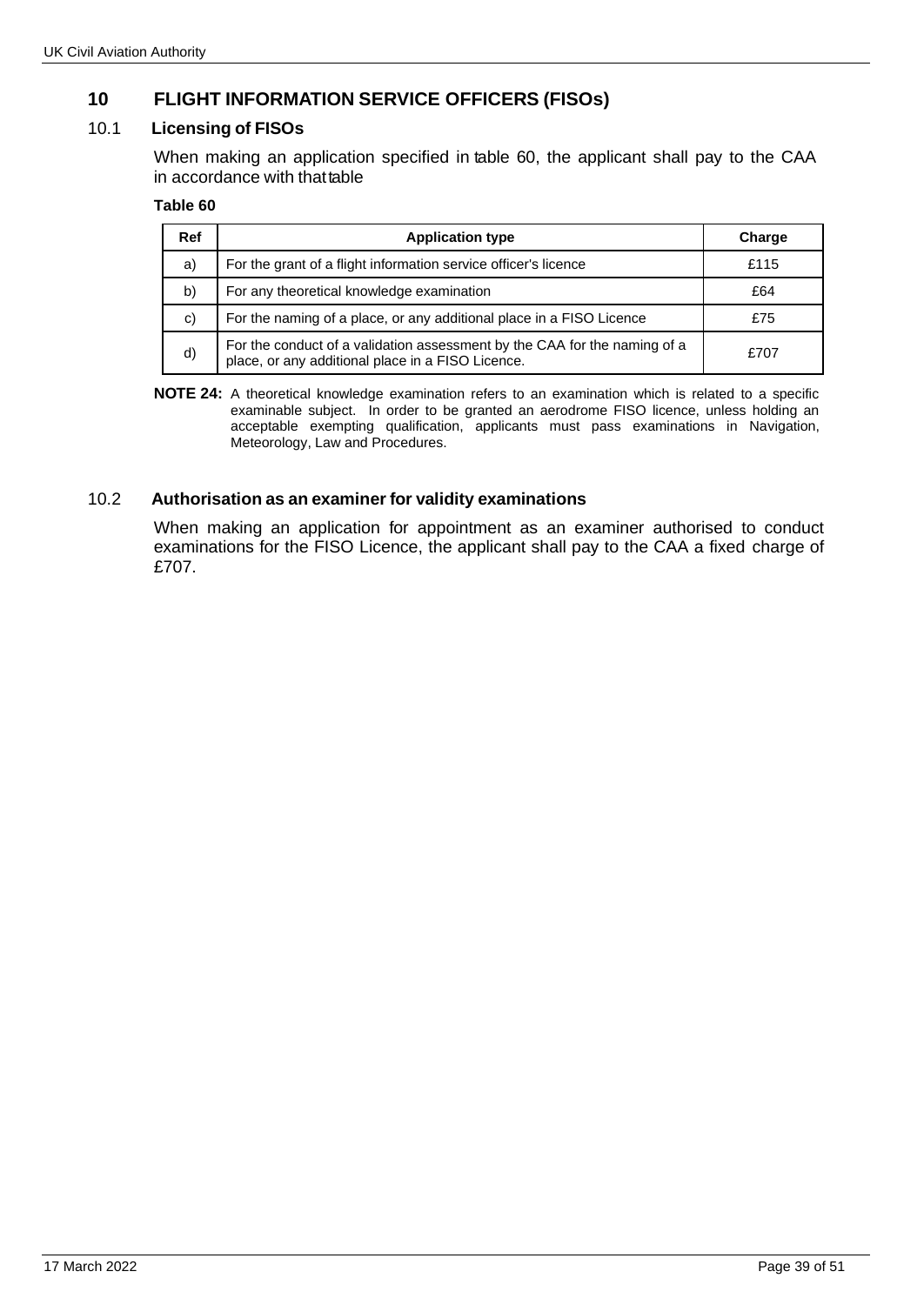# **11 RADIO OPERATOR'S CERTIFICATE OF COMPETENCE (ROCC)**

When making an application specified in table 61 for the grant of an ROCC, the applicant shall pay to the CAA in accordance with thattable:

## **Table 61**

| Ref | <b>Type of certificate</b>                             | Charge |
|-----|--------------------------------------------------------|--------|
| a)  | ROCC - Air Ground Communication Service (AGCS)         | £39    |
| b)  | ROCC (Offshore) - Offshore Communication Service (OCS) | £39    |
| C)  | ROCC (Parachute) - Parachuting                         | £39    |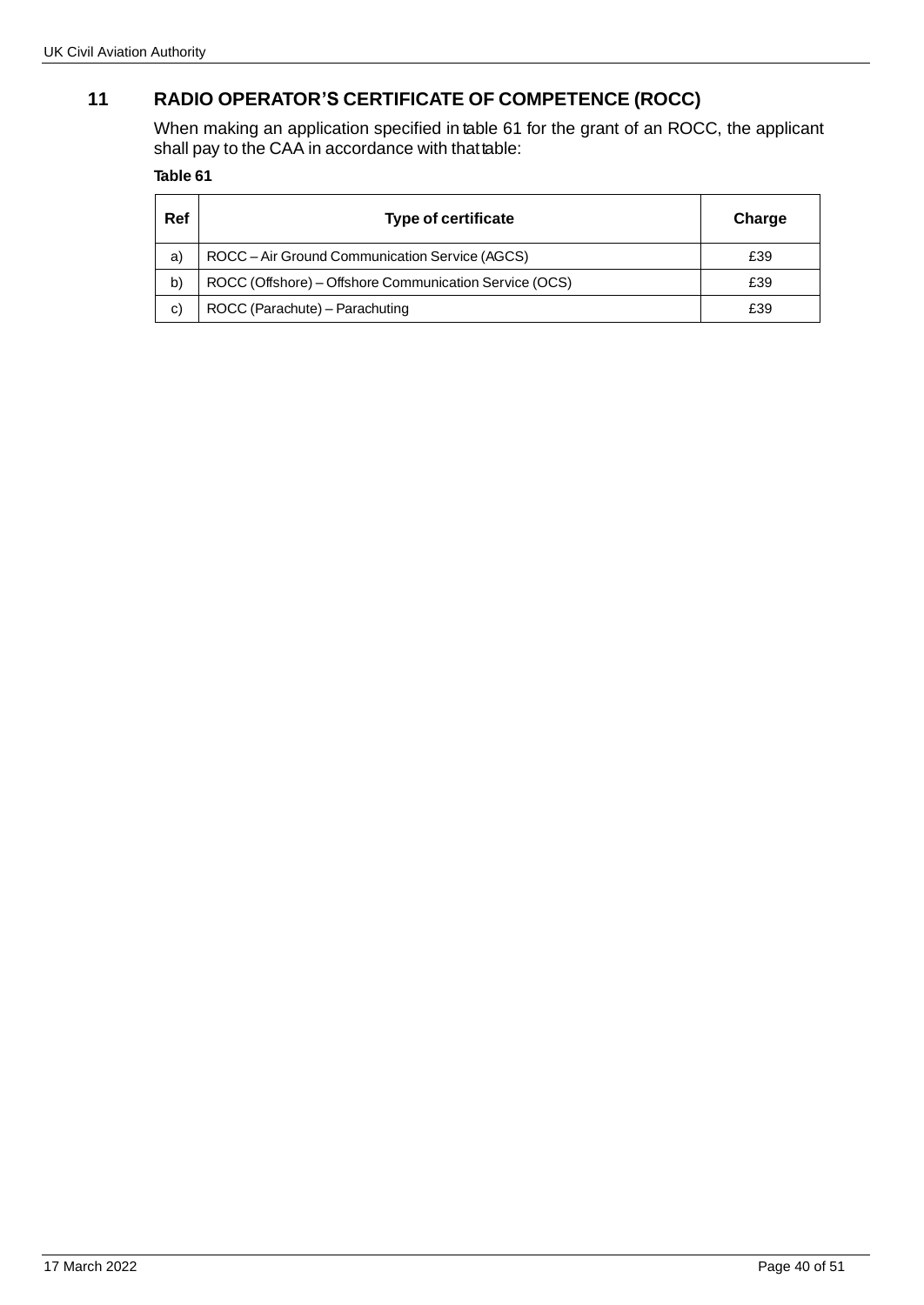# **12 AIRCRAFT MAINTENANCE ENGINEER LICENSING**

#### 12.1 **Licences and examinations**

When making an application for a licence to act as an Aircraft Maintenance Engineer or for the inclusion of a type or group rating in such a licence, the applicant shall pay to the CAA the specified charge as shown intable 62:

#### **Table 62**

| <b>Ref</b>   | <b>Description</b>                                                                                                                                                                                                                                                                                                                                                      | Charge |
|--------------|-------------------------------------------------------------------------------------------------------------------------------------------------------------------------------------------------------------------------------------------------------------------------------------------------------------------------------------------------------------------------|--------|
| a)           | For the grant of a licence issued in accordance with BCAR Section L under<br>Article 33(1) of the Order to include a Without Type Rating sub-division, for each<br>application                                                                                                                                                                                          | £297   |
| b)           | For the extension of a licence issued in accordance with BCAR Section L under<br>Article 33(1) of the Order to include a Without Type Rating sub-division                                                                                                                                                                                                               | £141   |
|              | For the grant or extension of a basic licence issued in accordance with Part-<br>i)<br>66, for each category/sub-category combination                                                                                                                                                                                                                                   | £350   |
| C)           | ii) Where a Category C basic rating is applied for in isolation                                                                                                                                                                                                                                                                                                         | £141   |
|              | Where a Category C basic rating is applied for concurrently with Category B1,<br>B2 or B3, no charge shall be payable for the grant of the Category C rating                                                                                                                                                                                                            |        |
| d)           | For the grant of a Part-66 licence issued on conversion from a BCAR Section L<br>licence, including any type rating held on the original licence                                                                                                                                                                                                                        | £350   |
| e)           | For the grant of a Part-66 licence on the transfer of certification privileges<br>granted in accordance with a company authorisation or approval scheme<br>£350<br>approved by the CAA where a BCAR Section L licence is not held                                                                                                                                       |        |
| f)           | For each attempt at a written examination module or part module conducted by<br>the CAA                                                                                                                                                                                                                                                                                 |        |
|              | For a paper or online examination to be re-marked and reviewed                                                                                                                                                                                                                                                                                                          | £137   |
| g)           | The charge shall be refunded if a pass is subsequently awarded as a<br>consequence of an error made by the CAA                                                                                                                                                                                                                                                          |        |
| h)           | For the refund, transfer or amendment of fees or when an examination has<br>£36<br>been re-arranged at the request of the applicant                                                                                                                                                                                                                                     |        |
| i)           | For the issue of a duplicate or replacement examination result notification or<br>duplicate confirmation of a booking                                                                                                                                                                                                                                                   | £36    |
|              | Subject to sub-paragraph n), for the inclusion of any type rating or group                                                                                                                                                                                                                                                                                              | £141   |
| j)           | Except that where type ratings are included at the same time as a Part-66<br>licence is first issued, either on conversion of a BCAR Section L licence or on<br>the basis of transfer of certification privileges granted in accordance with a<br>company authorisation or approval scheme approved by the CAA, the charge<br>for all type ratings so included shall be | £424   |
|              | n) Where a type rating is applied for within Category C concurrently with the<br>same type rating within Category B1, B2 or B3 no charge is payable for the<br>Category C rating                                                                                                                                                                                        | N/A    |
| $\mathsf{k}$ | For each individually received application for the removal of one or more<br>limitations from a Part-66 licence                                                                                                                                                                                                                                                         | £57    |
| $\vert$      | Where limitations are requested to be removed as part of the conversion<br>process, no charge shall be made                                                                                                                                                                                                                                                             | N/A    |
| m)           | For the renewal of a licence valid for five years                                                                                                                                                                                                                                                                                                                       | £350   |

**NOTE 25:** Where a licence is submitted for type addition, amendment or other change within the five-year period, this licence action will trigger the requirement for a further five years of validity tobeissued. Thelicencewillbeautomaticallyre-issuedforfiveyearsandonlyaproportional charge applied.The charge will be equal to the full renewal charge minus years lost on submission, rounded up to the nearest full year.

**As an example only,** if the licence had used 2 years 3 months of validity on presentation for a further licence amendment then the renewal charge would be:

Lost years: 5 years – 2 yrs 3 months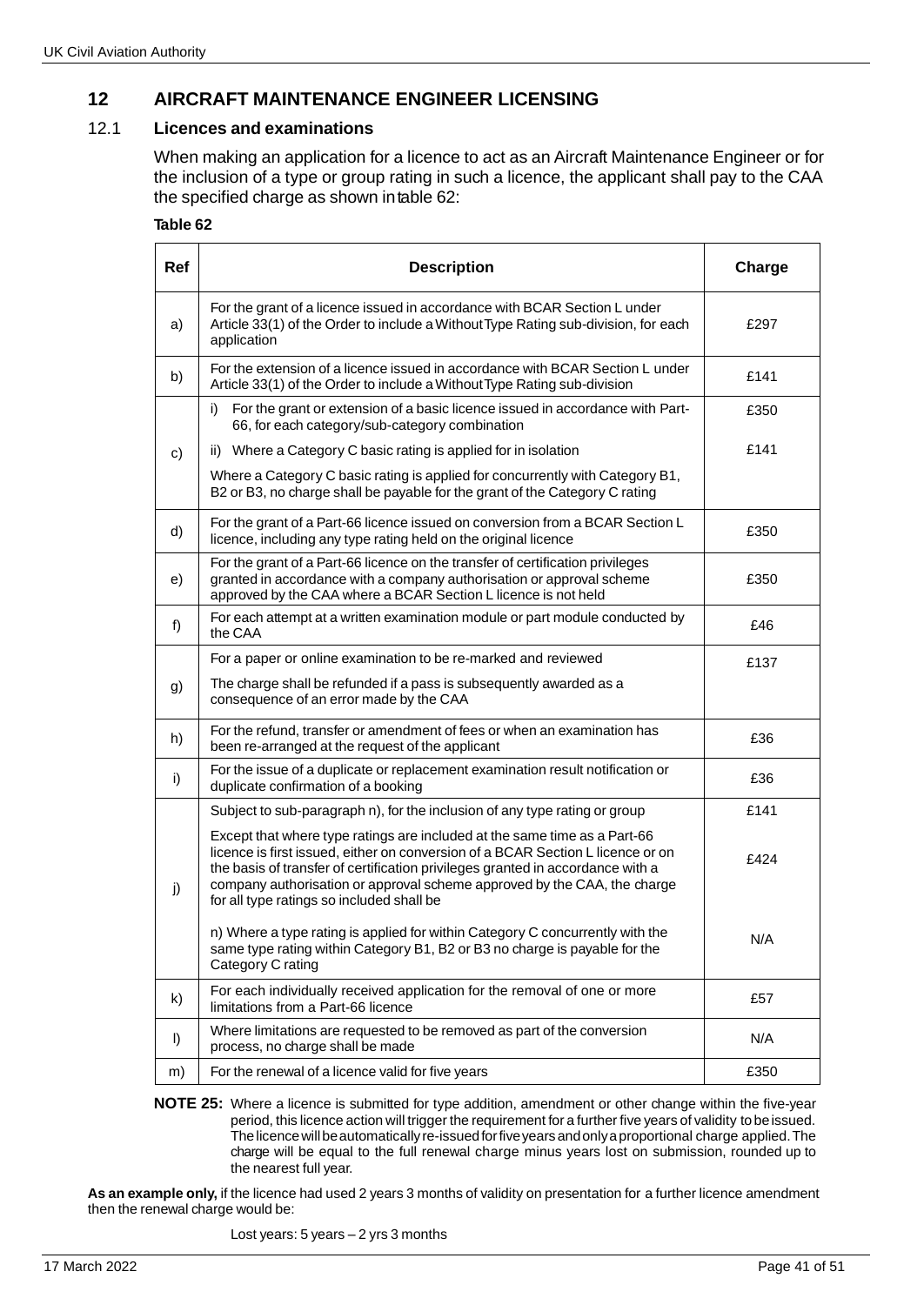= 2 years 9 months rounded up to the nearest full year, being 3 years

Charge is £350  $\div$  5 x (5 - 3) = £140.

### 12.2 **Part-66L Online Examination Papers**

When an approved training school makes application for an on-line Part-66L examination paper to conduct e-exams, the applicant shall pay to the CAA a charge of £26 per examination paper.

### 12.3 **Change of State of Part-66 Approval issue**

When making an application by an individual to change that individual's State of Part-66 approval issue from that issued by the UK to one issued by another country or where the applicant applies to change the State of Part-66 approval issue from another country to one issued by the UK, the applicant shall pay to the CAA a fixed charge of £127. The applicant shall be also liable for the cost of any language translation fees which the CAA has to incur in relation to the change and which shall be payable on demand.

### 12.4 **Part-66 Licence reactivation**

When making an application by an individual to change that individual's State of Part-66 licence issue from that issued by EASA to one issued by the UK and where a UK licence has previously been held in the last 5 years, the applicant shall pay to the CAA a fixed charge of £97.The licence will be a replica of the previously held UK license will then be, with the same expiry date and ratings as when they transferred

### 12.5 **Licence assessment qualification**

When making an application for the requirements as specified in table 63, the applicant shall pay to the CAA in accordance with that table:

#### **Table 63**

| Ref | <b>Description</b>                                                                                                                                                                                                                    | Charge               |
|-----|---------------------------------------------------------------------------------------------------------------------------------------------------------------------------------------------------------------------------------------|----------------------|
| a)  | For the assessment or re-assessment of a qualification for the purpose of<br>exemption from any of the requirements for the issue or extension of a licence to<br>act as an Aircraft Maintenance Engineer                             | £1,961               |
|     | If the cost of the assessment exceeds this amount, a charge of such amount as<br>may be decided and invoiced by the CAA but not exceeding £39,240 in respect of<br>each assessment or reassessment. The invoice is payable on demand. | £39,240<br>(Maximum) |
| b)  | For an assessment or re-assessment, particular to that applicant, of the evidence,<br>examinations or tests which the CAA will require for his knowledge, experience,<br>competence or skill for an engineer's licence                | £141                 |
| c)  | For the verification of licence documents for overseas validation or for the<br>verification of an individual's licence details and history                                                                                           | £47                  |
| d)  | For the verification of licence documents where the full set of records are required                                                                                                                                                  | £127                 |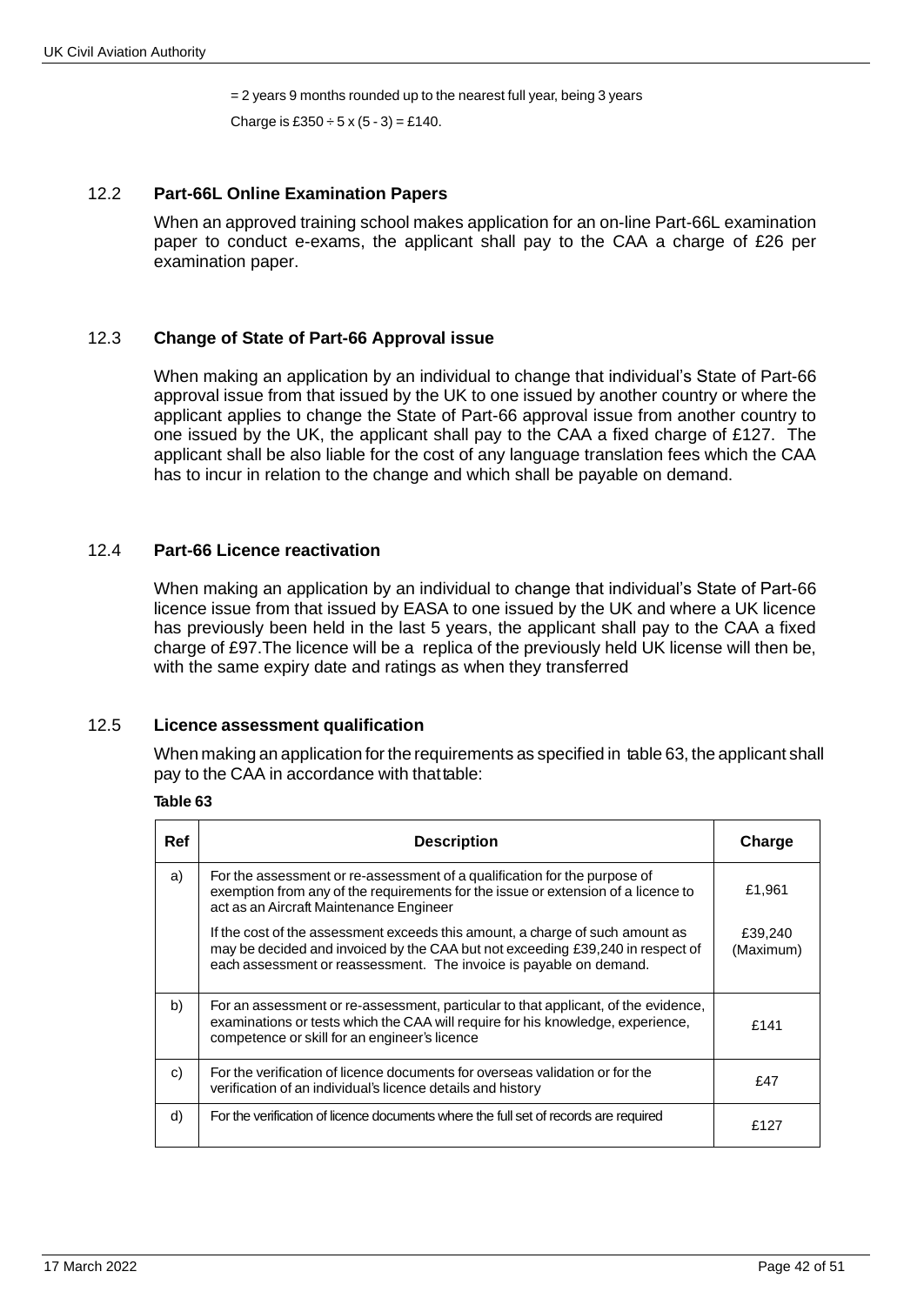# **13 ALTERNATIVE MEANS OF COMPLIANCE**

When making an application for the CAA to review an Alternative Means of Compliance (AltMOC) for an organisation or individual that would still allow the establishment of compliance with implementing rules made under Regulation UK (EU) 2018/1139, the applicant shall pay to the CAA a charge of £515. Should the CAA review exceed three hours, the applicant shall pay to the CAA additional charges of £186 per hour for each of the excess hours expended by the CAA in dealing with the application or part thereof. These additional charges shall be determined and invoiced by the CAA having regard to the expense thereby incurred, but not exceeding £10,840 in any year or part of a year in which the investigations are carried out. The invoice is payable on demand.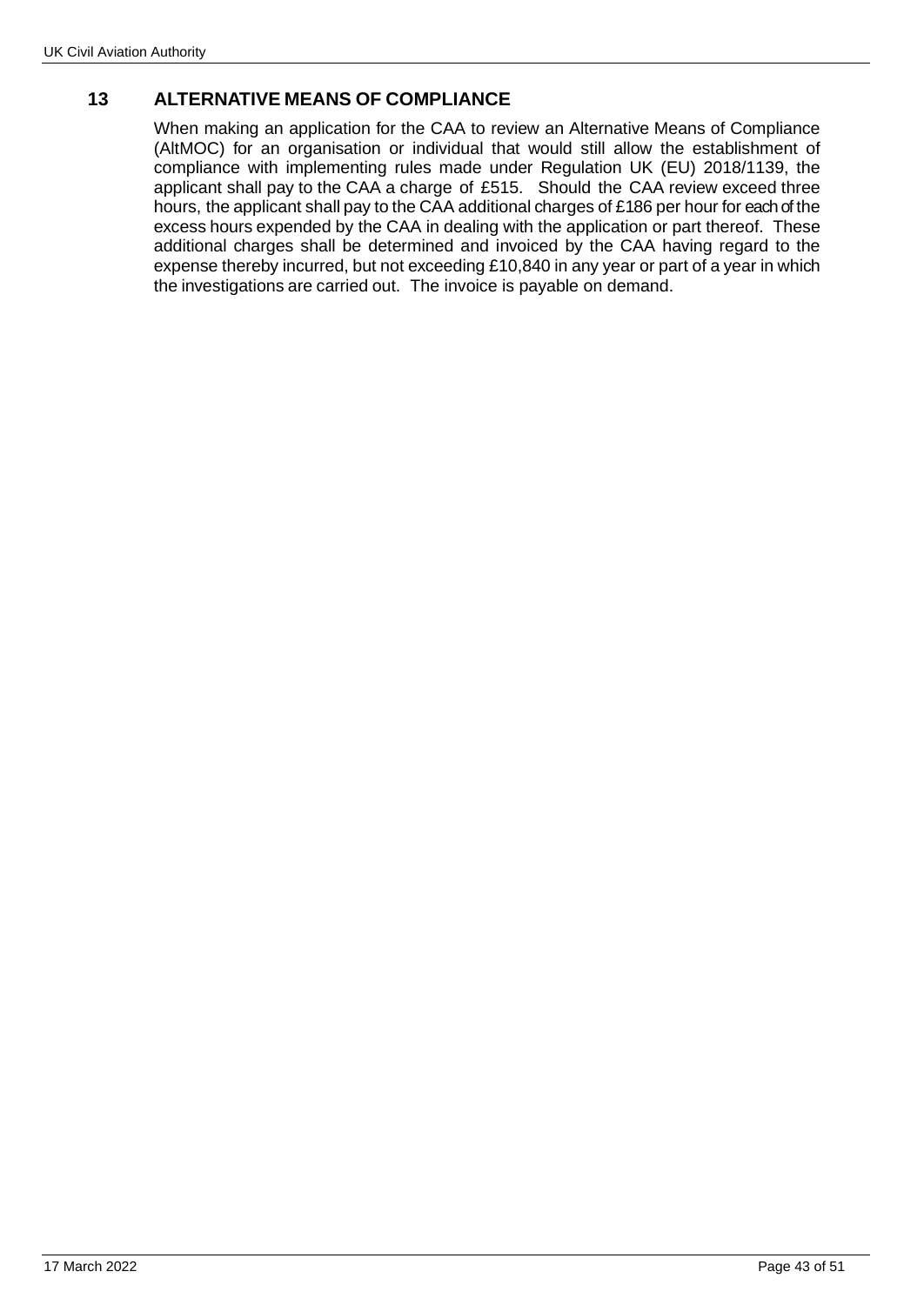# **14 COPIES OF AND AMENDMENTSTO DOCUMENTS**

When making an application specified in table 64, the applicant shall pay to the CAA in accordance with that table:

#### **Table 64**

| <b>Ref</b> | <b>Description</b>                                                                                                                                                                                                                   | Charge |
|------------|--------------------------------------------------------------------------------------------------------------------------------------------------------------------------------------------------------------------------------------|--------|
| a)         | For the issue by the CAA of a copy or replacement of a document issued<br>under Parts 3 to 8 of the Order                                                                                                                            | £49    |
| b)         | For the amendment of the personal particulars, including a change of<br>name consequent upon marriage or divorce, included in a licence or<br>certificate to act as:                                                                 |        |
|            | i)<br>a flight crew member or an aircraft maintenance engineer or an air<br>traffic controller or a flight information officer; or                                                                                                   | £49    |
|            | ii)<br>a radio operator.                                                                                                                                                                                                             | £30    |
|            | Excludes change of address.                                                                                                                                                                                                          |        |
| C)         | For the issue by the CAA of a copy or replacement document for an air traffic<br>controller licence, a student air traffic controller licence, or a flight information<br>officer's licence issued under Parts 24 or 25 of the Order | £30    |

Items sent by courier service will be charged a fee according to the regional area destination of each posting in addition to the fees shown in Table 64.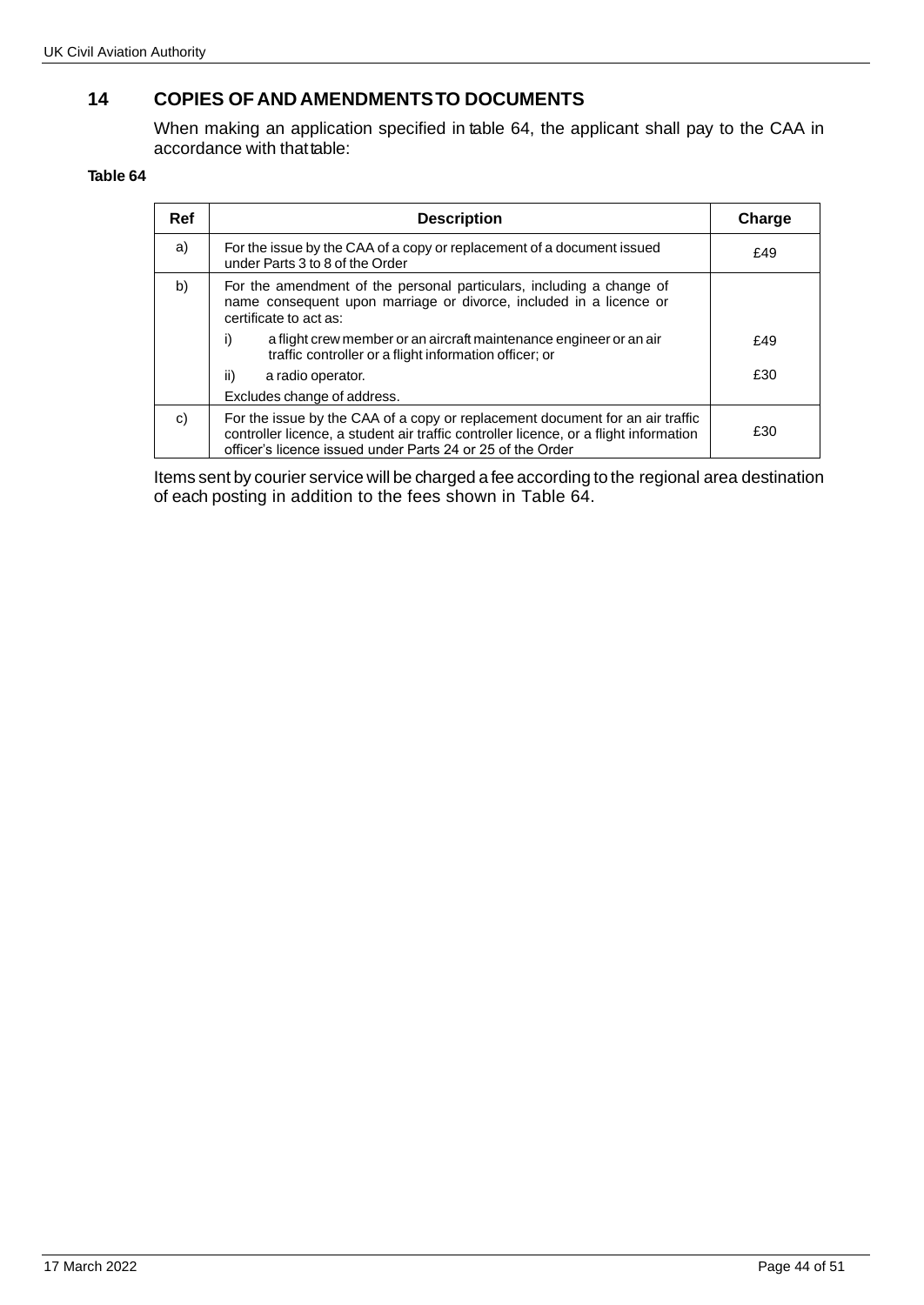# **15 ADDITIONAL CHARGE WHERE FUNCTIONS ARE PERFORMED OUTSIDE OF THE UNITED KINGDOM**

An additional charge will be payable where, in connection with any function in respect of which a charge is specified in this Scheme, the CAA deems it necessary for a Member or employee of the CAA or any other person appointed to act on behalf of the CAA to travel outside the country in which such person is normally stationed.

The applicant or holder shall pay the CAA on demand, in addition to the appropriate charge specified in this Scheme, a charge of such amount as may be decided and invoiced by the CAA having regard to the expense thereby incurred by it.

The additional charge shall not exceed, for each employee of the CAA or each person appointed to act on behalf of the CAA, a maximum of £54,850 per function in respect of which a charge is specified in this Scheme, during which each such Member or employee or any other person appointed to act on behalf of the CAA is absent from the country in which he is normally stationed. The charge is payable on demand.

For the purpose of this section the United Kingdom, the Isle of Man and the Channel Islands shall be treated as one country.

**NOTE 27:** This additional charge shall include overseas travel time for which the appropriate rates can be found on the [CAA UK Official Record Series 5 web page.](http://publicapps.caa.co.uk/modalapplication.aspx?catid=1&pagetype=65&appid=11&mode=list&type=sercat&id=10)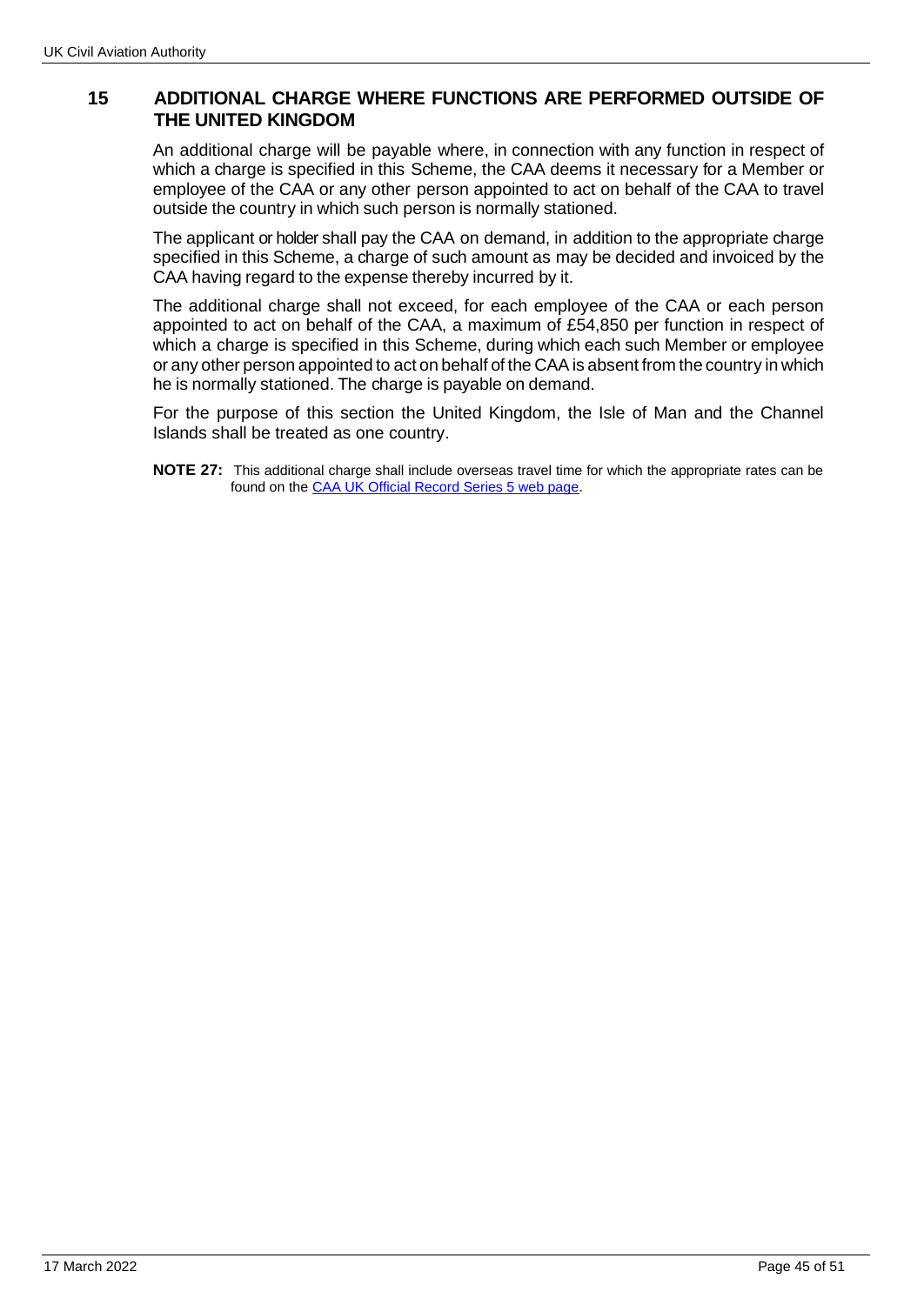# **16 CAA INVOICE PAYMENT TERMS**

All CAA invoices are payable on demand.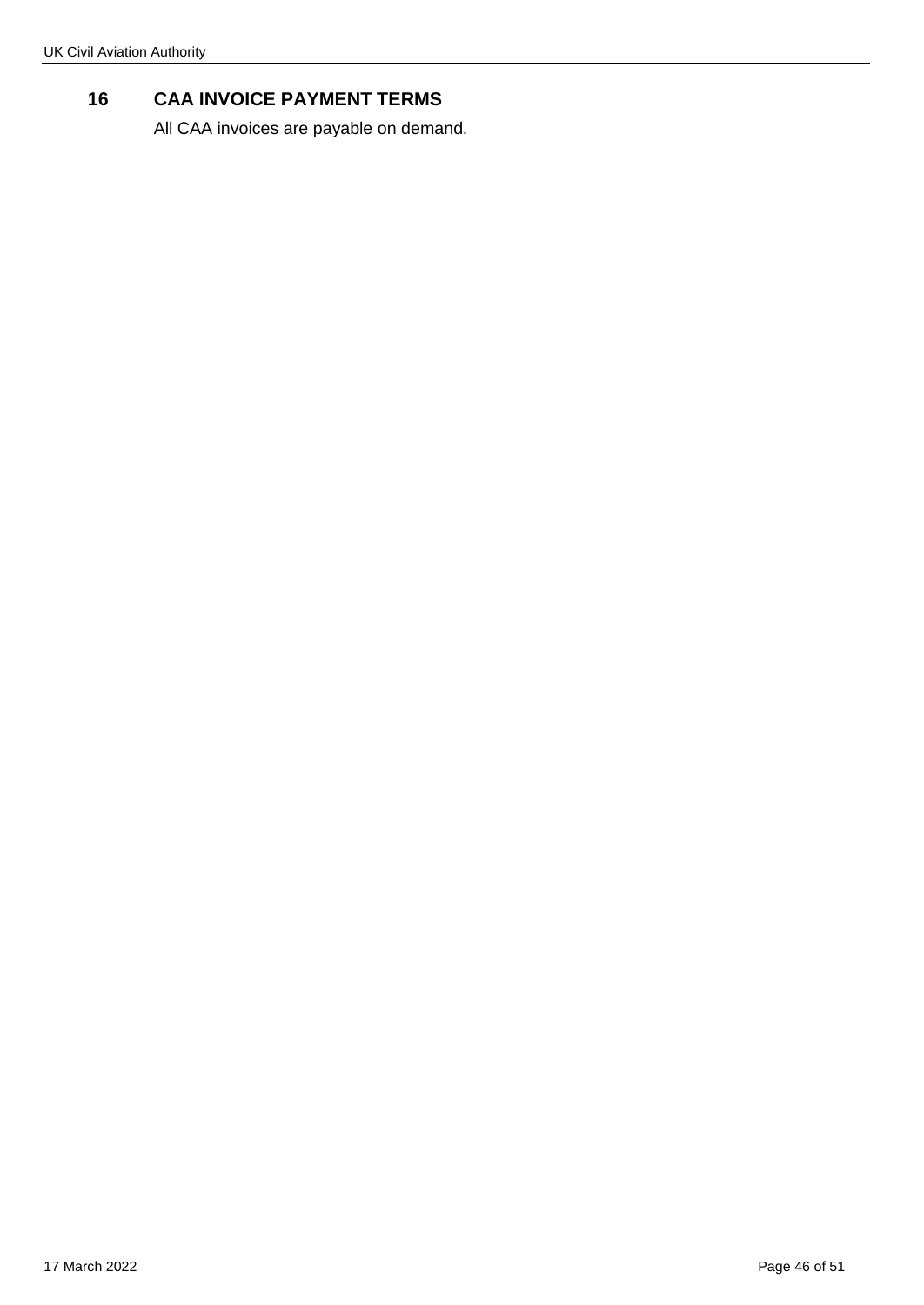# **17 DEFINITIONS /GLOSSARY**

# 1.1 For the purposes of this Scheme:

| <b>ABBREVIATION</b>                                       | <b>DEFINITION</b>                                                                                                                                                                                                                                                                                                                                                                                                                                                                                                                                                                                                        |
|-----------------------------------------------------------|--------------------------------------------------------------------------------------------------------------------------------------------------------------------------------------------------------------------------------------------------------------------------------------------------------------------------------------------------------------------------------------------------------------------------------------------------------------------------------------------------------------------------------------------------------------------------------------------------------------------------|
| AFI                                                       | Assistant Flying Instructor's rating                                                                                                                                                                                                                                                                                                                                                                                                                                                                                                                                                                                     |
| AFIC(M)                                                   | Assistant Flight Instructor's Rating (Microlight)                                                                                                                                                                                                                                                                                                                                                                                                                                                                                                                                                                        |
| Air Operations<br>Regulation                              | refers to Commission Regulation (EU) 965/2012 as retained (and<br>amended) in UK domestic law under the European Union (Withdrawal)<br>Act 2018 laying down technical requirements and administrative<br>procedures related to air operations pursuant to Regulation (EU)<br>2018/1139 of the European Parliament and the Council                                                                                                                                                                                                                                                                                        |
| <b>Aircrew Regulation</b>                                 | means Commission Regulation (EU) No.1178/2011 as retained (and<br>amended) in UK domestic law under the European Union (Withdrawal)<br>Act 2018                                                                                                                                                                                                                                                                                                                                                                                                                                                                          |
| Approval                                                  | Includes certification or authorisation                                                                                                                                                                                                                                                                                                                                                                                                                                                                                                                                                                                  |
| As                                                        | Airships                                                                                                                                                                                                                                                                                                                                                                                                                                                                                                                                                                                                                 |
|                                                           |                                                                                                                                                                                                                                                                                                                                                                                                                                                                                                                                                                                                                          |
| <b>ATO</b>                                                | <b>Approved Training Organisation</b>                                                                                                                                                                                                                                                                                                                                                                                                                                                                                                                                                                                    |
| ATPL(A), ATPL(H)                                          | Airline Transport Pilot Licence (Aeroplanes) / (Helicopters)                                                                                                                                                                                                                                                                                                                                                                                                                                                                                                                                                             |
| <b>BCAR</b>                                               | means British Civil Airworthiness Requirements                                                                                                                                                                                                                                                                                                                                                                                                                                                                                                                                                                           |
| <b>BPL</b>                                                | <b>Balloon Pilot Licence</b>                                                                                                                                                                                                                                                                                                                                                                                                                                                                                                                                                                                             |
| CAA                                                       | <b>Civil Aviation Authority</b>                                                                                                                                                                                                                                                                                                                                                                                                                                                                                                                                                                                          |
| <b>Certified for Multi-</b><br><b>Pilot Operation</b>     | means an aircraft which is not certificated for single pilot operation                                                                                                                                                                                                                                                                                                                                                                                                                                                                                                                                                   |
| <b>Complex Motor</b><br><b>Powered Aircraft</b><br>(CMPA) | (i) an aeroplane:<br>• with a maximum certificated take-off mass exceeding 5700 kg, or<br>•certificated for a maximum passenger seating configuration of more<br>than nineteen, or<br>•certificated for operation with a minimum crew of at least two pilots, or<br>•equipped with (a) turbojet engine(s) or more than one turboprop<br>engine, or<br>(ii) a helicopter certificated:<br>•for a maximum take-off mass exceeding 3175 kg, or<br>•for a maximum passenger seating configuration of more than nine, or<br>•for operation with a minimum crew of at least two pilots,<br>or<br>(iii) a tilt rotor aircraft;" |
| CPL(A), CPL(H),<br>CPL(As)                                | Commercial Pilot Licence (Aeroplane) / (Helicopter) / (Airship)                                                                                                                                                                                                                                                                                                                                                                                                                                                                                                                                                          |
| <b>CRE</b>                                                | <b>Class Rating Examiner</b>                                                                                                                                                                                                                                                                                                                                                                                                                                                                                                                                                                                             |
| <b>CRI</b>                                                | <b>Class Rating Instructor</b>                                                                                                                                                                                                                                                                                                                                                                                                                                                                                                                                                                                           |
| <b>CRMI</b>                                               | Crew Resource Management Instructor                                                                                                                                                                                                                                                                                                                                                                                                                                                                                                                                                                                      |
| <b>CRMIE</b>                                              | Crew Resource Management Instructor Examiner                                                                                                                                                                                                                                                                                                                                                                                                                                                                                                                                                                             |
| <b>Differences Training</b>                               | means the necessary training as detailed in respect of EASA Aircrew<br>Regulation and the EASA Type rating List in order for a pilot to change<br>to another variant of the aeroplane or helicopter within one type rating                                                                                                                                                                                                                                                                                                                                                                                               |
| <b>DTO</b>                                                | <b>Declared Training Organisation</b>                                                                                                                                                                                                                                                                                                                                                                                                                                                                                                                                                                                    |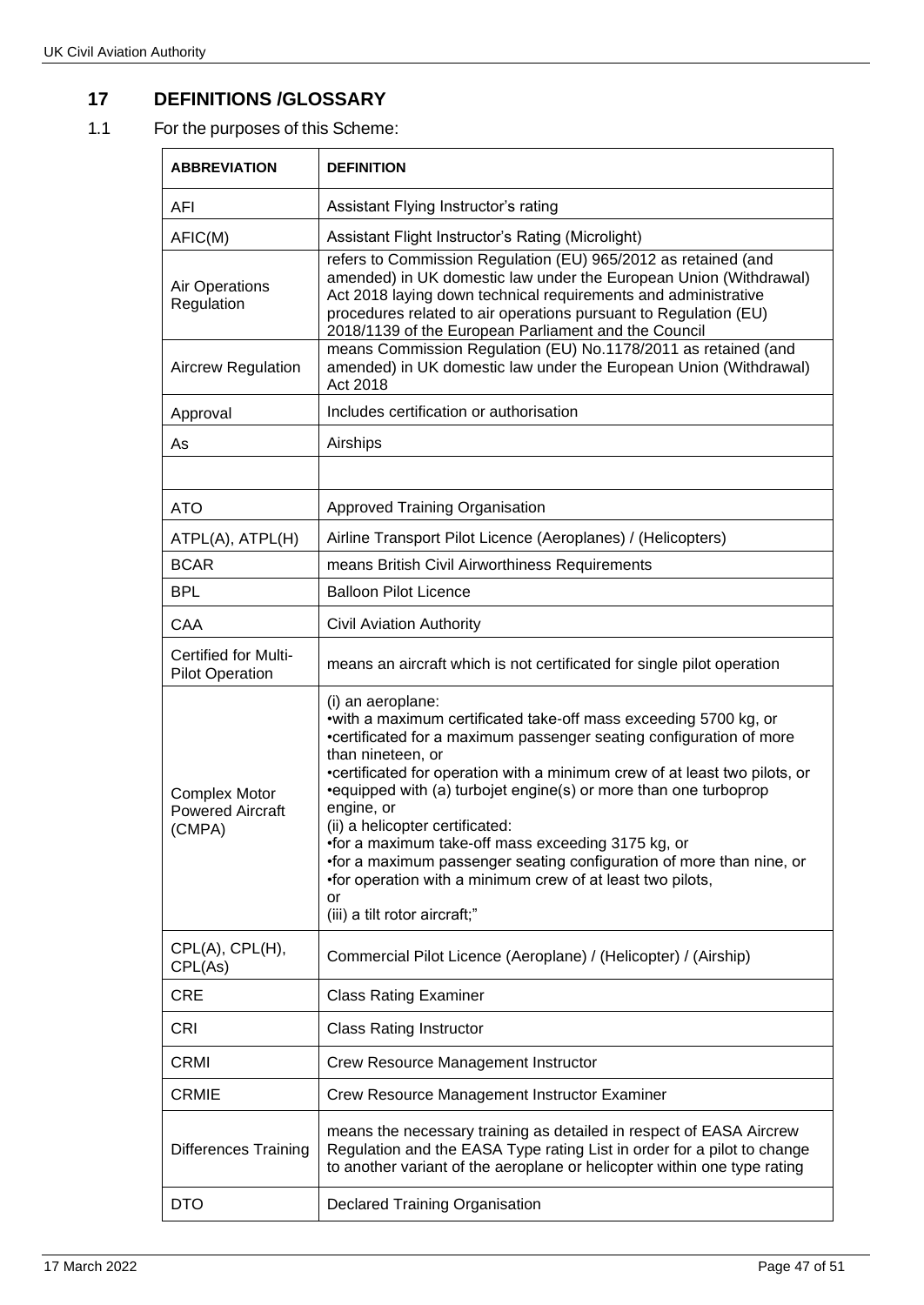| <b>ABBREVIATION</b>                             | <b>DEFINITION</b>                                                                                                                                                                                                                                                                      |
|-------------------------------------------------|----------------------------------------------------------------------------------------------------------------------------------------------------------------------------------------------------------------------------------------------------------------------------------------|
| EASA                                            | means the European Aviation Safety Agency                                                                                                                                                                                                                                              |
| FE.                                             | <b>Flight Examiner</b>                                                                                                                                                                                                                                                                 |
| <b>FFS</b>                                      | <b>Full Flight Simulator</b>                                                                                                                                                                                                                                                           |
| FI.                                             | Flight Instructor rating                                                                                                                                                                                                                                                               |
| FI(R)                                           | Flight Instructor (Restricted) rating                                                                                                                                                                                                                                                  |
| <b>FIE</b>                                      | <b>Flight Instructor Examiner</b>                                                                                                                                                                                                                                                      |
| <b>FNPT</b>                                     | <b>Flight Navigation Procedure Training device</b>                                                                                                                                                                                                                                     |
| <b>FSTD</b>                                     | <b>Flight Simulation Training Device</b>                                                                                                                                                                                                                                               |
| <b>FTD</b>                                      | <b>Flight Training Device</b>                                                                                                                                                                                                                                                          |
| <b>HPA</b>                                      | High-performance aircraft                                                                                                                                                                                                                                                              |
| <b>Integrated Training</b>                      | means the completion of all elements of instruction and training in one<br>continuous approved course for a specific licence at an approved flying<br>training organisation under the supervision of the head of training of that<br>flying training organisation.                     |
| <b>IFR</b>                                      | <b>Instrument Flight Rules</b>                                                                                                                                                                                                                                                         |
| <b>IMC</b>                                      | <b>Instrument Meteorological Conditions</b>                                                                                                                                                                                                                                            |
| IR                                              | <b>Instrument Rating</b>                                                                                                                                                                                                                                                               |
| <b>IRE</b>                                      | <b>Instrument Rating Examiner</b>                                                                                                                                                                                                                                                      |
| <b>IRI</b>                                      | Instrument Rating Instructor                                                                                                                                                                                                                                                           |
| <b>JAR Pilot Licence</b>                        | means a JAR-compliant (flight crew) licence (as defined in article 2 of<br>the EASA Air Crew Regulation) which had been issued by the UK CAA.                                                                                                                                          |
| LAPL                                            | <b>Light Aircraft Pilot Licence</b>                                                                                                                                                                                                                                                    |
| <b>LIFUS</b>                                    | Line Flying Under Suspension                                                                                                                                                                                                                                                           |
| <b>MCC</b>                                      | Multi-crew co-operation course                                                                                                                                                                                                                                                         |
| <b>MCCI</b>                                     | Multi-crew co-operation course instructor                                                                                                                                                                                                                                              |
| MCCI(S)                                         | Multi-crew co-operation course instructor                                                                                                                                                                                                                                              |
| MEP                                             | Multi-engine piston                                                                                                                                                                                                                                                                    |
| <b>MTOM</b>                                     | means maximum take-off mass                                                                                                                                                                                                                                                            |
| <b>MTWA</b>                                     | means maximum take-off weight                                                                                                                                                                                                                                                          |
| Major<br>organisational or<br>managerial change | means a change which the CAA reasonably considers to be a major<br>organisational or managerial change.                                                                                                                                                                                |
| Modular training                                | means the completion of instruction and training for a specific licence or<br>rating where the flying and theoretical training can be completed at<br>separate organisations approved for that purpose. Each part supervised<br>by the Head of Training of that training organisation. |
| <b>MPA</b>                                      | Multi-pilot aircraft                                                                                                                                                                                                                                                                   |
| <b>MPL</b>                                      | Multi-Crew Pilot Licence                                                                                                                                                                                                                                                               |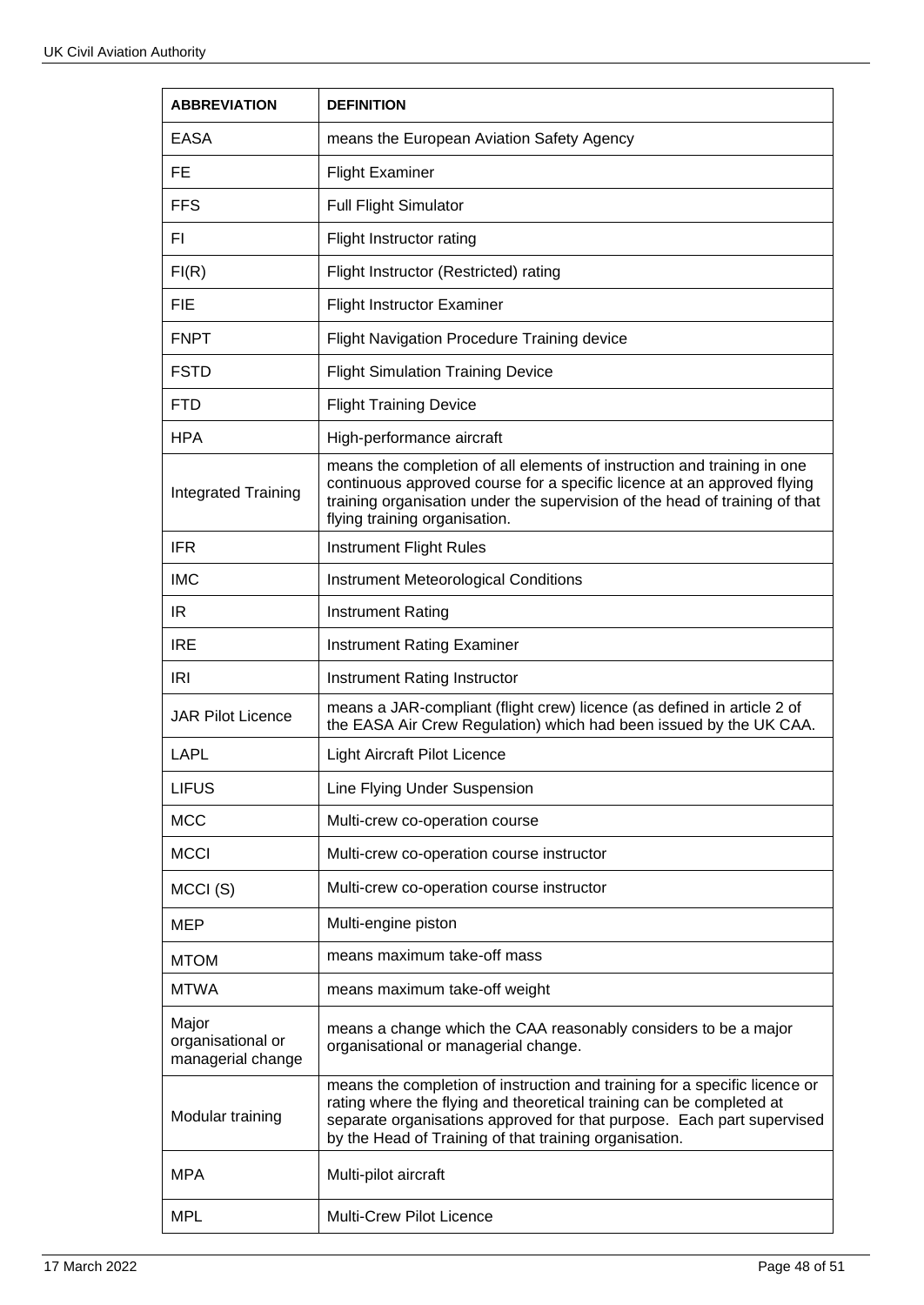| <b>ABBREVIATION</b>                                                                                                                                                                                                                                                                                                                            | <b>DEFINITION</b>                                                                                                                                                                                                                                                                                              |                                                                                                                                                                                                                                                                                                                                                                                                                                                                     |
|------------------------------------------------------------------------------------------------------------------------------------------------------------------------------------------------------------------------------------------------------------------------------------------------------------------------------------------------|----------------------------------------------------------------------------------------------------------------------------------------------------------------------------------------------------------------------------------------------------------------------------------------------------------------|---------------------------------------------------------------------------------------------------------------------------------------------------------------------------------------------------------------------------------------------------------------------------------------------------------------------------------------------------------------------------------------------------------------------------------------------------------------------|
| <b>National UK Pilot</b><br>licence                                                                                                                                                                                                                                                                                                            | means a UK pilot licence granted under Part 6 of the Order                                                                                                                                                                                                                                                     |                                                                                                                                                                                                                                                                                                                                                                                                                                                                     |
| <b>NPPI</b>                                                                                                                                                                                                                                                                                                                                    | National Private Pilot's Licence                                                                                                                                                                                                                                                                               |                                                                                                                                                                                                                                                                                                                                                                                                                                                                     |
| The Order                                                                                                                                                                                                                                                                                                                                      | means the Air Navigation Order 2016 (as amended) and any reference<br>to an Article or Part of the Order shall, if that Order be amended or<br>revised, be taken to be a reference to the corresponding provisions of<br>the Air navigation Order for the time being in force.                                 |                                                                                                                                                                                                                                                                                                                                                                                                                                                                     |
| Part-DTO                                                                                                                                                                                                                                                                                                                                       | means Annex VIII so entitled to Commission Regulation UK (EU) No<br>1178/2011 (as amended)/                                                                                                                                                                                                                    |                                                                                                                                                                                                                                                                                                                                                                                                                                                                     |
| Part-FCL                                                                                                                                                                                                                                                                                                                                       | means Annex 1 (so entitled) to the EASA Aircrew Regulation                                                                                                                                                                                                                                                     |                                                                                                                                                                                                                                                                                                                                                                                                                                                                     |
| Part-66                                                                                                                                                                                                                                                                                                                                        | means Annex III so entitled to Commission Regulation (EU) No.<br>1321/2014 as retained (and amended) in UK domestic law under the<br>European Union (Withdrawal) Act 2018,.                                                                                                                                    |                                                                                                                                                                                                                                                                                                                                                                                                                                                                     |
| Part-145                                                                                                                                                                                                                                                                                                                                       | means Annex II so entitled to Commission Regulation (EU) No.<br>1321/2014 as retained (and amended) in UK domestic law) under the<br>European Union (Withdrawal) Act 2018,                                                                                                                                     |                                                                                                                                                                                                                                                                                                                                                                                                                                                                     |
| Part-147                                                                                                                                                                                                                                                                                                                                       | means Annex IV so entitled to Commission Regulation (EU) No.<br>1321/2014 as retained (and amended in UK domestic law) under the<br>European Union (Withdrawal) Act 2018, and as may be amended by<br>regulations made under sections 8(1), 9(1) and 23(1) of, and paragraph<br>21 of Schedule 7 to, that Act. |                                                                                                                                                                                                                                                                                                                                                                                                                                                                     |
| Pilot licence or<br><b>Flight Crew Licence</b>                                                                                                                                                                                                                                                                                                 | means a Part-FCL licence defined in the Aircrew Regulation                                                                                                                                                                                                                                                     |                                                                                                                                                                                                                                                                                                                                                                                                                                                                     |
| <b>PPL</b>                                                                                                                                                                                                                                                                                                                                     | <b>Private Pilot Licence</b>                                                                                                                                                                                                                                                                                   |                                                                                                                                                                                                                                                                                                                                                                                                                                                                     |
| Professional Pilot's<br>Licence                                                                                                                                                                                                                                                                                                                | means a licence of one of the following classes:                                                                                                                                                                                                                                                               |                                                                                                                                                                                                                                                                                                                                                                                                                                                                     |
| <b>European Licences:</b>                                                                                                                                                                                                                                                                                                                      |                                                                                                                                                                                                                                                                                                                | <b>UK National Licences:</b>                                                                                                                                                                                                                                                                                                                                                                                                                                        |
| Airline Transport Pilot Licence<br>٠<br>(Aeroplanes)<br>Airline Transport Pilot Licence<br>٠<br>(Helicopters)<br>Multi-Crew Pilot Licence (Aeroplanes)<br>٠<br>Commercial Pilot Licence (Aeroplanes)<br>٠<br>Commercial Pilot Licence (Helicopters)<br>$\bullet$<br><b>Commercial Pilot Licence (Airships)</b><br>٠                            |                                                                                                                                                                                                                                                                                                                | Airline Transport Pilot's Licence<br>٠<br>(Aeroplanes)<br>Airline Transport Pilot's Licence<br>$\bullet$<br>(Helicopters)<br>Commercial Pilot's Licence (Aeroplanes)<br>$\bullet$<br>Commercial Pilot's Licence (Helicopters)<br>$\bullet$<br>Commercial Pilot's Licence (Airships)<br>$\bullet$<br>Commercial Pilot's Licence (Balloons)<br>$\bullet$<br>Commercial Pilot's Licence (Gliders)<br>$\bullet$<br>Commercial Pilot's Licence (Gyroplanes)<br>$\bullet$ |
| Private Pilot's<br>Licence                                                                                                                                                                                                                                                                                                                     | means a licence of one of the following classes:                                                                                                                                                                                                                                                               |                                                                                                                                                                                                                                                                                                                                                                                                                                                                     |
|                                                                                                                                                                                                                                                                                                                                                | Light Aircraft Pilot Licence (Balloons)<br>$\bullet$<br><b>European Licences:</b>                                                                                                                                                                                                                              |                                                                                                                                                                                                                                                                                                                                                                                                                                                                     |
| Private Pilot Licence (Aeroplanes)<br>٠<br>Private Pilot Licence (Helicopters)<br>$\bullet$<br>Private Pilot Licence (Airships)<br>$\bullet$<br><b>Balloon Pilot Licence</b><br>$\bullet$<br>Sailplane Pilot Licence<br>$\bullet$<br>Light Aircraft Pilot Licence (Aeroplanes)<br>٠<br>Light Aircraft Pilot Licence (Helicopters)<br>$\bullet$ |                                                                                                                                                                                                                                                                                                                | Light Aircraft Pilot Licence (Sailplanes)<br><b>UK National Licences:</b><br>Private Pilot's Licence (Aeroplanes)<br>٠<br>Private Pilot's Licence (Helicopters)<br>$\bullet$<br>Private Pilot's Licence (Balloons and<br>$\bullet$<br>Airships)<br>Private Pilot's Licence(Gyroplanes)<br>$\bullet$                                                                                                                                                                 |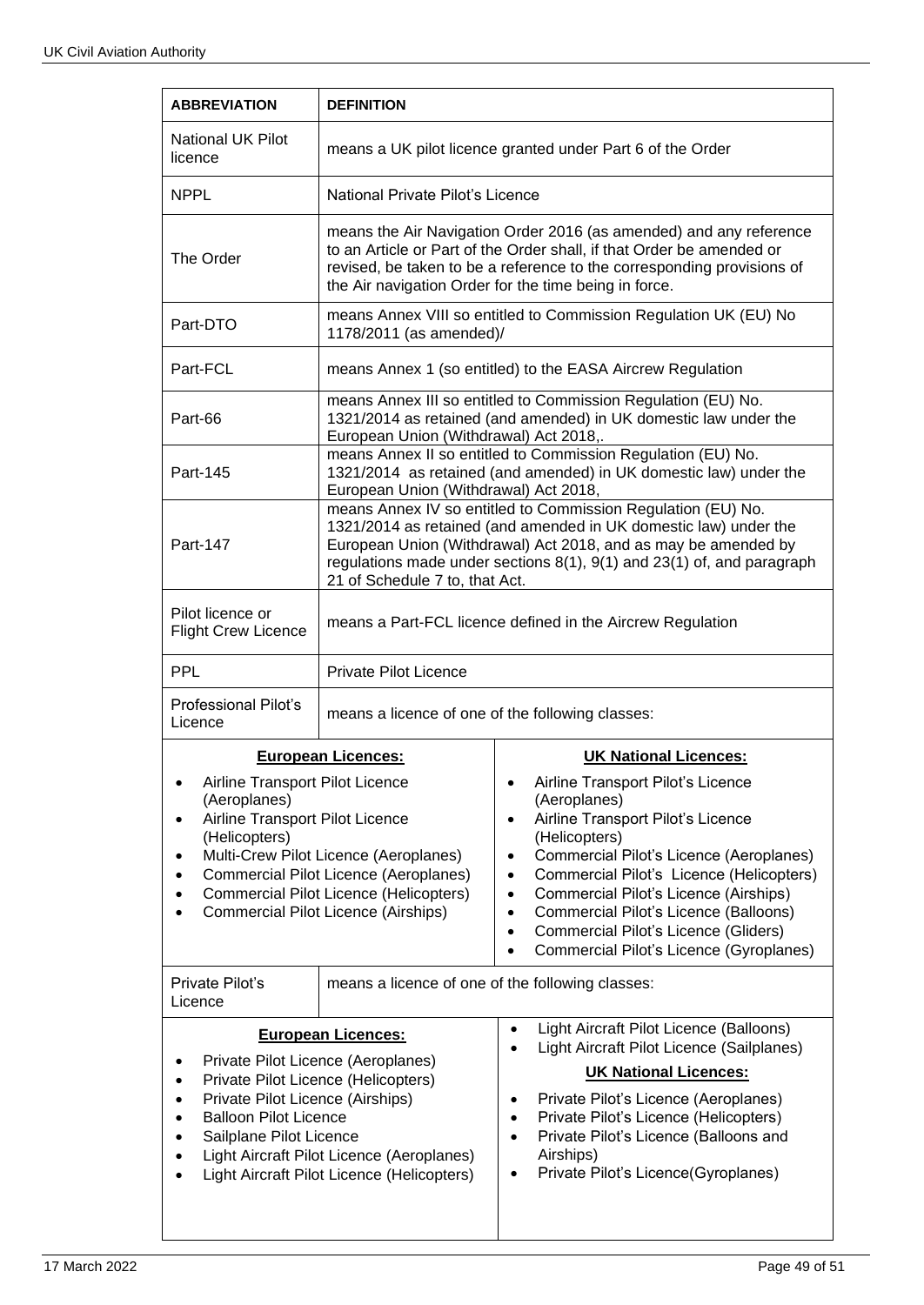| <b>ABBREVIATION</b>                 | <b>DEFINITION</b>                                                                                                                                                                                                                                                                                                                     |  |
|-------------------------------------|---------------------------------------------------------------------------------------------------------------------------------------------------------------------------------------------------------------------------------------------------------------------------------------------------------------------------------------|--|
| Revalidation                        | 'Revalidation' (of, e.g. a rating or certificate) means the administrative<br>action taken within the period of validity of a rating or certificate which<br>allows the holder to continue to exercise the privileges of a rating or<br>certificate for a further period consequent upon the fulfillment of specific<br>requirements. |  |
| Renewal                             | 'Renewal' (of, e.g. a rating or certificate) means the administrative action<br>taken after a rating or certificate has lapsed for the purpose of renewing<br>the privileges of the rating or certificate for a further specified period<br>consequent upon the fulfillment of specified requirements.                                |  |
| Restriction                         | referred to in sub-paragraph 3.6 means any statement on the licence<br>that restricts the privileges.                                                                                                                                                                                                                                 |  |
| <b>RF</b>                           | <b>Registered Facility</b>                                                                                                                                                                                                                                                                                                            |  |
| <b>RTF</b>                          | <b>Registered Training Facility</b>                                                                                                                                                                                                                                                                                                   |  |
| <b>SEP</b>                          | Single-engine Piston                                                                                                                                                                                                                                                                                                                  |  |
| <b>SET</b>                          | Single-engine Turbine                                                                                                                                                                                                                                                                                                                 |  |
| <b>SPL</b>                          | Sailplane Licence                                                                                                                                                                                                                                                                                                                     |  |
| <b>SFE</b>                          | Synthetic Flight Examiner                                                                                                                                                                                                                                                                                                             |  |
| <b>SFI</b>                          | Synthetic Flight Instructor                                                                                                                                                                                                                                                                                                           |  |
| SOLI                                | State of Licence Issue                                                                                                                                                                                                                                                                                                                |  |
| <b>SPCA</b>                         | Single-pilot complex aircraft                                                                                                                                                                                                                                                                                                         |  |
| <b>SPH</b>                          | Single-pilot helicopters                                                                                                                                                                                                                                                                                                              |  |
| <b>SPHPCA</b>                       | Single-pilot high-performance complex aircraft                                                                                                                                                                                                                                                                                        |  |
| <b>STI</b>                          | <b>Synthetic Training Instructor</b>                                                                                                                                                                                                                                                                                                  |  |
| <b>TMG</b>                          | <b>Touring Motor Glider</b>                                                                                                                                                                                                                                                                                                           |  |
| TRE $(A/H)$                         | Type Rating Examiner (Aeroplane / Helicopter)                                                                                                                                                                                                                                                                                         |  |
| TRE(E)                              | Type Rating Examiner (Engineer Licence)                                                                                                                                                                                                                                                                                               |  |
| TRI $(A/H)$                         | Type Rating Instructor (Aeroplane / Helicopter)                                                                                                                                                                                                                                                                                       |  |
| <b>UPRT</b>                         | <b>Upset Prevention and Recovery Training</b>                                                                                                                                                                                                                                                                                         |  |
| <b>VFR</b>                          | <b>Visual Flight Rules</b>                                                                                                                                                                                                                                                                                                            |  |
| Zero Flight Time<br>Training / ZFTT | means training given on an aircraft type rating course that is carried out<br>entirely in a simulator.                                                                                                                                                                                                                                |  |

References to an employee of the CAA include a member of the CAA.

References to full flight simulators, flight training devices, flight navigation procedure trainers and basic instrument training devices have the same meaning as in EASA Part-ORA.FSTD (EASA Aircrew Regulation) as retained in UK domestic law by section 3 of the European Union (Withdrawal) Act 2018, and as may be amended by regulations made under sections 8(1), 9(1) and 23(1) of, and paragraph 21 of Schedule 7 to, that Act.

References to crew resource management have the same meaning as in JAR-OPS 3 (Joint Aviation requirements – helicopter Operations) and in EASA Air Operations Regulation as retained in UK domestic law by section 3 of the European Union